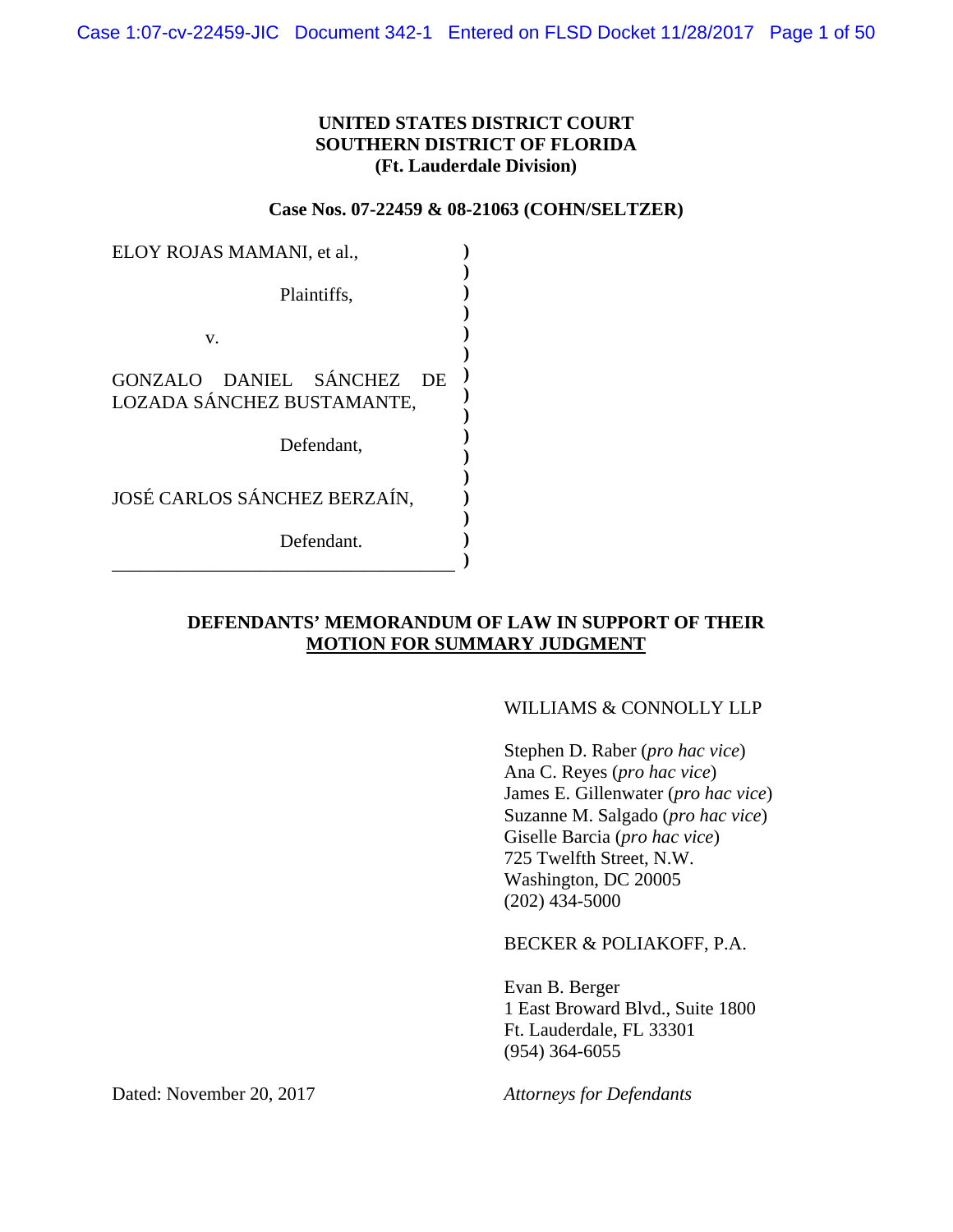# **TABLE OF CONTENTS**

| I.   |                 |                                                                                                                                                                                                                                                                                           |
|------|-----------------|-------------------------------------------------------------------------------------------------------------------------------------------------------------------------------------------------------------------------------------------------------------------------------------------|
|      | A.              |                                                                                                                                                                                                                                                                                           |
|      | <b>B.</b>       |                                                                                                                                                                                                                                                                                           |
|      |                 | 1.<br>a.<br>2.<br>a.<br>$\mathbf b$ .<br>$\mathbf{c}$ .<br>d.<br>3.<br>a.<br>$\mathbf b$ .<br>c.                                                                                                                                                                                          |
|      | $\mathcal{C}$ . | There Was No Order by Defendants to Shoot or Harm Innocent Civilians 14                                                                                                                                                                                                                   |
| II.  |                 |                                                                                                                                                                                                                                                                                           |
| III. |                 |                                                                                                                                                                                                                                                                                           |
| IV.  |                 |                                                                                                                                                                                                                                                                                           |
|      | A.              | The Undisputed Facts Show that Plaintiffs Cannot Support a TVPA Claim 17<br>1.<br>There Is No Evidence as to Who Shot Each Decedent, Much Less<br>The Shootings Are Compatible with Accidental or Negligent<br>2.<br>Plaintiffs Cannot Rely on Expert Opinion To Establish Intent23<br>3. |
|      | <b>B.</b>       |                                                                                                                                                                                                                                                                                           |
|      |                 | 1.<br>Sánchez de Lozada Did Not Have Effective Control over<br>a.                                                                                                                                                                                                                         |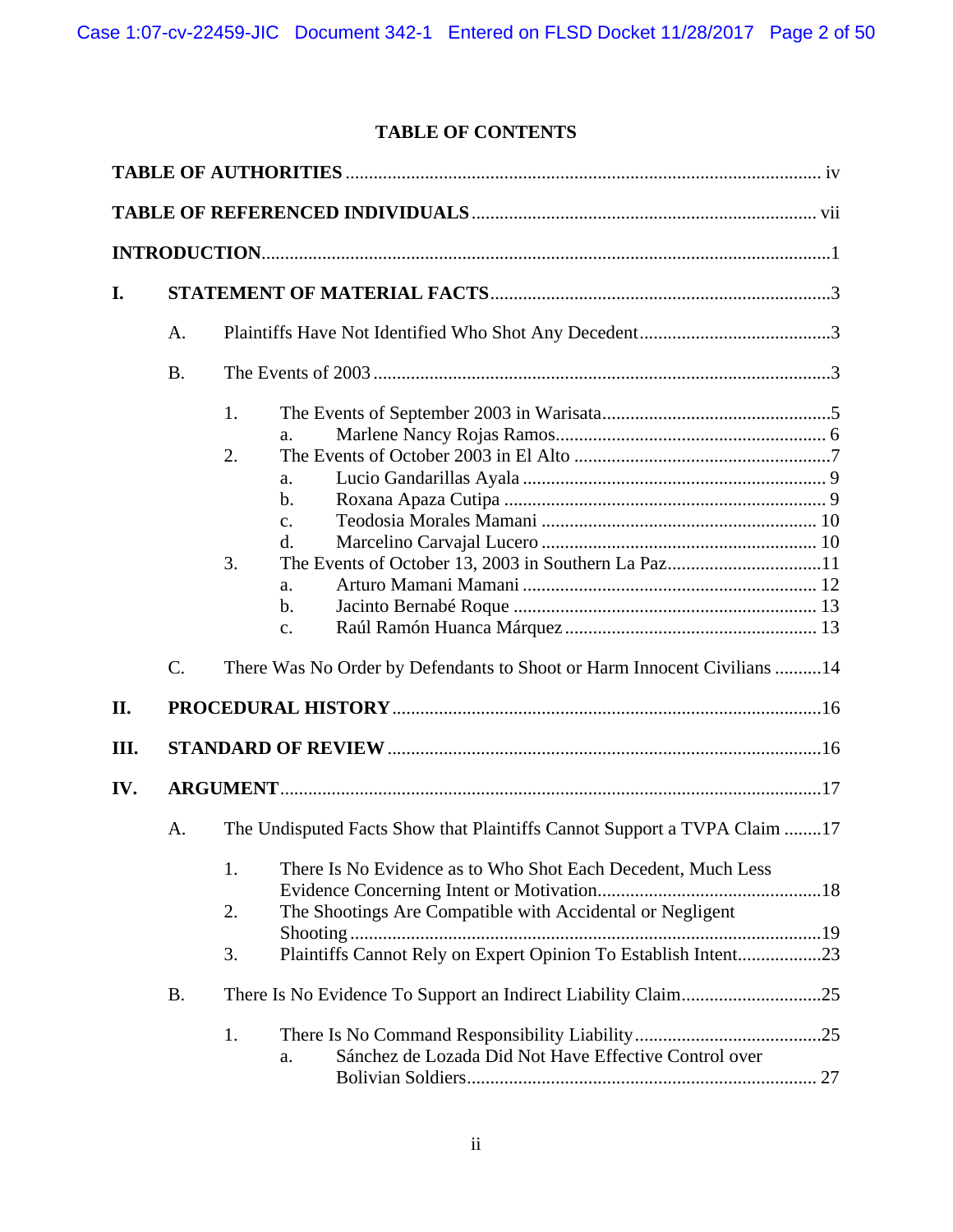|    |    | $\mathbf{b}$ .<br>Sánchez Berzaín Did Not Have Any Non-Administrative<br>Military Authority or Control Over Bolivian Soldiers on the |  |
|----|----|--------------------------------------------------------------------------------------------------------------------------------------|--|
|    | 2. |                                                                                                                                      |  |
|    | 3. |                                                                                                                                      |  |
| C. |    | The Undisputed Facts Establish as a Matter of Law that Plaintiffs Cannot                                                             |  |
|    |    |                                                                                                                                      |  |
|    | 1. |                                                                                                                                      |  |
|    |    | a.                                                                                                                                   |  |
|    |    | Bolivian Law Precludes Plaintiffs' Bolivian Law Claims 33<br>$b$ .                                                                   |  |
|    | 2. | The TVPA Preempts Plaintiffs' State Law Causes of Action 34                                                                          |  |
|    |    | a.                                                                                                                                   |  |
|    |    | $\mathbf{b}$ .                                                                                                                       |  |
| D. |    | Three Plaintiffs' Claims Cannot Proceed Based on Individual Deficiencies 38                                                          |  |
|    | 1. | Plaintiff Sonia Espejo Villalobos Is Not a Proper Plaintiff 38                                                                       |  |
|    | 2. | Plaintiffs Gonzalo Mamani Mamani and Hermógenes Bernabé                                                                              |  |
|    |    | Callizaya Failed to Exhaust Local Remedies As Ordered by the                                                                         |  |
|    |    |                                                                                                                                      |  |
|    |    |                                                                                                                                      |  |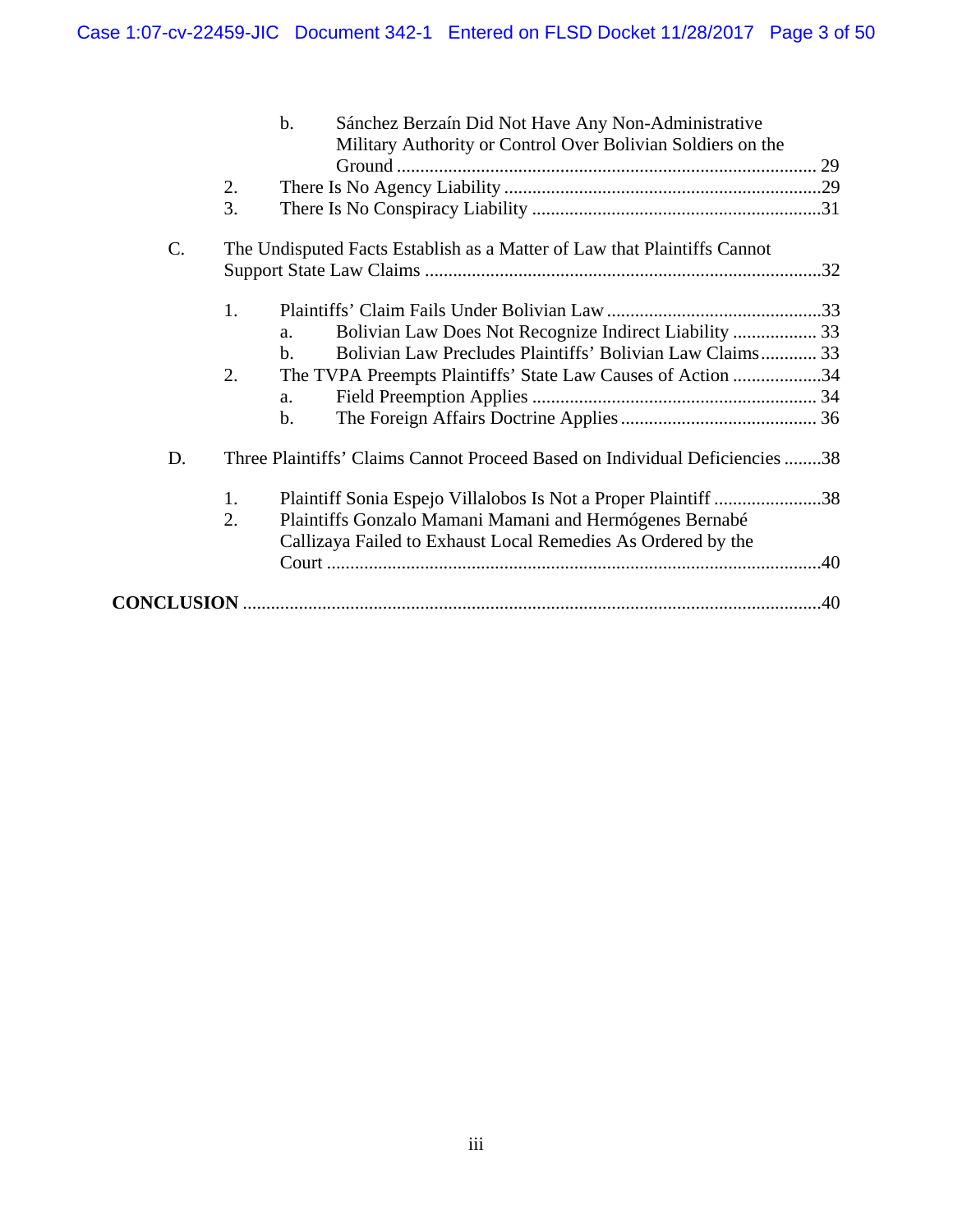# **TABLE OF AUTHORITIES**

# **FEDERAL CASES**

| Aldana v. Del Monte Fresh Produce, N.A., Inc., 416 F.3d 1242 (11th Cir. 2005) (per curiam) 34 |  |
|-----------------------------------------------------------------------------------------------|--|
|                                                                                               |  |
|                                                                                               |  |
|                                                                                               |  |
|                                                                                               |  |
|                                                                                               |  |
|                                                                                               |  |
|                                                                                               |  |
|                                                                                               |  |
| Cabello v. Fernandez-Larios, 402 F.3d 1148 (11th Cir. 2005) (per curiam) 31                   |  |
|                                                                                               |  |
| Commodity Futures Trading Comm'n v. Gibraltar Monetary Corp., 575 F.3d                        |  |
|                                                                                               |  |
|                                                                                               |  |
|                                                                                               |  |
|                                                                                               |  |
|                                                                                               |  |
| Ford ex rel. Estate of Ford v. Garcia, 289 F.3d 1283 (11th Cir. 2002) 26, 27, 28              |  |
|                                                                                               |  |
| Habersham Plantation Corp. v. Art & Frame Direct, Inc., No. 10-61532-CIV,                     |  |
| In re Air Crash Disaster Near New Orleans, Louisiana, 789 F.2d 1092 (5th Cir. 1986) 38        |  |
|                                                                                               |  |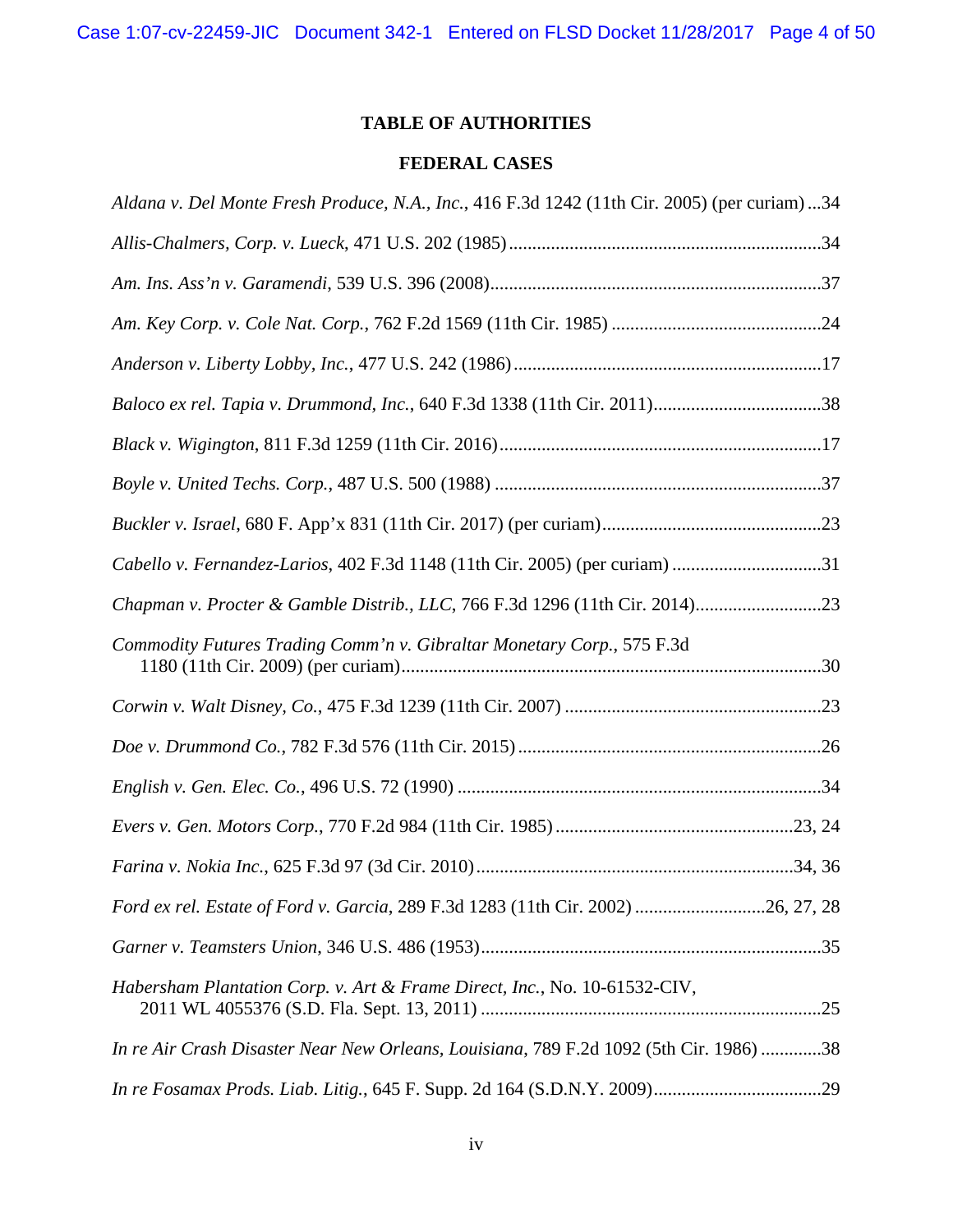| In re Trasylol Prod. Liab. Litig., No. 08-MD-01928, 2010 WL 4052141 (S.D. Fla. |  |
|--------------------------------------------------------------------------------|--|
| King v. Cessna Aircraft Co., No. 03-20482-CIV, 2010 WL 1980861 (S.D. Fla.      |  |
| Legg v. Voice Media Grp., Inc., 20 F. Supp. 3d 1370 (S.D. Fla. 2014)29, 30, 31 |  |
|                                                                                |  |
|                                                                                |  |
|                                                                                |  |
|                                                                                |  |
| Martinez v. Weyerhaeuser Mortg. Co., 959 F. Supp. 1511 (S.D. Fla. 1996) 24     |  |
| Matsushita Elec. Indus. Co. v. Zenith Radio Corp., 475 U.S. 574 (1986)17       |  |
| Nationmotor Club Inc. v. Stonebridge Cas. Ins., Civ. No. 10-CV-81157, 2013 WL  |  |
|                                                                                |  |
| Taylor v. Novartis Pharm. Corp., No. 06-61337-CIV, 2013 WL 5118945 (S.D.       |  |
|                                                                                |  |
|                                                                                |  |
|                                                                                |  |
|                                                                                |  |
|                                                                                |  |
|                                                                                |  |

# **OTHER FEDERAL AUTHORITIES**

| Torture Victims Protection Act, Pub. L. No. 102–256, 106 Stat. 73 (codified at 28 U.S.C. |  |
|------------------------------------------------------------------------------------------|--|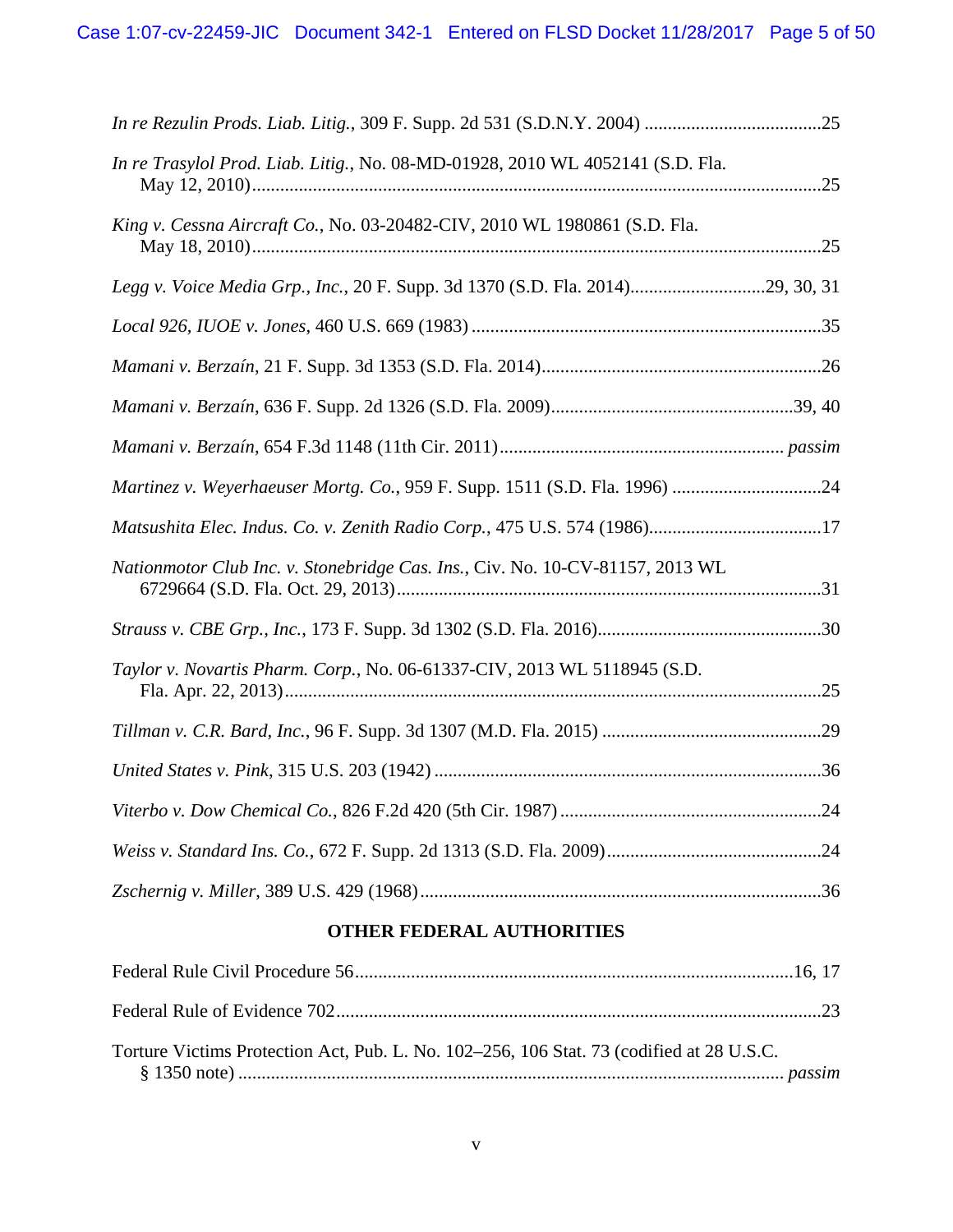| Presidential Statement on Signing H.R. 2092, 28 Weekly Comp. Pres. Doc. 465 (Mar. 12, |  |
|---------------------------------------------------------------------------------------|--|

# **STATE AUTHORITIES**

1992), 1992 U.S.C.C.A.N. 91 (Mar. 16, 1992) ........................................................................36

# **BOLIVIAN AND INTERNATIONAL LAW**

# **SECONDARY SOURCES**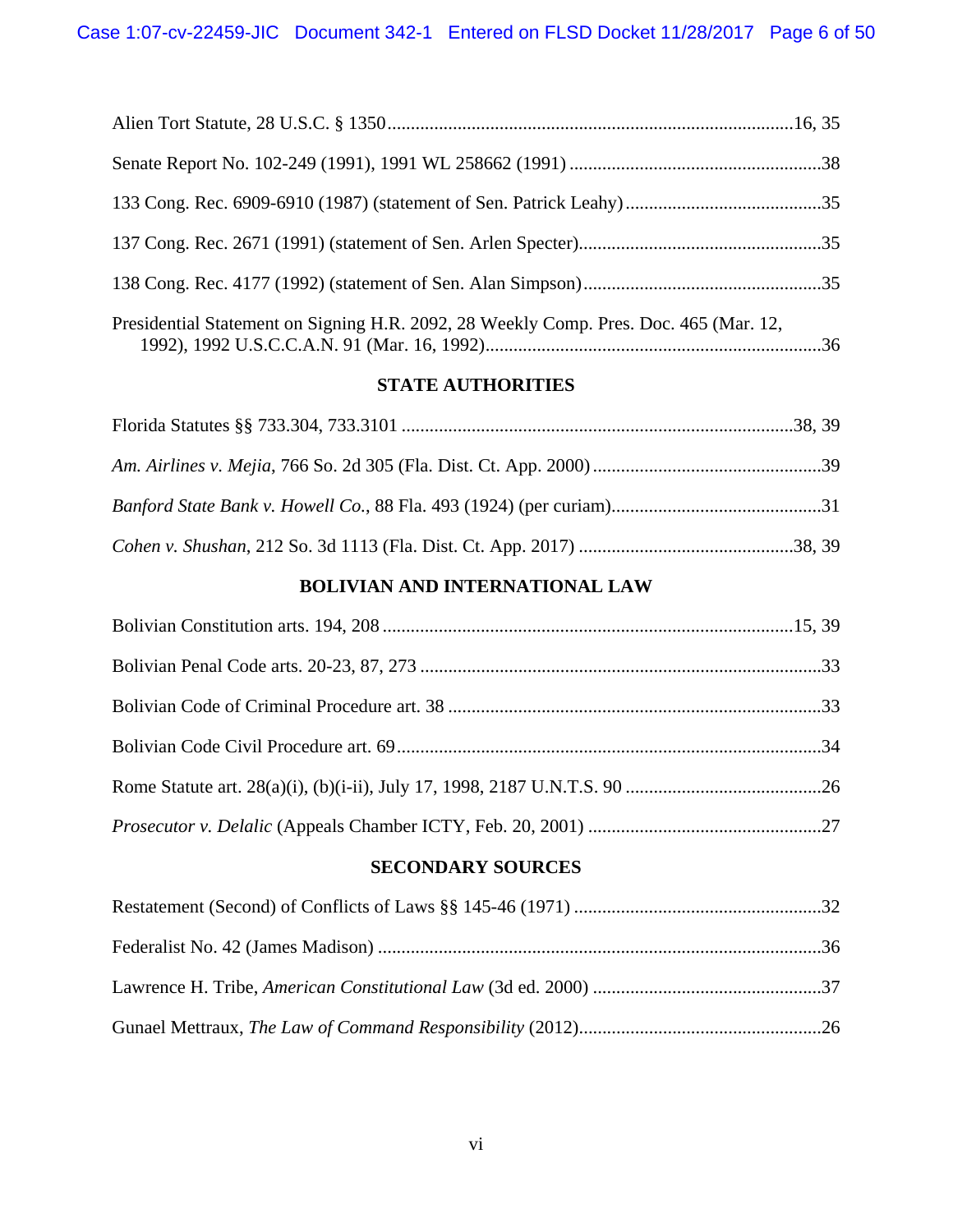|                               | <b>PLAINTIFFS</b>                                |
|-------------------------------|--------------------------------------------------|
| <b>Name</b>                   | <b>Description</b>                               |
| Gonzalo Mamani Aguilar        | Sues on behalf of Arturo Mamani Mamani           |
| Hermógenes Bernabé Callizaya  | Sues on behalf of Jacinto Bernabé Roque          |
| Juana Valencia de Carvajal    | Sues on behalf of Marcelino Carvajal Lucero      |
| <b>Teófilo Baltazar Cerro</b> | Sues on behalf of Teodosia Morales Mamani        |
| Hernán Apaza Cutipa           | Sues on behalf of Roxana Apaza Cutipa            |
| Eloy Rojas Mamani             | Sues on behalf of Marlene Nancy Rojas Ramos      |
| Etelvina Ramos Mamani         | Sues on behalf of Marlene Nancy Rojas Ramos      |
| Felicidad Rosa Huanca Quispe  | Sues on behalf of Raúl Ramón Huanca Márquez      |
| Sonia Espejo Villalobos       | Sues on behalf of Lucio Santos Gandarillas Ayala |

# **TABLE OF REFERENCED INDIVIDUALS**

| <b>DEFENDANTS</b>         |                                                                                                 |
|---------------------------|-------------------------------------------------------------------------------------------------|
| <b>Name</b>               | <b>Description</b>                                                                              |
| Gonzalo Sánchez de Lozada | President of the Republic of Bolivia (August 1993-<br>August 1997, August 2002 to October 2003) |
| Carlos Sánchez Berzaín    | Minister of Defense of the Republic of Bolivia<br>(August to October 2003)                      |

| <b>DECEDENTS</b>               |                                                                                                     |
|--------------------------------|-----------------------------------------------------------------------------------------------------|
| <b>Name</b>                    | <b>Description</b>                                                                                  |
| Marlene Nancy Rojas Ramos      | Deceased on September 20, 2003, approximately 900<br>meters away from Warisata                      |
| Lucio Santos Gandarillas Ayala | Deceased on October 12, 2003, in El Alto                                                            |
| Roxana Apaza Cutipa            | Deceased on October 12, 2003, in El Alto                                                            |
| Teodosia Morales Mamani        | Deceased on October 14, 2003, as a result of gunshot<br>wound suffered October 12, 2003, in El Alto |
| Marcelino Carvajal Lucero      | Deceased on October 12, 2003, in El Alto                                                            |
| Jacinto Bernabé Roque          | Deceased on October 13, 2003, in La Paz                                                             |
| Arturo Mamani Mamani           | Deceased on October 13, 2003, in La Paz                                                             |
| Raúl Ramón Huanca Márquez      | Deceased on October 13, 2003, in La Paz                                                             |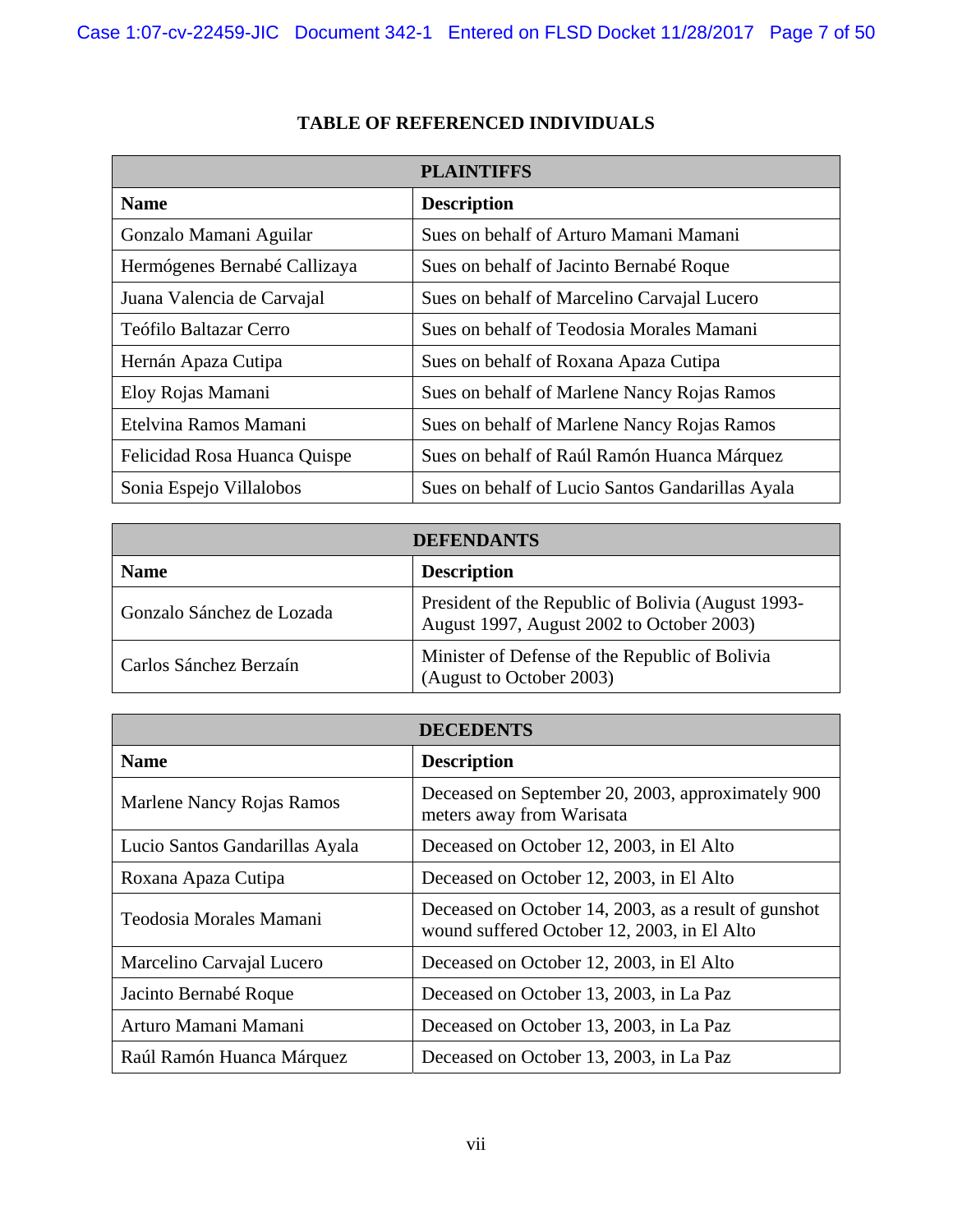| <b>THIRD PARTIES</b>           |                                                                                                                                    |
|--------------------------------|------------------------------------------------------------------------------------------------------------------------------------|
| <b>Name</b>                    | <b>Description or Title in Fall 2003</b>                                                                                           |
| Jorge Berindoague Alcocer      | Minister of Hydrocarbons, Bolivia                                                                                                  |
| Jaime Aparicio                 | Ambassador of Bolivia to the United States                                                                                         |
| Beatriz Bedoya                 | Private Secretary to President Sánchez de Lozada                                                                                   |
| Javier Comboni                 | Minister of Finance, Bolivia                                                                                                       |
| Jorge Mario Eastman            | Special Advisor, Organization of American States                                                                                   |
| <b>Roberto Claros Flores</b>   | Commander in Chief of the Armed Forces, Bolivia                                                                                    |
| Guido Romulo Meruvia Gutierrez | Vice Minister of Labor, Bolivia                                                                                                    |
| José Elias Harb                | Vice Minister of Government, Bolivia                                                                                               |
| Gonzalo Rocabado Mercado       | Acting Commander in Chief of the Armed Forces,<br>Bolivia (September 20-26, 2003)                                                  |
| <b>Evo Morales</b>             | Leader of the Cocaleros<br>President of Bolivia (2005 to present)                                                                  |
|                                |                                                                                                                                    |
| Felipe Quispe                  | Leader of Confederación Sindical Única de<br>Trabajadores Campesinos de Bolivia, Trade Union<br>Confederation of Bolivian Workers. |
| Luis Eduardo Siles Perez       | Member of Congress, Bolivia                                                                                                        |
| Marcelo Eulogio Antezana Ruiz  | Commander of the Military Academy in the Southern<br>Zone of La Paz                                                                |
|                                |                                                                                                                                    |
| Simon Rolando Ramirez Ustariz  | Bolivian citizen in Warisata                                                                                                       |

| <b>PLAINTIFFS' PROFFERED EXPERTS</b> |                                                                             |  |
|--------------------------------------|-----------------------------------------------------------------------------|--|
| <b>Name</b>                          | <b>Description</b>                                                          |  |
| Carwil Bjork-James                   | Assistant Professor of Anthropology at Vanderbilt<br>University             |  |
| Al Borrelli                          | <b>Intelligence Analyst</b>                                                 |  |
| Daniel M. Goldstein                  | Professor of Anthropology at Rutgers, the State<br>University of New Jersey |  |
| Philip P. Hayden                     | <b>Law Enforcement Consultant</b>                                           |  |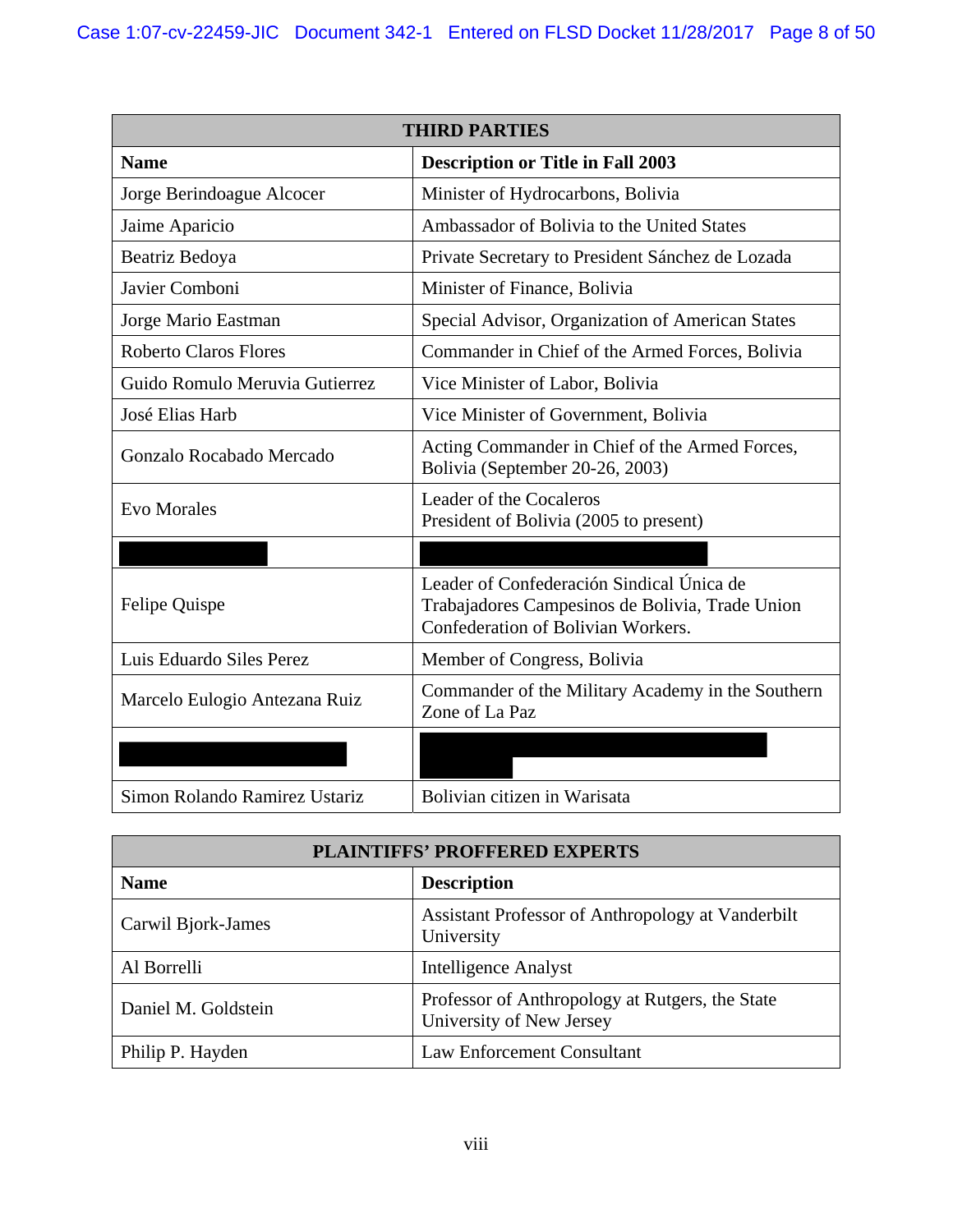### **INTRODUCTION**

Plaintiffs began this case with sensational allegations: that the democratically elected President of Bolivia and his Minister of Defense ordered the military to kill Plaintiffs' relatives just so the government could sell natural gas to the United States. Plaintiffs withstood a motion to dismiss based on a legal standard that required the Court to accept the truth of their allegations. But the Eleventh Circuit warned that Plaintiffs faced a high burden in proving their claims on the merits: Plaintiffs must establish not only that the decedents were shot by members of the military, but also that the "decedents' deaths were 'deliberate' in the sense of being undertaken with studied consideration and purpose." *Mamani v. Berzaín*, 654 F.3d 1148, 1152, 1155 (11th Cir. 2011). "Facts suggesting some targeting are not enough." *Id.* Plaintiffs must prove that the shootings were "linked to defendants" based on "what these defendants personally did," and not based on "individual motivations (personal decisions)" of individual shooters. *Id*. Moreover, Plaintiffs cannot prevail if the deaths were "compatible with accidental or negligent shooting." *Id*.

With discovery completed, it is now clear that Plaintiffs do not have any evidence that would meet the standard set out by the Eleventh Circuit. To the contrary, discovery has shown Plaintiffs' allegations to be as far-fetched as they sound. It is tragic that fellow Bolivians died in September and October 2003, but neither the facts nor the law support the idea that Defendants bear legal responsibility for those tragedies.

*First*, there is no evidence that any decedent in this case was shot by a member of the military, let alone intentionally. All Plaintiffs concede that they do not know the identity of the person who shot their relative. Plaintiffs have not identified a single eyewitness who saw the person who shot any decedent. Plaintiffs proffer one witness, Philip P. Hayden, who purported to analyze the circumstances of each death. And he was forced to admit that (i) it was not possible to confirm whether the shots were intentional or accidental, and (ii) he does not know what any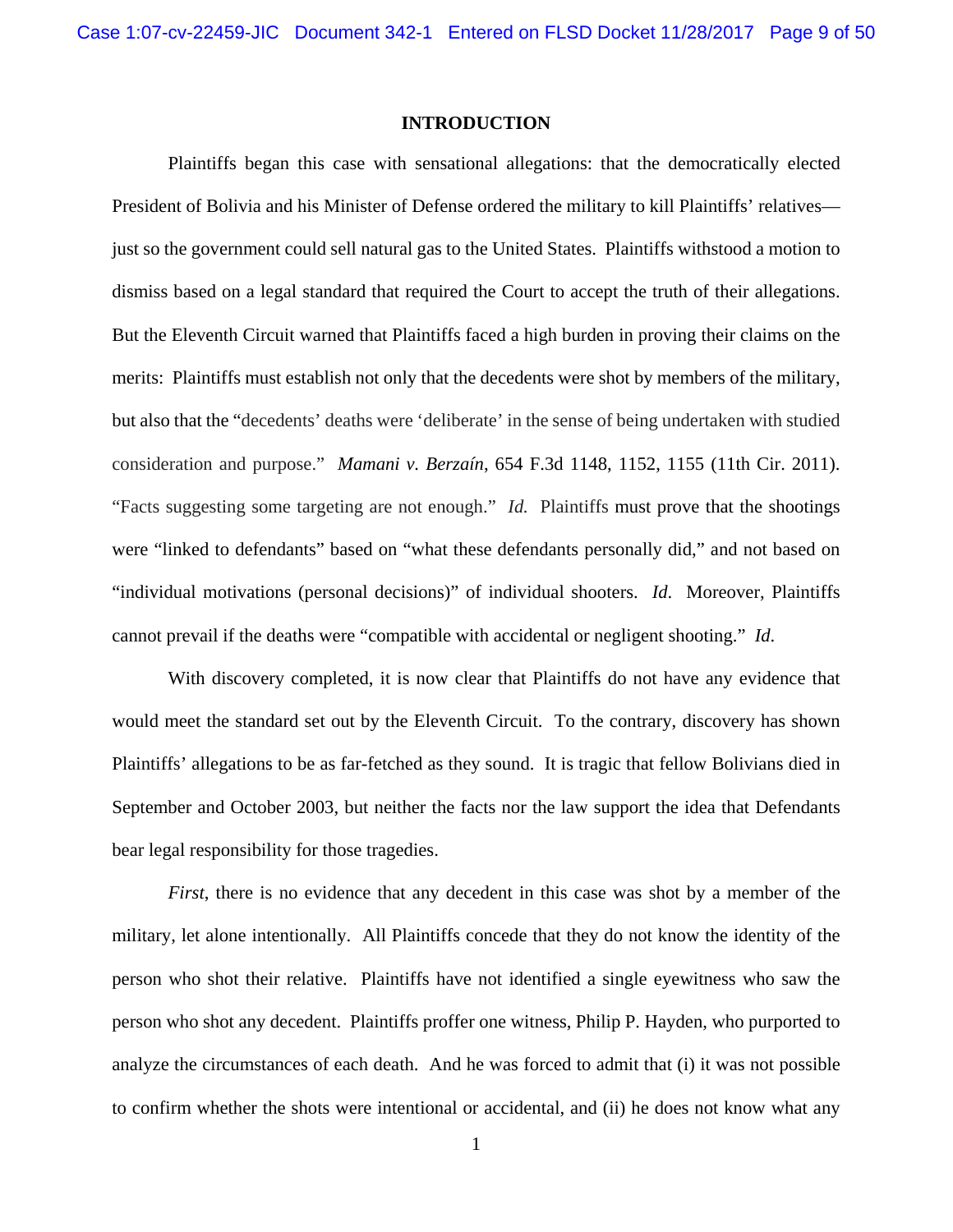### Case 1:07-cv-22459-JIC Document 342-1 Entered on FLSD Docket 11/28/2017 Page 10 of 50

shooters intended, including whether they believed they were shooting at an armed protestor. The basis for summary judgment then is straightforward. A jury cannot make a state-of-mind assessment of intent or motivation without knowing whose state-of-mind is being assessed.

*Second*, there was no order by Defendants to kill civilians. Plaintiffs identify only two orders at issue, neither of which came from Mr. Sánchez Berzaín, the Defense Minister. Both were lawful written orders, given by President Sánchez de Lozada to the Commander in Chief of the Armed Forces, who made the determination of how to implement them. The President gave the first order after armed "campesinos" ambushed a police and military convoy as it passed through the town of Warisata during a mission to rescue hundreds of tourists who had been held hostage in a nearby town. Police and soldiers were killed and wounded by rifle shots from gunmen hidden in nearby homes and the surrounding hills. The President's order thus instructed the Commander in Chief to "use the necessary force to restore public order and the respect for the Rule of Law in the region." The President gave the second order weeks later after the city of La Paz had been choked off by blockades that left the city without critical supplies. With the signed approval of his Cabinet, the President ordered the Armed Forces to assume control of tanker trucks and other vehicles to ensure the delivery of liquid fuels to the people of La Paz. Neither order called for direct confrontation with civilians, let alone killing civilians.

Without any evidence showing who shot their relatives, or that Defendants ordered the killing of civilians, it is impossible for Plaintiffs to show that (i) the unknown shooters had the required intent, (ii) the unknown shooters were linked to Defendants, or (iii) the unknown shooters were acting on orders from Defendants or under their "effective control." As the Eleventh Circuit recognized, it simply is not enough for Plaintiffs to show that "their relatives were killed by the Bolivian armed forces and that . . . the armed forces acted under the authority of" Defendants.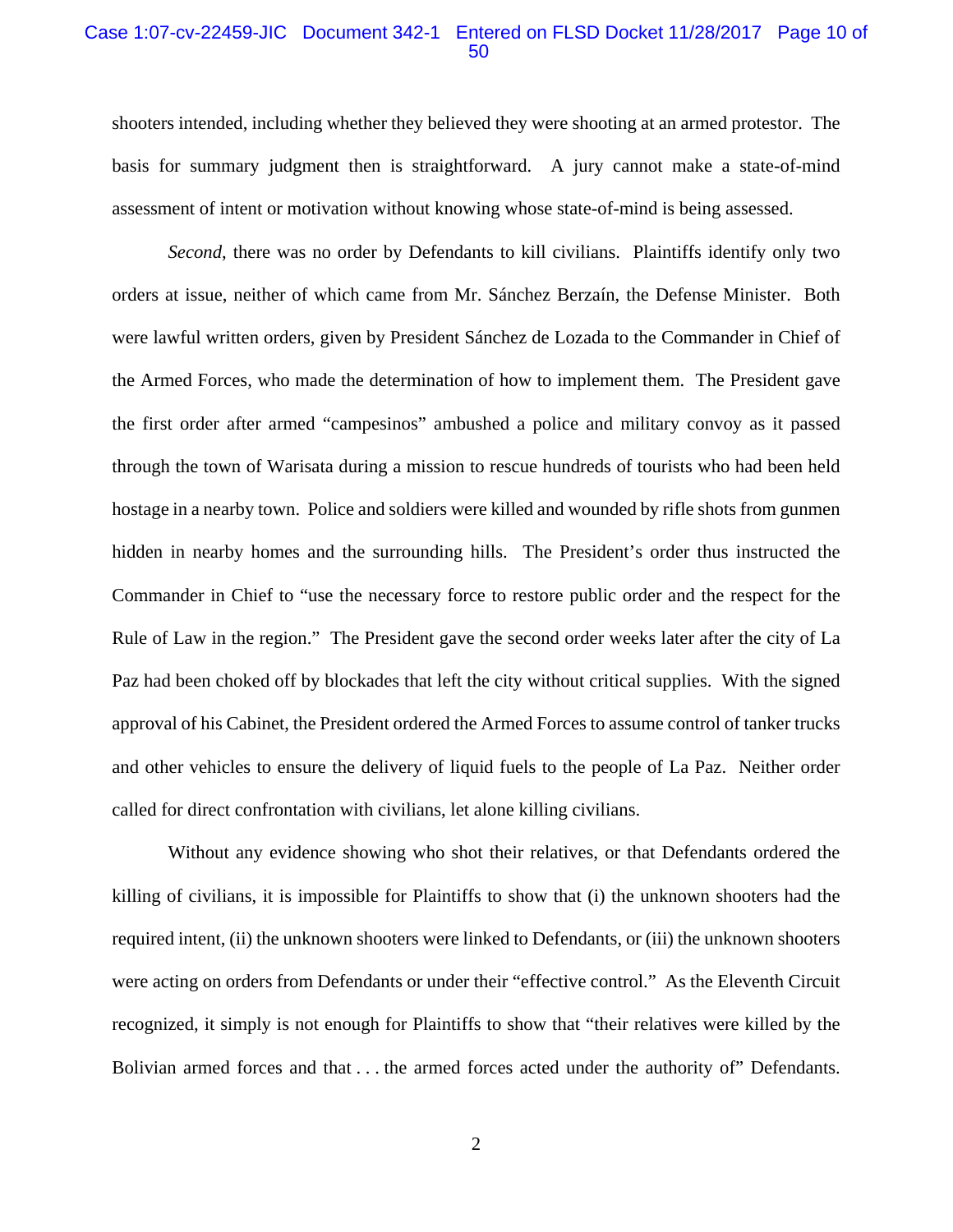### Case 1:07-cv-22459-JIC Document 342-1 Entered on FLSD Docket 11/28/2017 Page 11 of 50

*Mamani*, 654 F.3d at 1155 n.8. Plaintiffs can only speculate about the material facts: that is not enough to withstand summary judgment. Defendants respectfully request that their motion for summary judgment be granted in its entirety.

### **I. STATEMENT OF MATERIAL FACTS1**

### **A. Plaintiffs Have Not Identified Who Shot Any Decedent**

Plaintiffs sue on behalf of eight decedents who died during civil unrest and violent clashes in Bolivia in September and October 2003. SMF ¶¶ 3-11, 53, 86, 92, 101, 107, 125, 133, 140. Plaintiffs have each conceded that they cannot identify the gunmen who shot their decedents: They do not know themselves, and no one has provided them with any information sufficient to identify the gunmen after the fact. SMF ¶¶ 28-30, 57-59, 88-91, 97-100, 104-06, 109-11, 128-32, 136-39, 148-53. Plaintiffs cannot identify any of the particular circumstances under which any gunman shot. SMF ¶¶ 28-30, 57-59, 88-91, 97-100, 104-06, 109-11, 128-32, 136-39, 148-53. No physical evidence related to any death is available for inspection. SMF ¶ 31. There is no evidence in the record as to what type of bullet any decedent was shot with, and therefore no possible determination based on ballistics as to what firearm was used for each shot.<sup>2</sup> SMF  $\P$  32, 60.

### **B. The Events of 2003**

 $\overline{a}$ 

Gonzalo Sánchez de Lozada served as the democratically elected President of the Republic of Bolivia from August 1993 to August 1997 and again from August 2002 to October 2003. SMF ¶ 1. Carlos Sánchez Berzaín served as Defense Minister during Sánchez de Lozada's second term. SMF ¶ 2. In December 2002, President Sánchez de Lozada announced that his Administration

<sup>&</sup>lt;sup>1</sup> All facts cited herein refer to Defendants' Statement of Material Facts in Support of their Motion for Summary Judgment (SMF).

 $2$  Although a Bolivian prosecutor tested a bullet provided by Ms. Mamani in 2006, Mr. Hayden acknowledged that no determination was ever made that the bullet tested was the bullet that struck Marlene Nancy Rojas Ramos in 2003. SMF ¶ 32.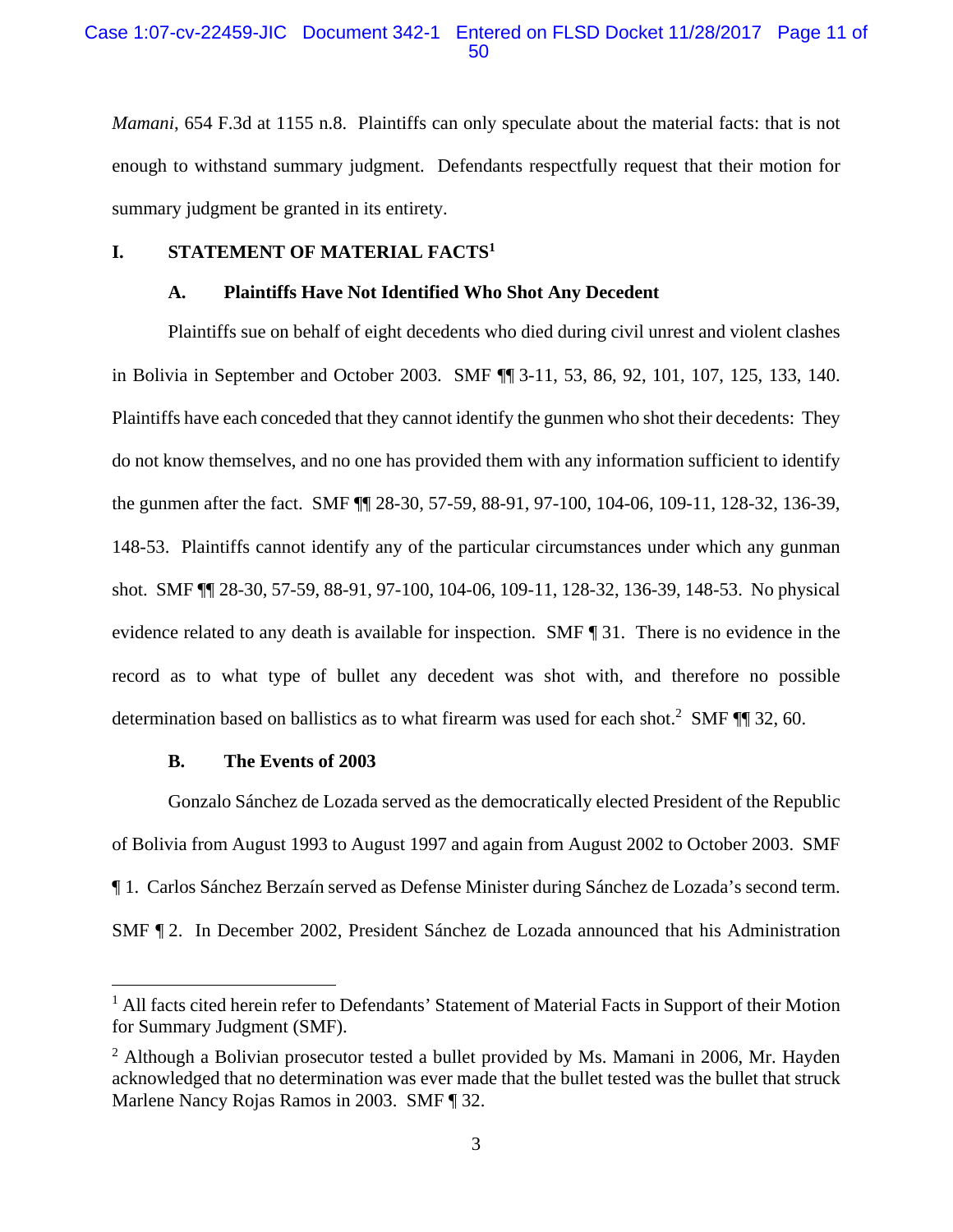#### Case 1:07-cv-22459-JIC Document 342-1 Entered on FLSD Docket 11/28/2017 Page 12 of 50

would continue enforcement of a previously implemented U.S.-funded coca eradication program to curb Bolivia's massive exportation of illegal cocaine. SMF ¶ 13. In response, the leader of the "cocaleros" (coca growers), and current president of Bolivia, Evo Morales, issued a public threat in response: "[I]f the government maintains its intransigent position" on the cocaine eradication program, "we'll paralyze this nation until the government is forced from office." SMF ¶ 13.

In February 2003, amid protests, armed rebel police units fired hand guns and assault rifles at military personnel stationed in front of the Presidential Palace. SMF ¶ 14. Shots were fired at the Presidential Palace while Sánchez de Lozada was inside at places he was known to work. SMF ¶ 14. After a lengthy investigation, the Organization of American States (OAS) found that "[t]he life of the President of Bolivia was indeed in danger, as was the stability of Bolivian institutions and democracy in this country." SMF ¶ 15. The OAS also found that the Bolivian "armed forces acted to defend democracy and the rule of law against an attack by police, and their response was controlled and proportional, the large number of victims notwithstanding." SMF ¶ 15.

This opposition escalated throughout 2003. The opposition grew in part because of a plan to export and sell gas to raise domestic revenue and finance public spending. SMF ¶ 16. As Bolivia is a landlocked country, the gas would have needed to be exported through a pipeline that ran through either Chile or Peru. SMF ¶ 16. The previous Administration had initiated the plan, and no final decision was made during President Sánchez de Lozada's tenure about where the pipeline would run. SMF ¶ 16. Many erroneously believed a decision had been made to sell the gas through Chile, though a final port was never in fact chosen. SMF ¶ 16. Sánchez de Lozada had regular meetings with members of his government looking for dialogue with protesters, with increased frequency in October 2003, and often used the church as a mediator in negotiations. SMF ¶¶ 17-18, 39, 48.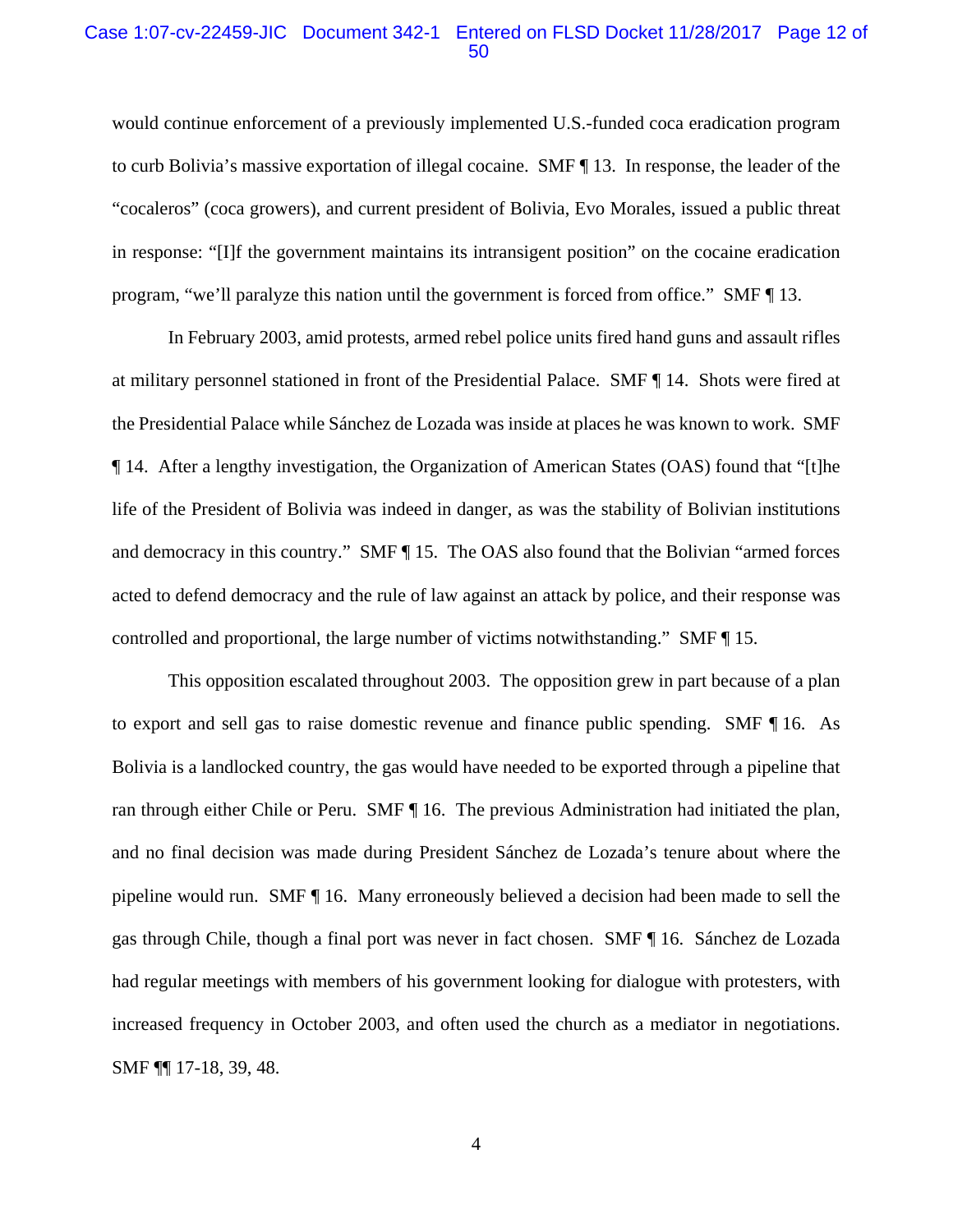### Case 1:07-cv-22459-JIC Document 342-1 Entered on FLSD Docket 11/28/2017 Page 13 of 50

#### **1. The Events of September 2003 in Warisata**

In September 2003, civilians blocked major roads and held hundreds of tourists, both foreign and Bolivian, in the town of Sorata, which was hosting a popular religious festival. SMF ¶¶ 36-37. The road-blockade was organized by Felipe Quispe, the head of the Single Trade Union Confederation of Peasant Workers of Bolivia. SMF ¶¶ 35-36. The government attempted to negotiate the end of the blockade with Mr. Quispe over several days. SMF ¶¶ 17, 39, 48. But many of Mr. Quispe's demands—which by September 20 numbered more than one hundred could not be redressed by the Government. SMF ¶ 39.

With the blockade lasting more than a week, the trapped people were running low on food and money, and some who had tried to escape had been threatened with physical violence. SMF ¶¶ 37-38. The Bolivian government also received requests from foreign governments to rescue the individuals in Sorata. SMF ¶ 40. Ultimately, the Bolivian government sent in a police convoy to retrieve the Bolivians and the foreign individuals on September 20, 2003. SMF ¶ 41. Members of the military police accompanied the convoy, escorting and protecting a fleet of buses that traveled out of Sorata. SMF ¶ 42.

Soon after the convoy left Sorata, civilians armed with rifles ambushed the security forces and convoy as it passed through Warisata. SMF ¶¶ 43-52. Security forces in Warisata were fired upon from the hills and from some local homes. SMF ¶ 44. Police and soldiers received small arms fire from the surrounding hills from an estimated 150 people, some of them armed with 7.62 mm FN FALS, .30 caliber Mauser rifles and .22 caliber rifles. SMF ¶ 44.

received reports that members of the military unit "were shot [at] . . . from the hills where there were armed civilians." SMF ¶ 49.

5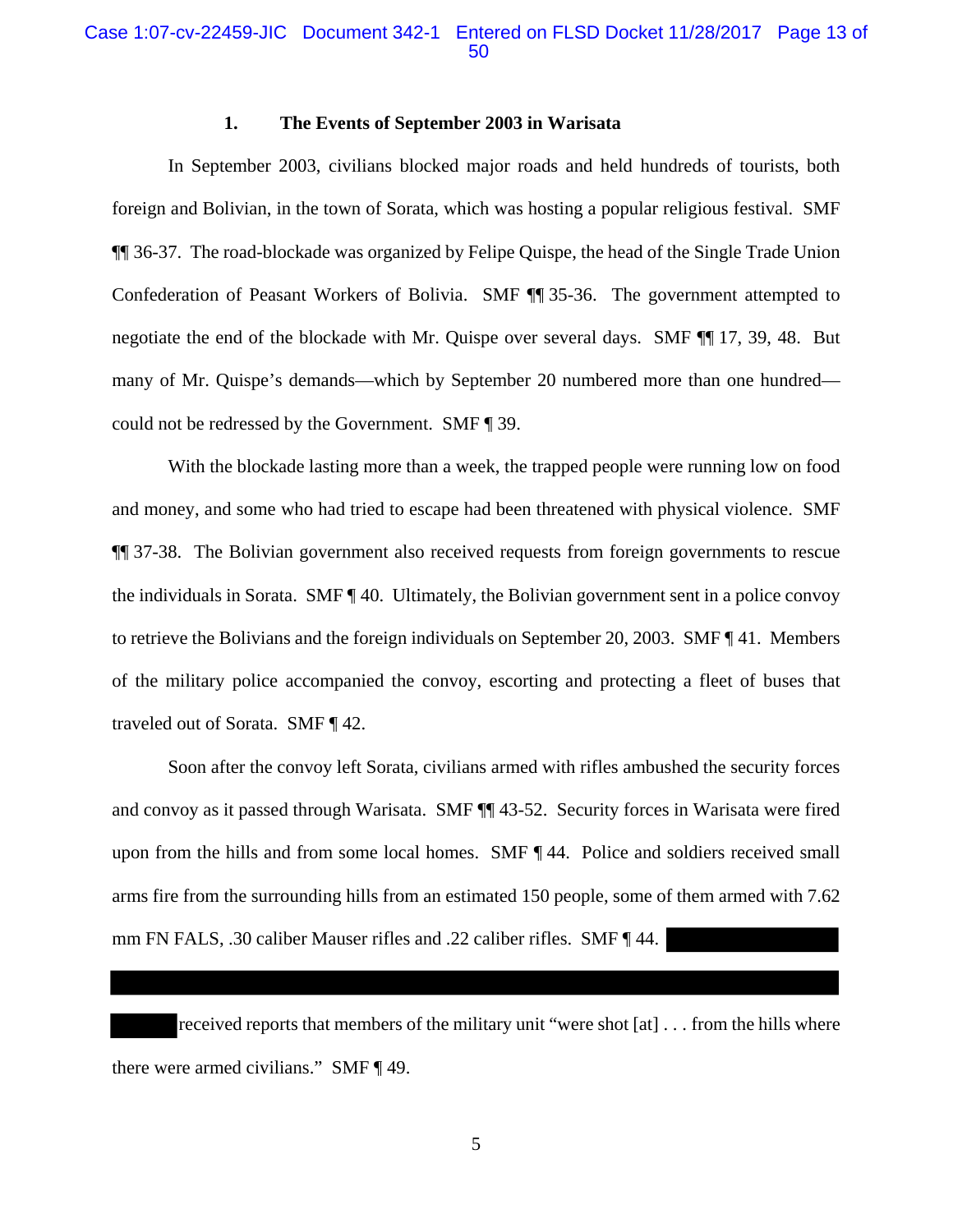### Case 1:07-cv-22459-JIC Document 342-1 Entered on FLSD Docket 11/28/2017 Page 14 of 50

Having received reports of the attack, Sánchez de Lozada issued an order to the acting Commander in Chief of the Armed Forces, General Gonzalo Rocabado Mercado, to "mobilize and use the necessary force to restore public order and respect for the rule of law in the region." SMF ¶ 160. Consistent with the limitations on his military authority under the Bolivian constitution, he gave no order as to how to implement this general command. SMF ¶¶ 154, 157-60, 162-65. On September 20, 2003, General Rocabado issued Directive No. 27/03 to put into operation the general command in the order. SMF ¶ 167. The Directive created a Joint Task Force consisting of members of the Armed Forces, whose mission was to carry out operations to "restore public order and the Rule of Law, in order to guarantee that the population may carry out its normal activities." SMF ¶ 168. Sánchez de Lozada's order and General Rocabado's directive were authorized under Bolivian law. SMF ¶¶ 154, 156-60, 162-63, 167-69, 175. Sánchez de Lozada had the order reviewed by legal counsel before issuing it. SMF  $\P$  160.

While Plaintiffs might dispute who shot first—the military or the armed civilians—there can be no dispute that there were armed civilians in the Warisata area. Indeed, each of Plaintiffs' four proffered experts who were deposed conceded that fact. SMF ¶ 52. Soldiers and policemen were killed and wounded as a result of this civilian fire; three civilians also died. SMF ¶ 46.

#### **a. Marlene Nancy Rojas Ramos**

During the afternoon of September 20, Marlene Nancy Rojas Ramos was struck by a bullet that passed through a second-floor glass window in her home. SMF ¶¶ 53-54. Her house was located approximately 900 to 1000 meters away from Warisata, in front of the surrounding hills. SMF ¶ 55. Her father, Plaintiff Eloy Rojas Mamani, had left the house that afternoon for the hills. SMF ¶ 54. The situation around her house when she was shot was, according to her father's sworn testimony, "chaos," with people running around and shots being fired. SMF ¶ 59. In fact, just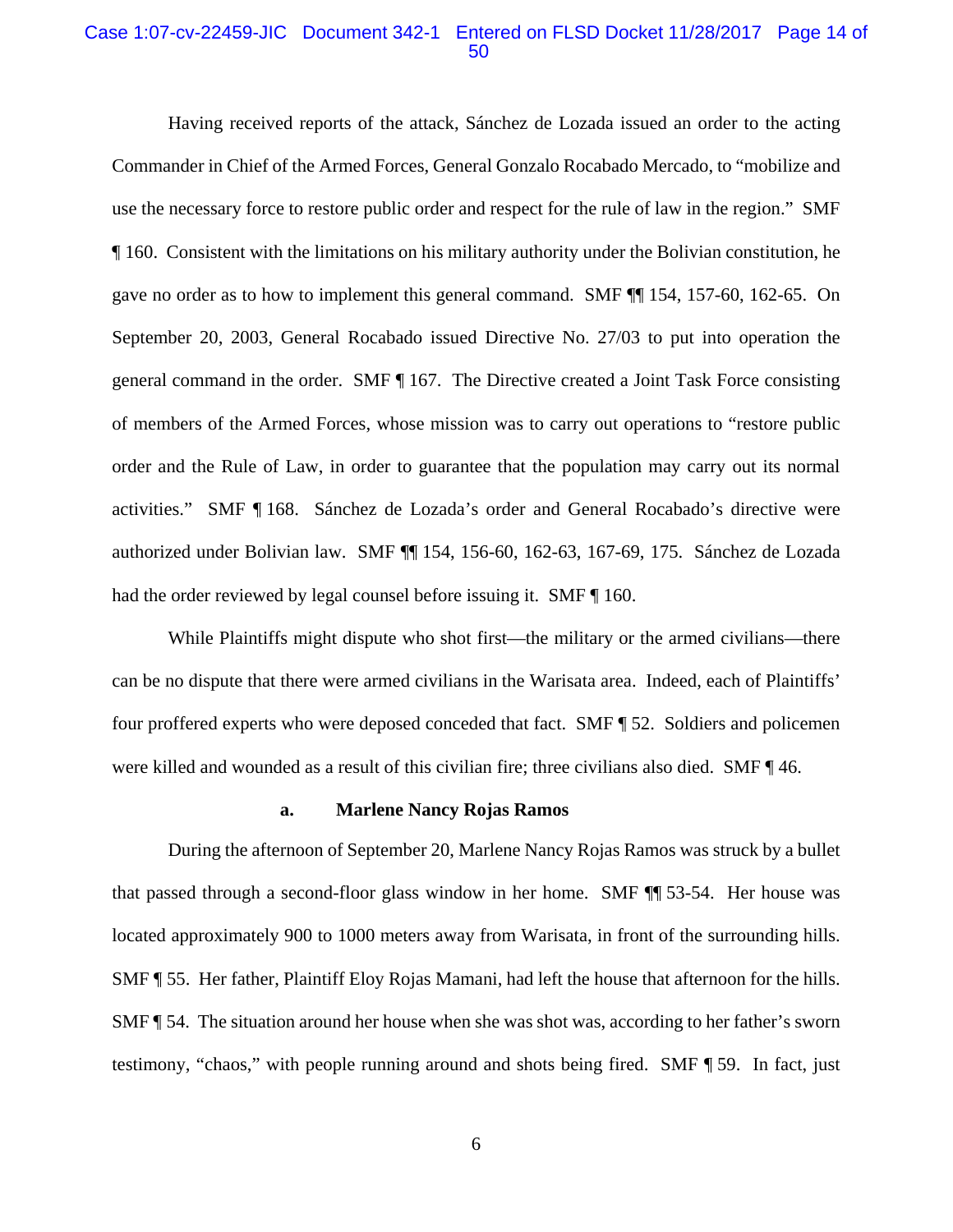### Case 1:07-cv-22459-JIC Document 342-1 Entered on FLSD Docket 11/28/2017 Page 15 of 50

minutes before Marlene was shot, there were reports of crossfire from both hills, from the Rural School of Warisata building, and from people positioned in trees near the school. SMF  $\P$  45.

In light of the chaos, Mr. Rojas Mamani conceded that it was "possible that [his daughter] was shot by mistake." SMF ¶ 59. Indeed, a State Department Cable dated September 22, 2003, concluded that she was shot "by [a] stray bullet," and one of Plaintiffs' proffered experts relied on evidence that she had been shot "by a stray bullet." SMF ¶ 59. Mr. Rojas Mamani testified that he only saw military shooting in the area, but conceded he would not have been able to see if there were individuals firing from the hills. SMF  $\P$  57.<sup>3</sup> Mr. and Ms. Mamani, who sue on Marlene's behalf, cannot identify the gunman, name any eyewitness who saw the gunman, or present any facts concerning what the gunman was doing at the time of the shooting. SMF ¶¶ 57-58.

The following day, September 21, 2003, the media published numerous photographs of campesinos in Warisata brandishing Mauser rifles and calling for civil war. SMF ¶ 50. Felipe Quispe publicly took credit for the violence, admitting that he gave the order to fire rifles at soldiers escorting the convoy that was rescuing the tourists. SMF ¶ 47. A government Minister who was negotiating with Mr. Quispe that day testified that he feared for his life after Mr. Quispe learned that the trapped tourists were being rescued, and that he and other government officials were forced to escape by jumping through a bathroom window. SMF ¶ 48.

#### **2. The Events of October 2003 in El Alto**

 $\overline{a}$ 

In September and October 2003, there was growing civil unrest in and around the area of the capital city of Bolivia, La Paz, and neighboring El Alto. Opposition forces implemented blockades in the area in October 2003. These blockades led to a shutdown of the city of La Paz,

<sup>&</sup>lt;sup>3</sup> Plaintiff Etelvina Ramos Mamani states she only saw military individuals with firearms—but she was on bedrest in the afternoon and could not see all that was occurring outside. SMF  $\P$  54-57.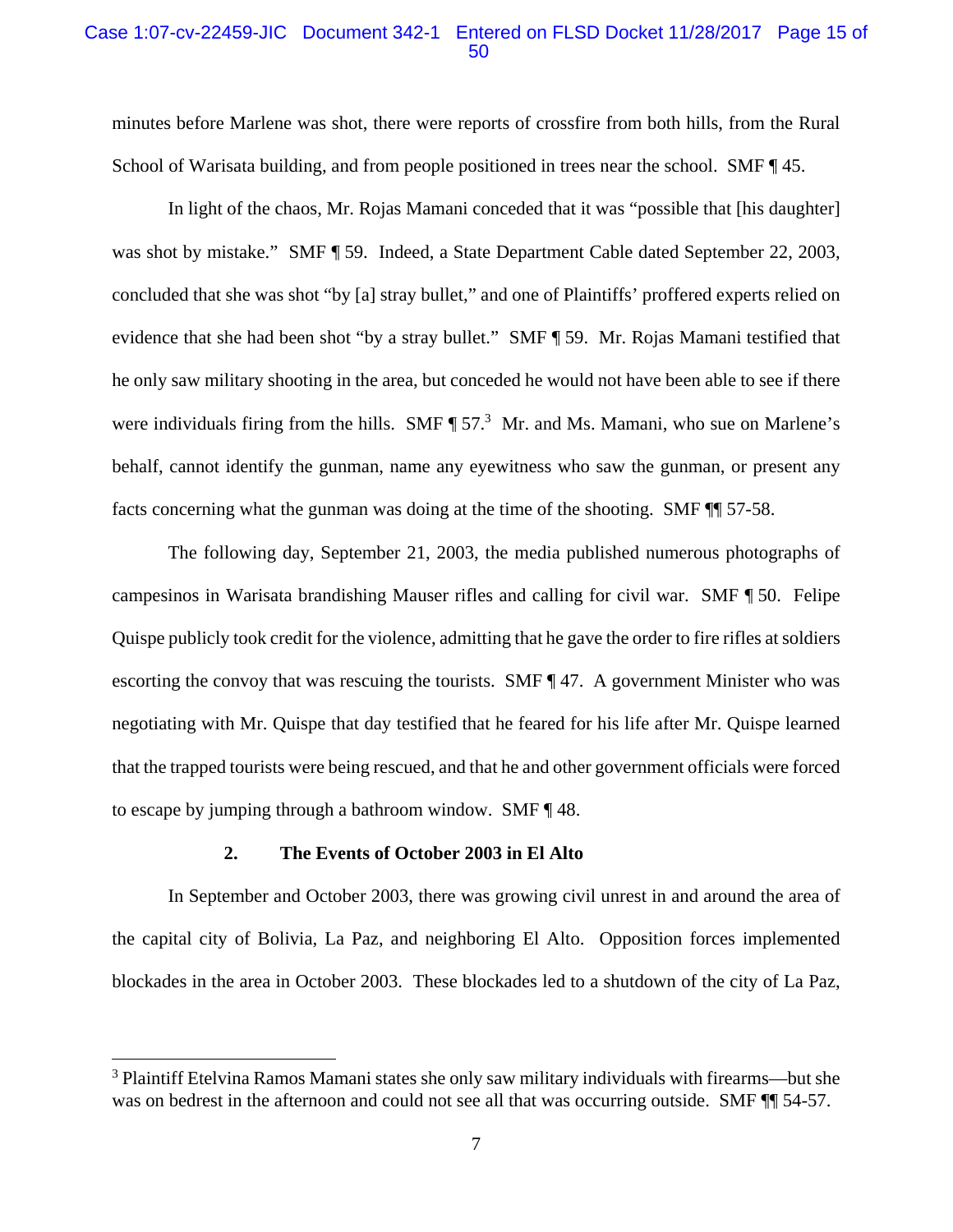#### Case 1:07-cv-22459-JIC Document 342-1 Entered on FLSD Docket 11/28/2017 Page 16 of 50

which sits in a crater and at the time was accessible by two main roads: one through El Alto—a high plateau area surrounding La Paz—and the other through the southern part of the city. SMF ¶¶ 61-64. State Department cables from the U.S. Embassy in La Paz reported how the opposition had laid siege to La Paz. SMF ¶ 65. The opposition called it "Plan Tourniquet," which was "designed to starve the capital city into submission." SMF ¶ 65. Numerous individuals, including a number of Plaintiffs, have testified that these blockades led to food and fuel shortages, which reached critical levels, paralyzing public and private transit in the city and causing immense economic damage to production and business activity in the cities of La Paz and El Alto. SMF ¶¶ 66-74. Ambulances were prevented from transporting patients in need of critical care to hospitals. SMF ¶¶ 73-74.

With the capital city having been subject to the roadblocks for more than ten days, on October 11, 2003, Sánchez de Lozada issued, with the signed approval of his Cabinet and after review by legal counsel, Supreme Decree 27209, an order to the Commander in Chief of the Armed Forces. SMF  $\P$  72, 75. The Supreme Decree declared "a national emergency . . . in order to ensure a regular supply of liquid fuel to the people by protecting storage facilities and ensuring fuel shipments." SMF ¶ 161. It ordered "the Armed Forces of the Nation . . . to assume control of shipments in tanker trucks and other [vehicles] and to secure storage facilities, pipelines, service stations, and all types of infrastructure needed to ensure regular distribution and supply of liquid fuels" and that "the Ministry of Defense shall establish the mechanisms necessary for its execution." SMF ¶ 161.

On October 12, 2003, General Roberto Claros Flores, the Commander in Chief of the Armed Forces, issued Directives Nos. 33/03 and 34/03. SMF ¶¶ 170-71. These Directives instructed the National Armed Forces in part "to restore public order and the rule of law." SMF

8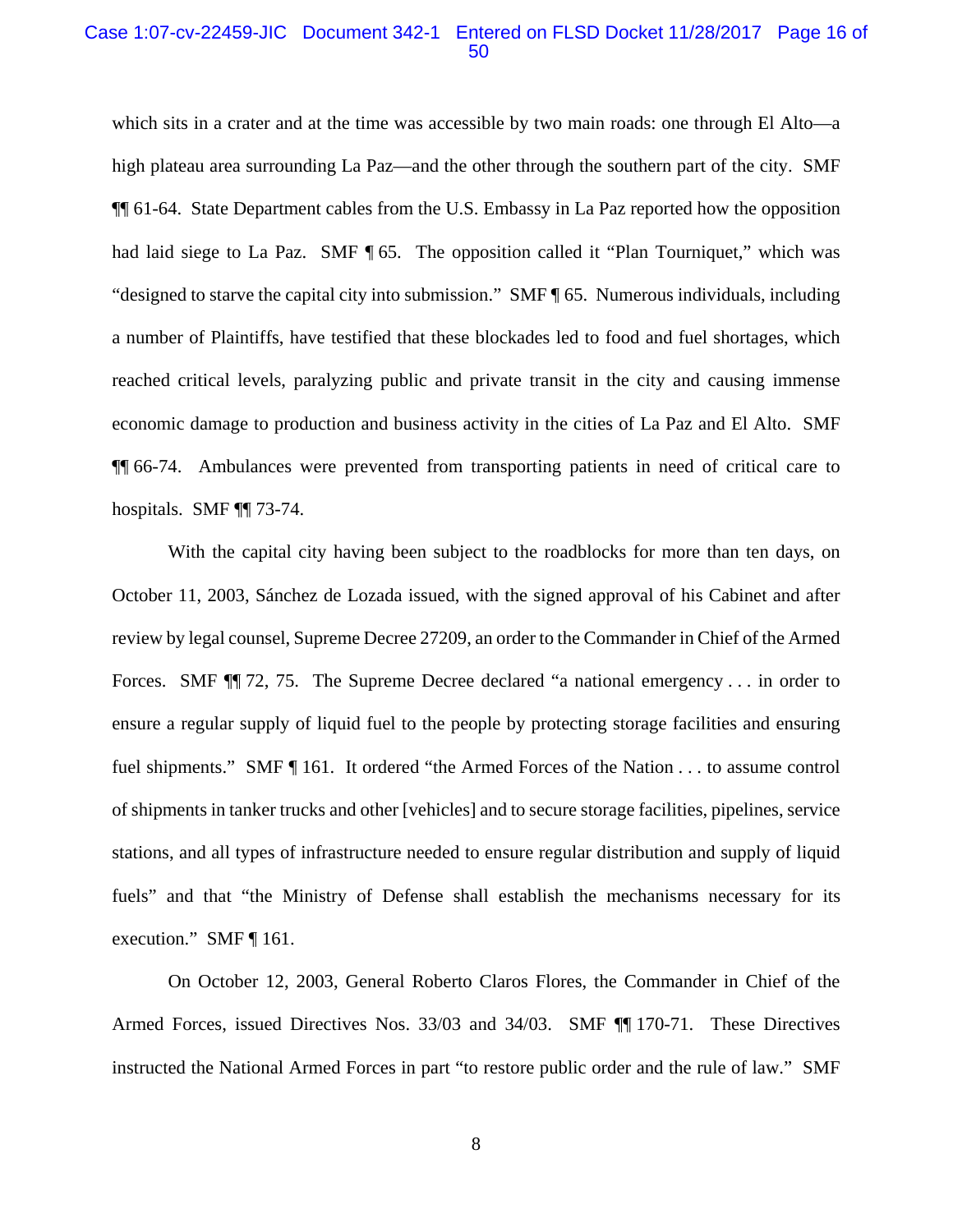### Case 1:07-cv-22459-JIC Document 342-1 Entered on FLSD Docket 11/28/2017 Page 17 of 50

¶¶ 172-73. Supreme Decree 27209 and Directives Nos. 33/03 and 34/03 were authorized by Bolivian law. SMF ¶¶ 171-175.

That day, the government organized security forces to transport fuel tanks from the Senkata plant, a storage facility for gasoline in El Alto, to the city of La Paz. SMF ¶¶ 74-76. Violent confrontations and most of the casualties took place when security forces tried to bring fuel supplies into the surrounded city. SMF  $\parallel$  78. During the October 12 operation in the Senkata area, there were "attacks on the tanker trucks—the mobilized civilian population was armed with Mauser rifles and dynamite." SMF ¶ 80. While the attacks were directed at the members of the joint forces, in Senkata, the attacks on the tanker trucks endangered the lives of civilians who did not take part in the clashes. SMF ¶ 81*.*

There were violent clashes throughout El Alto during the day, with at least one soldier killed. SMF ¶ 82. Four of Plaintiffs decedents died as a result of the violence on this day in El Alto. SMF ¶¶ 86, 92, 101, 107.

#### **a. Lucio Gandarillas Ayala**

Mr. Gandarillas Ayala left his home the morning of October 12. SMF ¶ 87. He left the house to get fuel as there was no gasoline in the stores due to the blockades. SMF ¶ 87. He was shot in the Senkata area of El Alto. SMF ¶ 87. There is no evidence of any witness who was with Mr. Ayala when he was shot, and no one has testified as to what he was doing at that time. SMF ¶¶ 88-91. Sonia Espejo Villalobos, who sues on his behalf, was not with him when he was shot. SMF ¶ 88. She cannot identify the shooter, name any eyewitness who saw the shooter, or present any facts concerning what the gunman was doing at the time of the shooting. SMF ¶¶ 88-89.

### **b. Roxana Apaza Cutipa**

Roxana Apaza Cutipa was hit by a bullet behind her left ear while she looked over the wall of a fourth-floor rooftop in El Alto. SMF ¶¶ 93-94. There were no soldiers on the street outside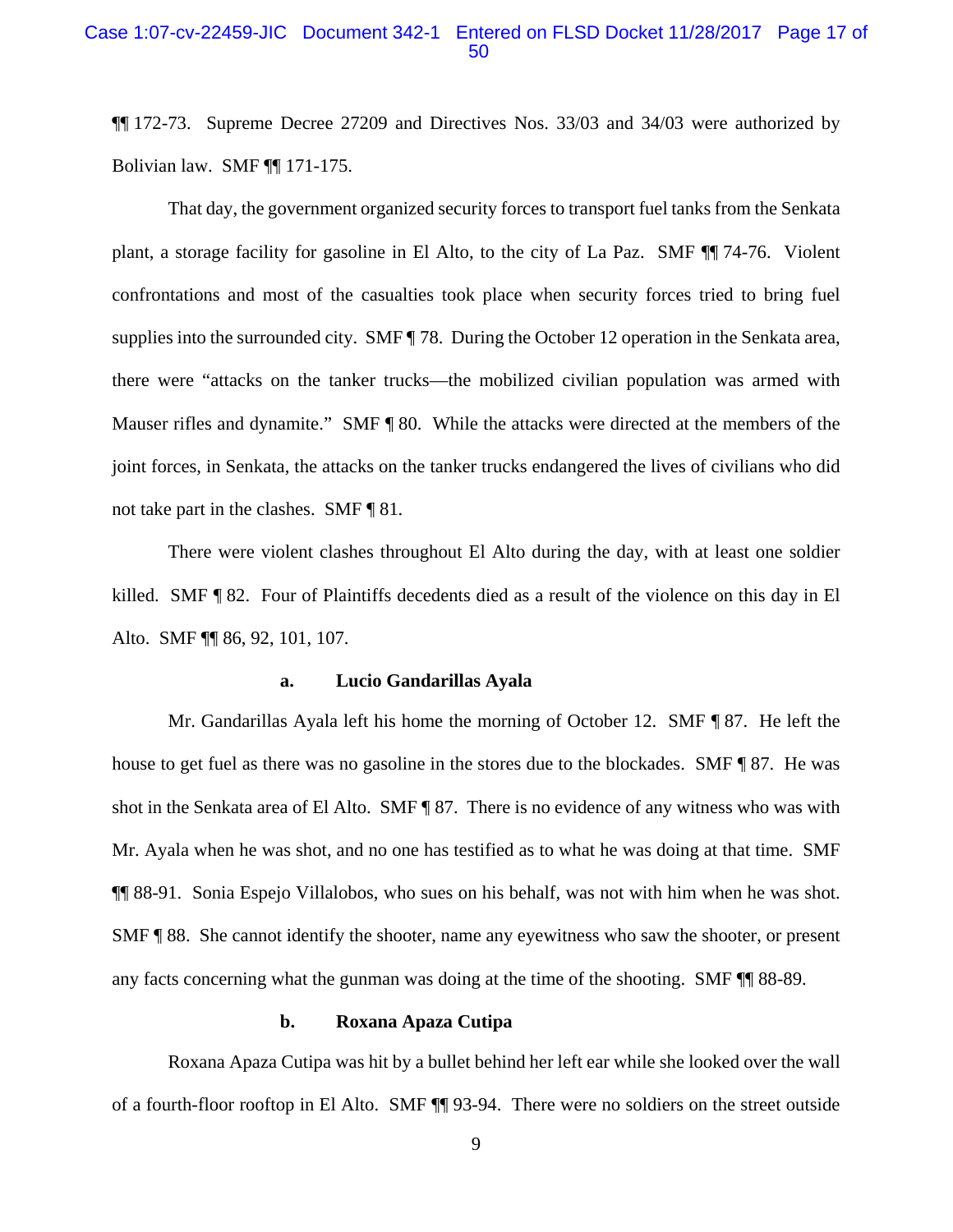### Case 1:07-cv-22459-JIC Document 342-1 Entered on FLSD Docket 11/28/2017 Page 18 of 50

the building where Ms. Apaza Cutipa was shot. SMF ¶ 98. Plaintiff's proffered expert Hayden testified he saw evidence of armed protestors on the roofs of buildings in the area. SMF ¶ 95. Plaintiff Hernán Apaza Cutipa testified that "there were lots of people on the street that could have been hit instead" at the time his sister was shot. SMF ¶ 100. He explicitly acknowledged that it was possible that his sister was hit by a stray bullet. SMF  $\P$  100. He cannot identify the shooter, name any eyewitness who saw the shooter, or present any facts concerning what the gunman was doing at the time of the shooting. SMF ¶¶ 96-99.

#### **c. Teodosia Morales Mamani**

Teodosia Morales Mamani was shot while at her sister's house on Juan Pablo II Avenue No. 35 in the Río Seco zone of El Alto. SMF ¶ 101. This is the same general area in which Plaintiff's proffered expert Hayden saw evidence of armed protestors on the roofs of buildings. SMF ¶ 95. The house is only a couple of blocks from the Río Seco bridge, where there were clashes between protestors and the military and near where a Bolivian soldier was shot and killed. SMF ¶¶ 83-85, 101. The bullet that hit Ms. Morales Mamani came through a brick wall. SMF ¶ 102. Plaintiff Teófilo Baltazar Cerro, who sues on her behalf, was not in the room with her when she was shot, cannot identify the shooter, name any eyewitness who saw the shooter, or present any facts concerning what the gunman was doing at the time of the shooting. SMF ¶¶ 103-06.

#### **d. Marcelino Carvajal Lucero**

Marcelino Carvajal Lucero was shot through the window of his bedroom in El Alto. SMF ¶ 108. Minutes before her husband was killed, Plaintiff Juana Valencia de Carvajal "did not hear at that point noise from the military, but [she] did hear the noise from the protesters." SMF ¶ 109. It sounded like "chaos outside [her] home in the minutes before" he was killed—people were "running around . . . shouting" and there were "loud noises" that made her afraid. SMF ¶ 109. Mr. Carvajal Lucero was by himself in the room when he was shot, and no one can testify as to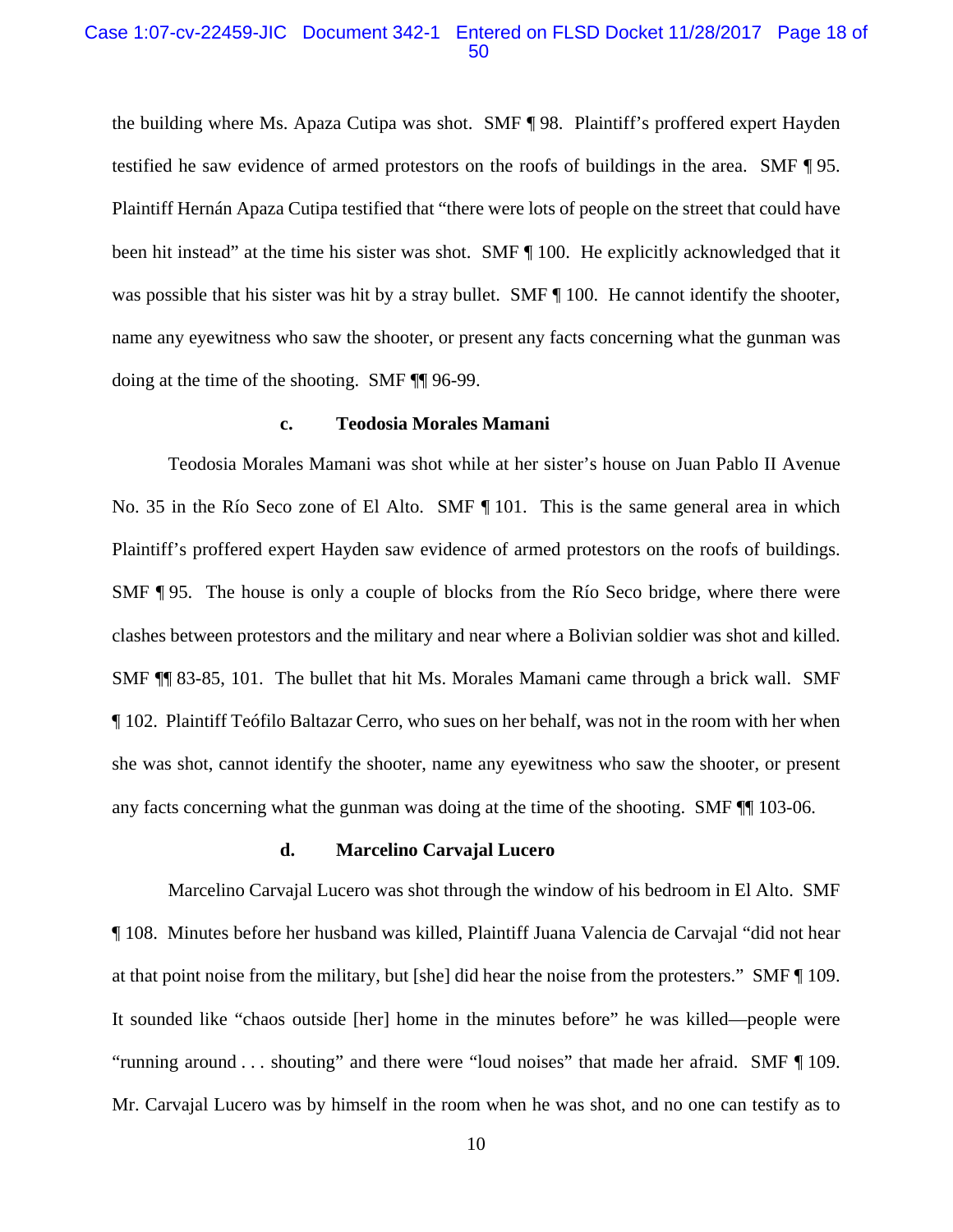### Case 1:07-cv-22459-JIC Document 342-1 Entered on FLSD Docket 11/28/2017 Page 19 of 50

what he was doing at that time. SMF  $\P$  109. Ms. Valencia de Carvajal, who sues on his behalf, cannot identify the shooter, name any eyewitness who saw the shooter, or present any facts concerning what the gunman was doing at the time of the shooting. SMF ¶¶ 109-11.

#### **3. The Events of October 13, 2003 in Southern La Paz**

Palca is an important rural region, southeast of La Paz, from which agricultural goods are transported to the capital city. SMF ¶ 114. There is only one road from Palca to La Paz, and it passes from east to west through Uni, Apaña, Ovejuyo, and Chasquipampa, in that order. SMF ¶¶ 114-15. For about a week leading up to October 13, 2003, a small unit of military troops were deployed in Uni during each day to keep the road unobstructed. SMF ¶ 113.

During the morning of October 13, the troops were instructed to move from Uni to Chasquipampa due to a "great protest growing" there. SMF ¶ 118. Protestors had threatened to come down into the southern suburbs of La Paz to ransack the city. SMF ¶ 118. As the troops left Uni, a military unit was ambushed on the Palca road. SMF  $\P$  119-21. At "a place that was planned by the people from the zone" in Uni, a troop transport truck had to stop due to a ditch that had been dug in the road. SMF ¶ 119. The troops set up a secure perimeter around the truck so that "officials could analyze the situation and could find a way to go through this obstacle." SMF ¶ 119. At that point, they were attacked from above with firearms. SMF ¶ 119. The unit was ambushed and attacked by a mob of people who shot and threw dynamite at the military contingent. SMF ¶ 120. During the ambush, a young soldier was hit through the eye with a "precise shot" and killed. SMF ¶ 121. The unit commander called General Antezana, the then commander of the military academy in the southern zone of La Paz, to report the ambush, at which point General Antezana ordered the troops to withdraw, defending themselves as they withdrew. SMF ¶ 122. General Antezana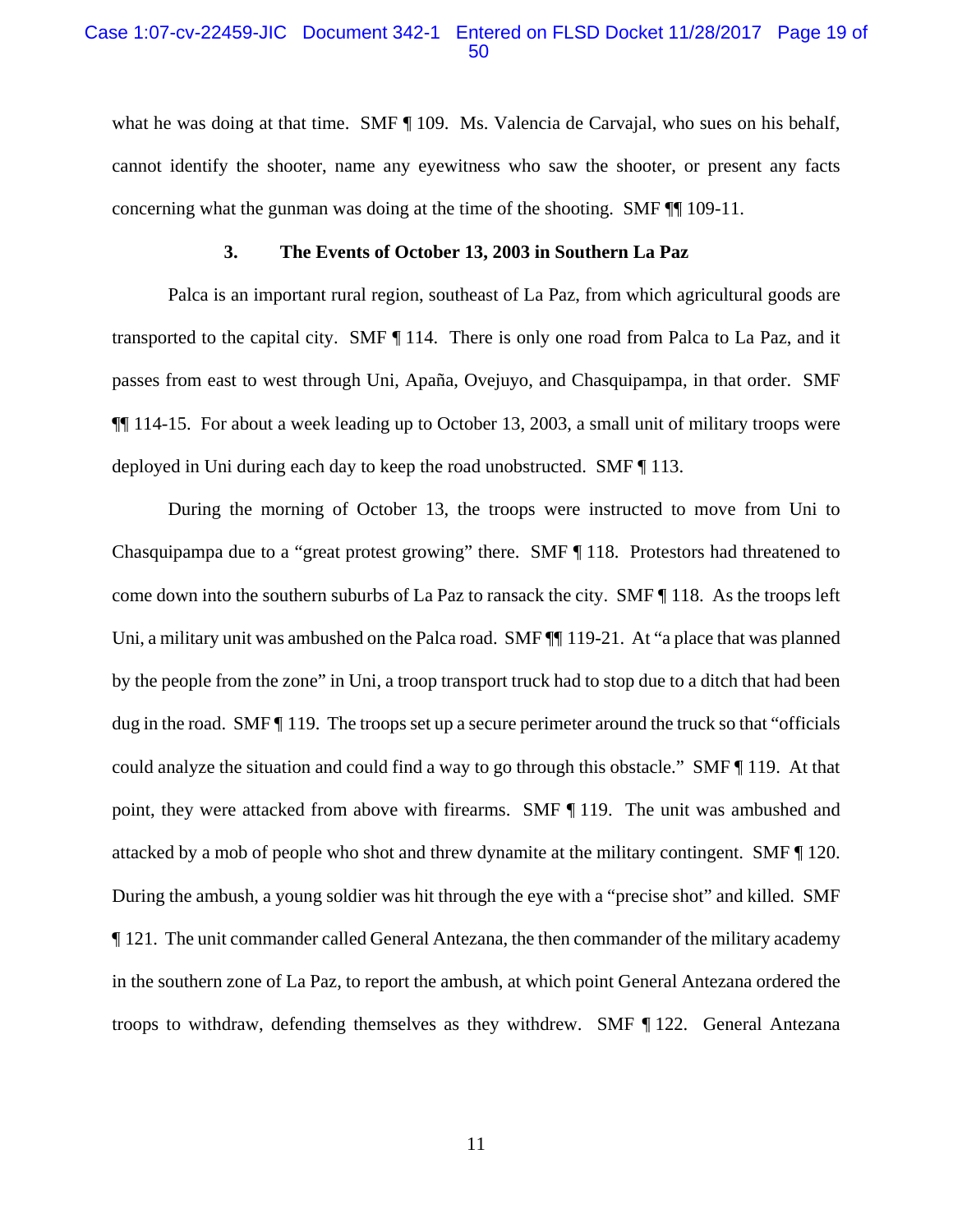### Case 1:07-cv-22459-JIC Document 342-1 Entered on FLSD Docket 11/28/2017 Page 20 of 50

ordered helicopter FAB-730 to be "sent to rescue the fallen soldier and provide supplies." SMF ¶ 123. It was near this exchange of gunfire that two of Plaintiffs' decedents died.

In Chasquipampa, just to the west of Ovejuyo (where another decedent died that day), "about 4,000 to 5,000" protestors surrounded a military truck and soldiers. SMF ¶ 123. The protestors "ask[ed] them to surrender" and "to leave their weapons on the floor." SMF ¶ 123. The soldiers retreated to avoid casualties, leaving the truck behind, at which point the protestors flipped it over and burned it. SMF ¶ 124.

#### **a. Arturo Mamani Mamani**

Arturo Mamani Mamani's son, Plaintiff Gonzalo Mamani Aguilar, testified that on the morning of October 13, he and his father left their home around 7:30 a.m., each travelling separately. SMF ¶ 126. While Mr. Mamani Aguilar positioned himself atop a steep hill called Huaichichuni near decedent Jacinto Bernabé Roque, decedent Mamani Mamani positioned himself on a different cliff, Huaichichuro, approximately 250 meters away. SMF ¶ 125. Huaichichuro is a steep cliff face overlooking the Palca road. SMF ¶¶ 125, 127. Below is a still frame from a drone camera video—looking from the direction of the Palca road—taken by Plaintiffs' proffered expert Hayden of individuals in the spot where decedent Mamani Mamani was positioned atop Huaichichuro:

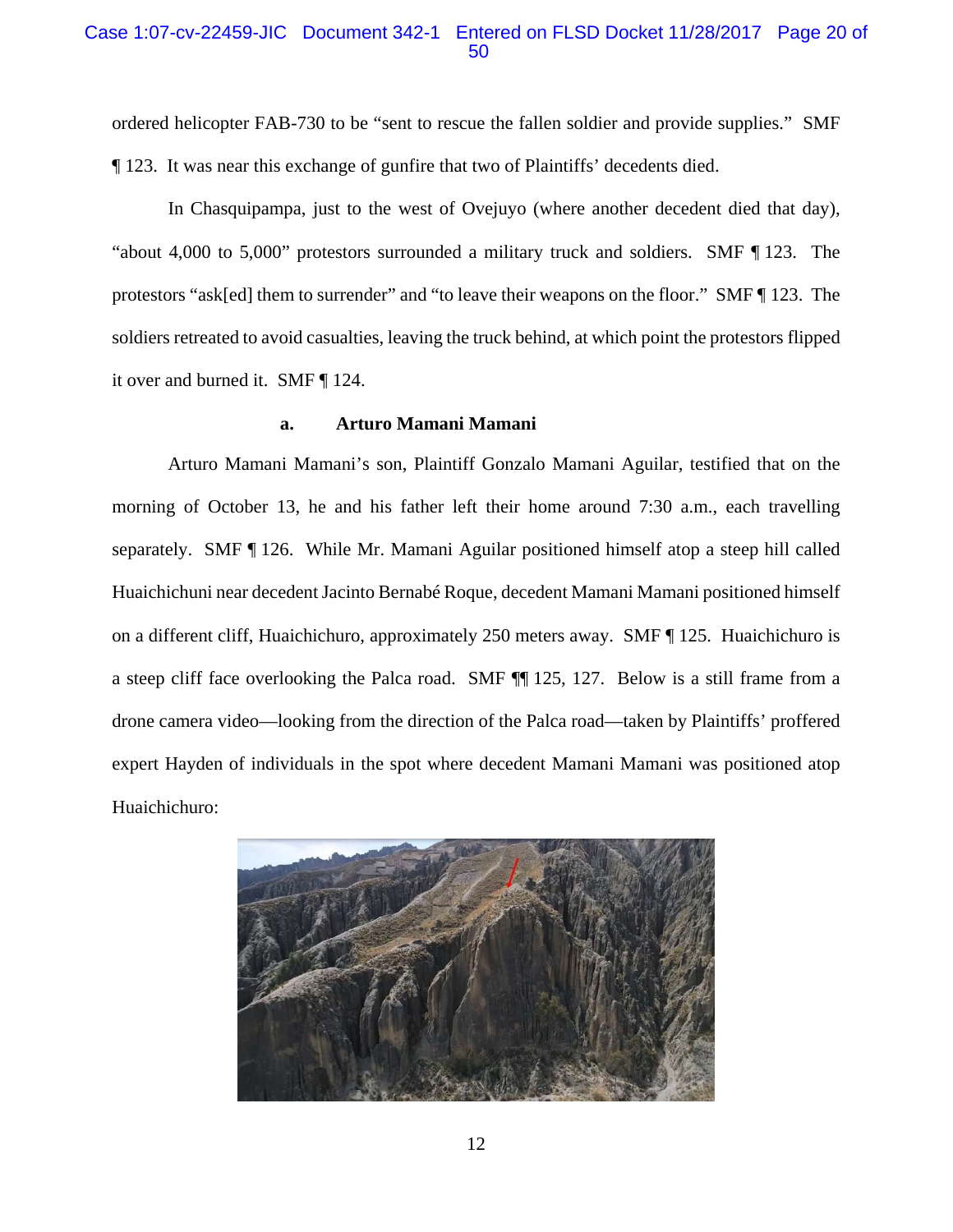### Case 1:07-cv-22459-JIC Document 342-1 Entered on FLSD Docket 11/28/2017 Page 21 of 50

SMF ¶ 127. Plaintiff Mamani Aguilar was on a hilltop to the left, out of the view of the above picture. The Palca road, also out of view, winds along the bottom of the cliff face.

Mr. Mamani Aguilar did not "actually see" his father get shot, or who shot him. SMF ¶ 128. He sues on his father's behalf, and cannot identify the shooter, name any eyewitness who saw the shooter, or present any facts concerning what the gunman was doing at the time of the shooting. SMF ¶¶ 129-32.

#### **b. Jacinto Bernabé Roque**

Plaintiff Mamani Aguilar testified that he arrived at Huaichichuni, around 8:00 a.m. on October 13. SMF ¶ 135. Huaichichuni, like Huaichichuro, also overlooks the Palca road. SMF ¶ 134. Mr. Bernabé Roque was already positioned on the hilltop, "laying down behind [a] bale of hay," and at some point was shot. SMF ¶ 135. Mr. Mamani Aguilar did not see Mr. Bernabé Roque get shot, nor did he see who shot him. SMF ¶ 136. Neither Plaintiff Mamani Aguilar nor Plaintiff Hermógenes Bernabé Callizaya, who sues on behalf of Jacinto Bernabé Roque, can identify the shooter, name any eyewitness who saw the shooter, or present any facts concerning what the gunman was doing at the time of the shooting. SMF  $\P\P$  136-39.

#### **c. Raúl Ramón Huanca Márquez**

Also on October 13, Mr. Huanca Márquez was struck by a bullet in Ovejuyo, just west of where the military was ambushed on the Palca road. SMF  $\P$  140, 149. Plaintiff Rosa Felicidad Huanca Quispe, Mr. Huanca Márquez's daughter, heard sounds in Ovejuyo that morning like gunfire or dynamite exploding. SMF ¶ 142.This was the same morning when—just to the west of Ovejuyo in Chasquipampa—"about 4,000 to 5,000" protestors surrounded a military truck and soldiers, "asking them to surrender, to leave their weapons on the floor," and burned the truck as the soldiers retreated. SMF ¶¶ 123-24.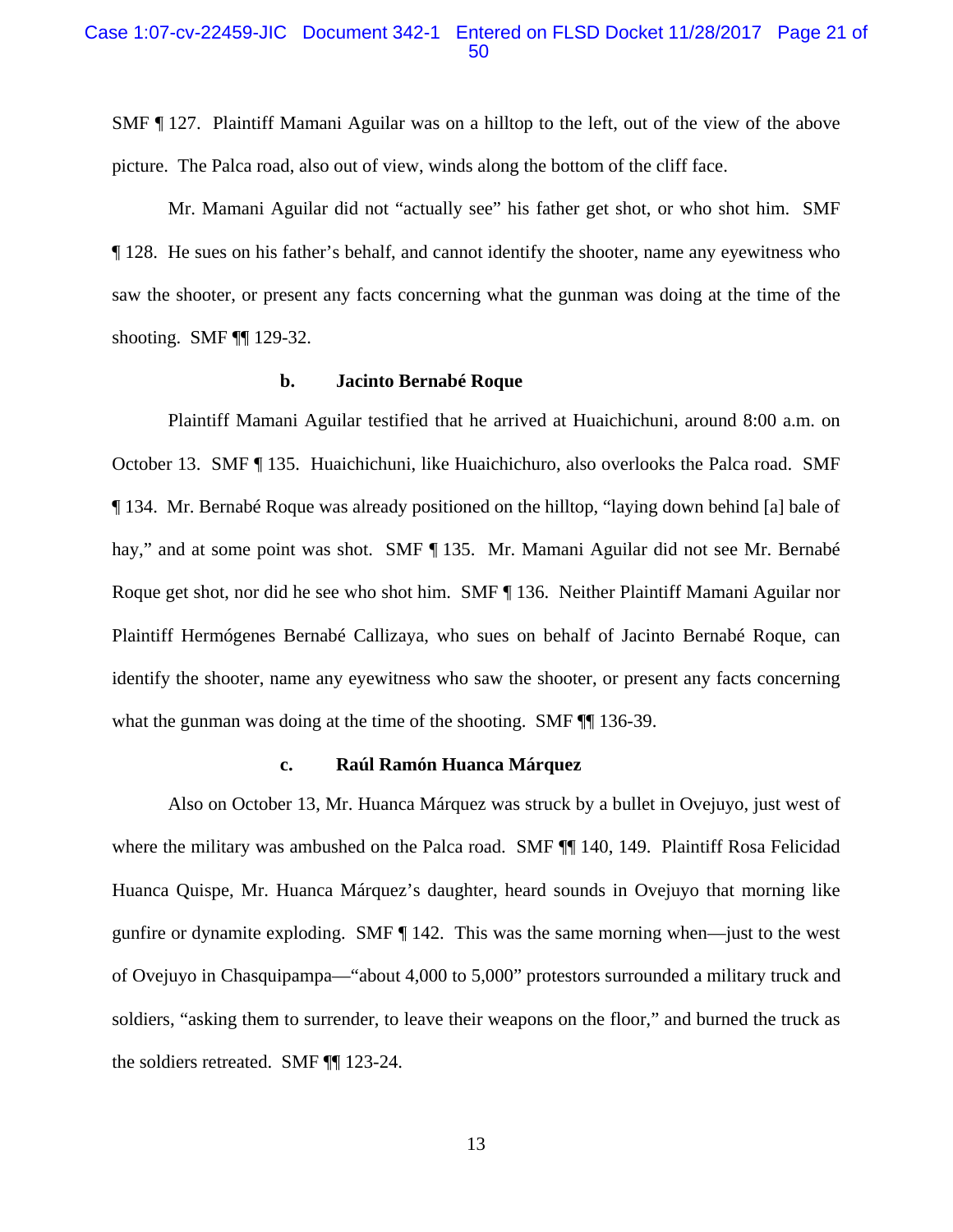### Case 1:07-cv-22459-JIC Document 342-1 Entered on FLSD Docket 11/28/2017 Page 22 of 50

That day, the two stores on the main road were closed due to looting by campesinos. SMF ¶ 143. Ms. Huanca Quispe attempted to buy food that morning, but there was "nothing for [her] to buy," and she returned home to cook lunch for her family, including her father. SMF ¶ 144. They continued to hear what she thought sounded like gunfire while they had lunch. SMF  $\P$  145. After they finished lunch, Mr. Huanca Márquez left the house by himself. SMF ¶ 146. According to Ms. Huanca Quispe, he said he was leaving to buy a Coca-Cola, despite hearing gunfire and despite the stores being closed. SMF ¶ 146. A neighbor later told Ms. Huanca Quispe that her father had been shot and had died. SMF ¶ 147. Ms. Huanca Quispe, who sues on his behalf, cannot identify the shooter, name any eyewitness who saw the shooter, or present any facts concerning what the gunman was doing at the time of the shooting. SMF  $\P$  148-53.<sup>4</sup> In a police interview, Ms. Huanca Quispe was told that "versions" of what occurred reported her father as being armed and antagonizing the soldiers when he was shot. SMF ¶ 150.

### **C. There Was No Order by Defendants to Shoot or Harm Innocent Civilians**

There is no evidence in the record of any order given by either Defendant to shoot or harm innocent civilians. Indeed there is no evidence of any direct control of military operations. Rather, Sánchez de Lozada, guided by Bolivian legal principles, provided general orders to restore public order, which were directed at his then-Commander in Chief who would execute the orders through a series of directives.

<u>.</u>

<sup>&</sup>lt;sup>4</sup> In her response to Defendants' interrogatories, Ms. Huanca Quispe asserted that "[t]he soldier who shot Raúl was from the Colegio Militar. A neighbor, Germán, worked in the Colegio Militar and stated that it was a captain from the Colegio Militar who killed Raúl." SMF ¶ 151 n.3. But that answer does not identify any individual shooter or state that Germán had any firsthand knowledge of this assertion. There is no evidence in the case to support her second-hand assertion. Not surprisingly, Plaintiffs never included this person in their Initial Disclosures. SMF [ 151 n.3.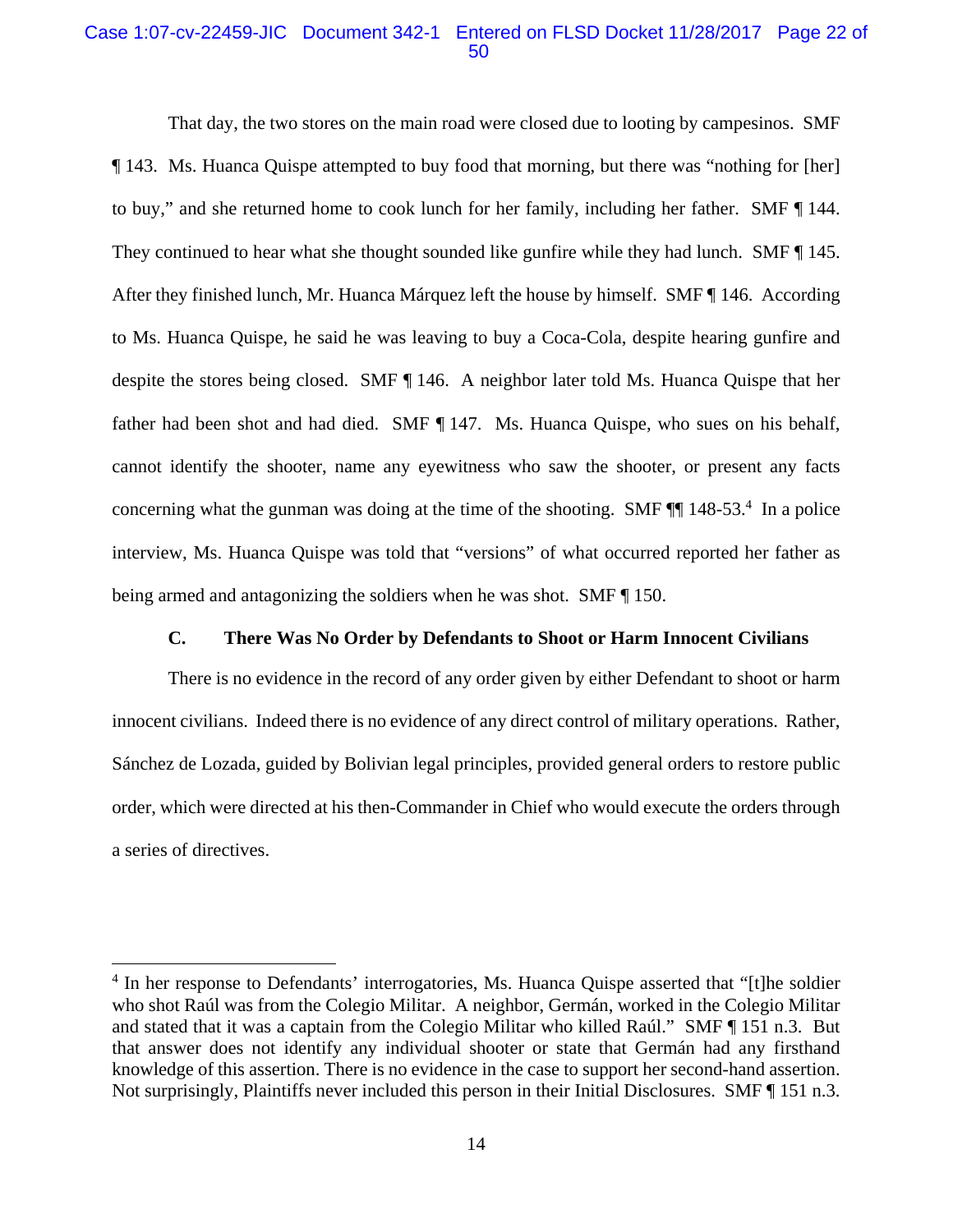### Case 1:07-cv-22459-JIC Document 342-1 Entered on FLSD Docket 11/28/2017 Page 23 of 50

Sánchez de Lozada, as the President of the Republic, was the Captain General of the Armed Forces. SMF ¶ 154. Between early August 2003 and October 17, 2003, Sánchez Berzaín was the Minister of National Defense. SMF ¶ 155. The Bolivian Constitution in effect in 2003 provided: "The Armed Forces are subordinate to the President of the Republic and receive their orders administratively through the Minister of Defense, and in technical matters, from the Commander in Chief [who is not the President]." SMF ¶ 157. Neither Sánchez de Lozada nor Sánchez Berzaín had the authority to give, or ever gave, operational orders to the Armed Forces. To the contrary, the Organic Law of the Armed Forces in effect in Bolivia in 2003 (Organic Law) provided at the time that: "The Commander in Chief of the National Armed Forces is *the highest Command and Decision-making body of a technical/operating nature*, for the permanent coordination and direction of the Armed Forces." SMF ¶ 159.<sup>5</sup>

The Organic Law also provided: "The President of the Republic and Captain General of the Armed Forces . . . *shall* order the use of the military forces [] Domestically, for maintaining public order when the institutions legitimately constituted for this purpose prove insufficient." SMF ¶ 158. The President was therefore required by Bolivian law to mobilize the military if police were insufficient to restore public order.

\* \* \*

On October 17, 2003, President Sánchez de Lozada resigned under protest, and his cabinet, including Minister Berzaín, was dissolved. SMF ¶ 21. At that time, the President's life was in danger. SMF ¶ 21. Following acceptance by the Congress of the resignation of the Sánchez de Lozada government, both men subsequently left Bolivia for the United States. SMF ¶ 21. The

1

<sup>5</sup> It bears emphasis that, unlike in the United States, the President of Bolivia is *not* the "Commander in Chief" of the Armed Forces.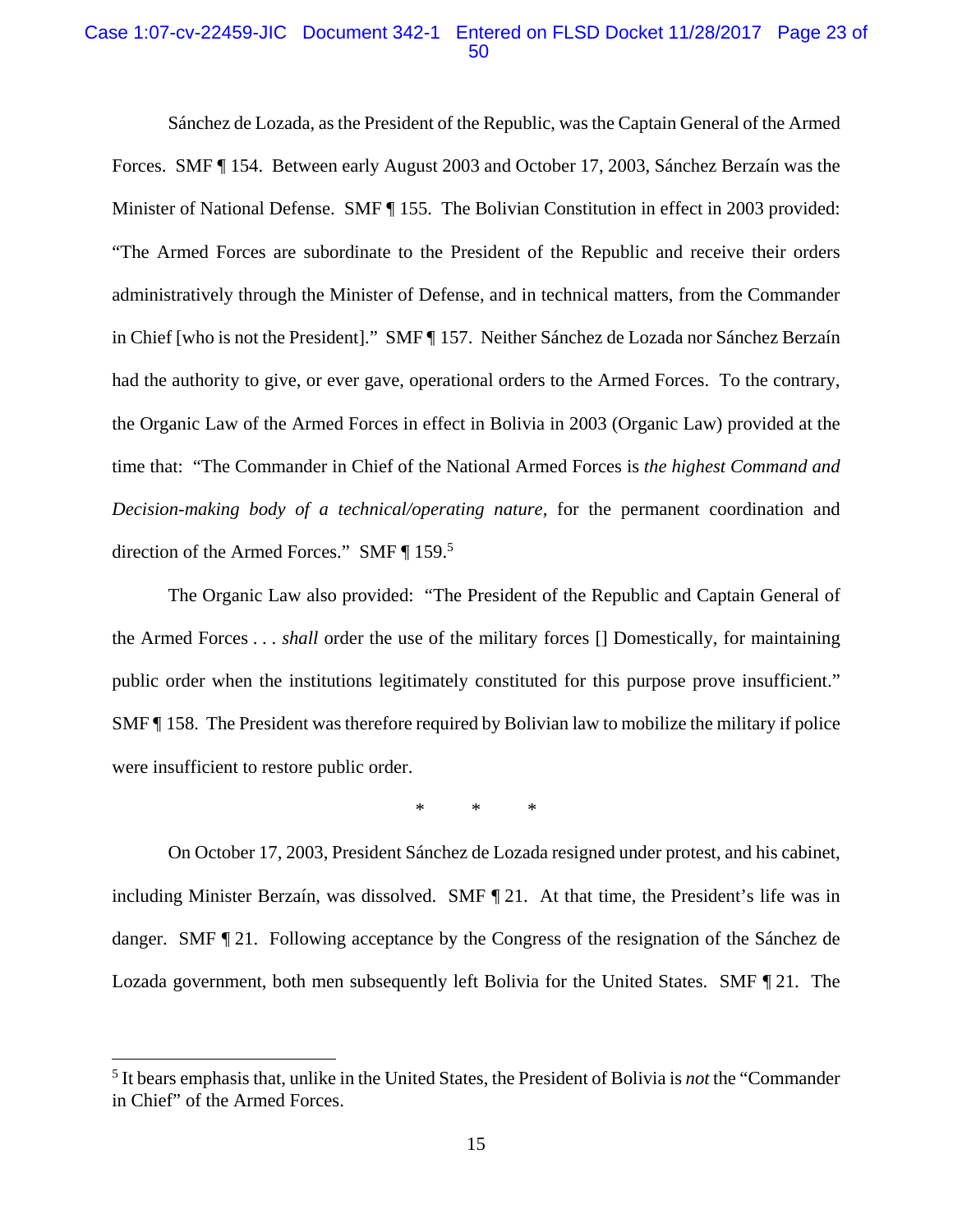### Case 1:07-cv-22459-JIC Document 342-1 Entered on FLSD Docket 11/28/2017 Page 24 of 50

man behind the violence, Evo Morales, was elected president on December 18, 2005, after two successors to Sánchez de Lozada also were forced to resign. SMF ¶¶ 22-23. Since Morales's election, his government has attempted to bring formal criminal charges against the five former presidents "for reasons that appear to be politically motivated." SMF ¶ 24. Morales remains in office today, notwithstanding a provision in the Bolivian constitution that had previously limited a President's term to five years. SMF ¶ 23.

### **II. PROCEDURAL HISTORY**

In 2008, Plaintiffs filed their First Amended Consolidated Complaint asserting claims under the Alien Tort Statute (ATS), 28 U.S.C. § 1350, and Torture Victims Protection Act (TVPA), Pub. L. No. 102–256, 106 Stat. 73 (codified at 28 U.S.C. § 1350 note), as well as statelaw claims. This Court granted in part and denied in part Defendants' motion to dismiss. The Eleventh Circuit unanimously reversed and remanded with instructions to dismiss, holding that Plaintiffs had failed to plead sufficient facts to state a plausible claim for relief under the ATS. 654 F.3d 1148 (11th Cir. 2011).

Following an agreed stay of the proceedings, Plaintiffs filed their Second Amended Consolidated Complaint in 2013, and this Court granted in part and denied in part Defendants' Motion to Dismiss. On interlocutory appeal, the Court of Appeals affirmed the Court's decision concerning the TVPA. 825 F.3d 1304 (11th Cir. 2016). Two counts remain in Plaintiffs' Complaint: the TVPA claim and a claim for "Intentional Wrongful Death."

### **III. STANDARD OF REVIEW**

"The court shall grant summary judgment if the movant shows that there is no genuine dispute as to any material fact and the movant is entitled to judgment as a matter of law." Fed. R. Civ. P. 56(a). Once the moving party demonstrates the absence of a genuine issue of material fact, "the nonmoving party must come forward with 'specific facts showing that there is a *genuine issue*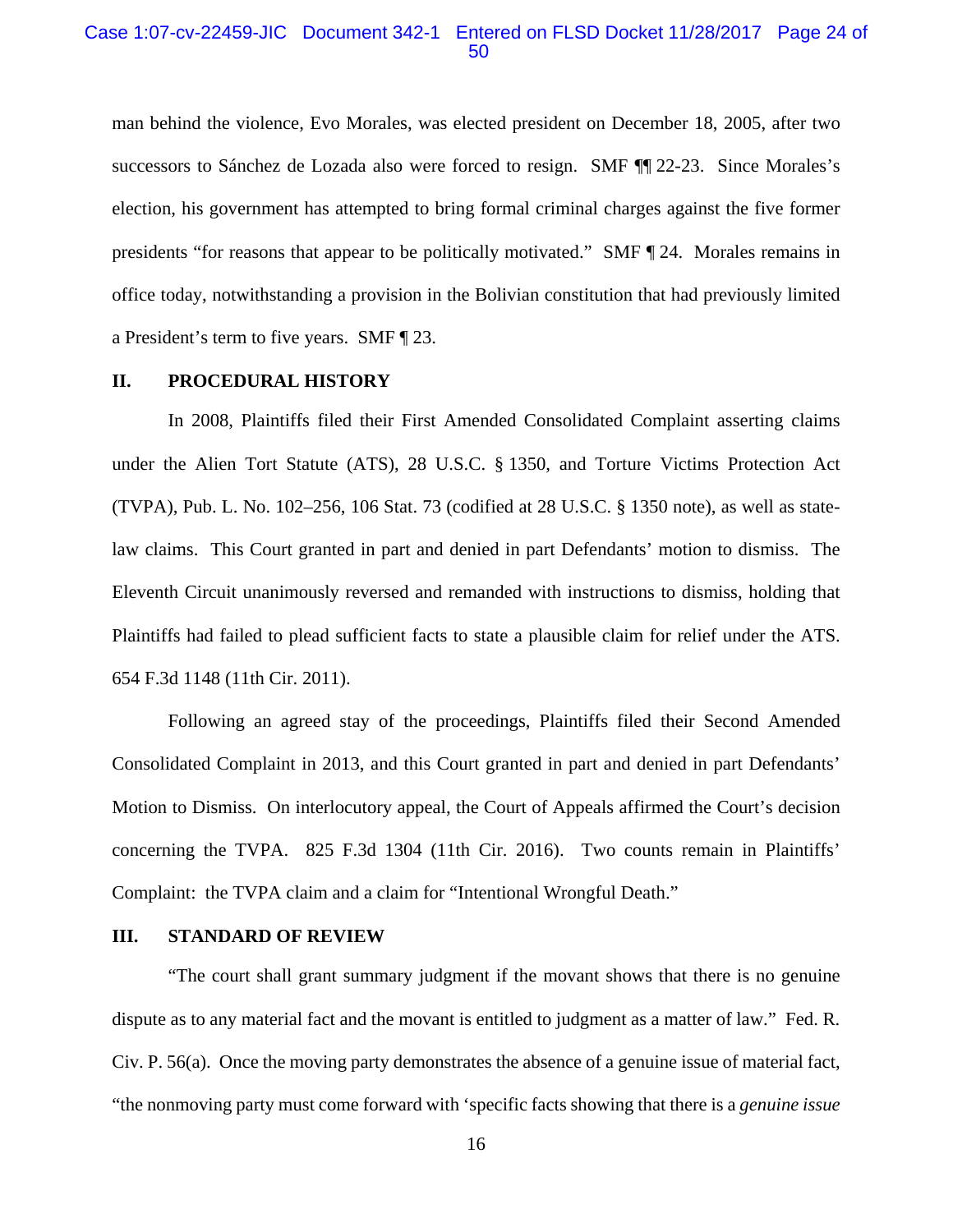### Case 1:07-cv-22459-JIC Document 342-1 Entered on FLSD Docket 11/28/2017 Page 25 of 50

*for trial*.'" *Matsushita Elec. Indus. Co. v. Zenith Radio Corp.*, 475 U.S. 574, 587 (1986) (quoting Fed. R. Civ. P. 56(e)). Only a disputed fact "that might affect the outcome of the suit" can preclude summary judgment. *Anderson v. Liberty Lobby, Inc.*, 477 U.S. 242, 248 (1986). And the dispute must be "such that a reasonable jury could return a verdict for the nonmoving party." *Id.*

In deciding summary judgment, the Court views the evidence in the light most favorable to the nonmoving party and draws all reasonable inferences in that party's favor. *See Black v. Wigington*, 811 F.3d 1259, 1265 (11th Cir. 2016). But, "an inference is not 'reasonable' and a dispute is not 'genuine' if it is based on conclusory allegations and speculation." *Id.*

#### **IV. ARGUMENT**

#### **A. The Undisputed Facts Show that Plaintiffs Cannot Support a TVPA Claim**

The bar for establishing an extrajudicial killing under the TVPA is a high one. Each Plaintiff must establish, "a deliberated killing not authorized by a previous judgment pronounced by a regularly constituted court." TVPA § 3(a), 28 U.S.C. § 1350. The Eleventh Circuit, in this case, has held that to meet that standard, it is "not enough" to allege "facts suggesting some targeting," and cautioned that "not all deliberated killings are extrajudicial killings." *Mamani*, 654 F.3d at 1155. The Eleventh Circuit held it would also be insufficient for Plaintiffs to establish only that "their relatives were killed by the Bolivian armed forces and that at all relevant times the armed forces acted under the authority of [defendants]." *Id*. at n.8 (alteration in original).

Instead, the Eleventh Circuit held that Plaintiffs must establish that their "decedents' deaths were 'deliberate' in the sense of being undertaken with studied consideration and purpose." *Mamani*, 654 F.3d at 1155. Further, if decedents' deaths were "precipitate shootings during an ongoing civil uprising," or if they were "compatible with accidental or negligent shooting (including mistakenly identifying a target as a person who did pose a threat to others)," or "individual motivations (personal decisions) not linked to defendants," or something similar, those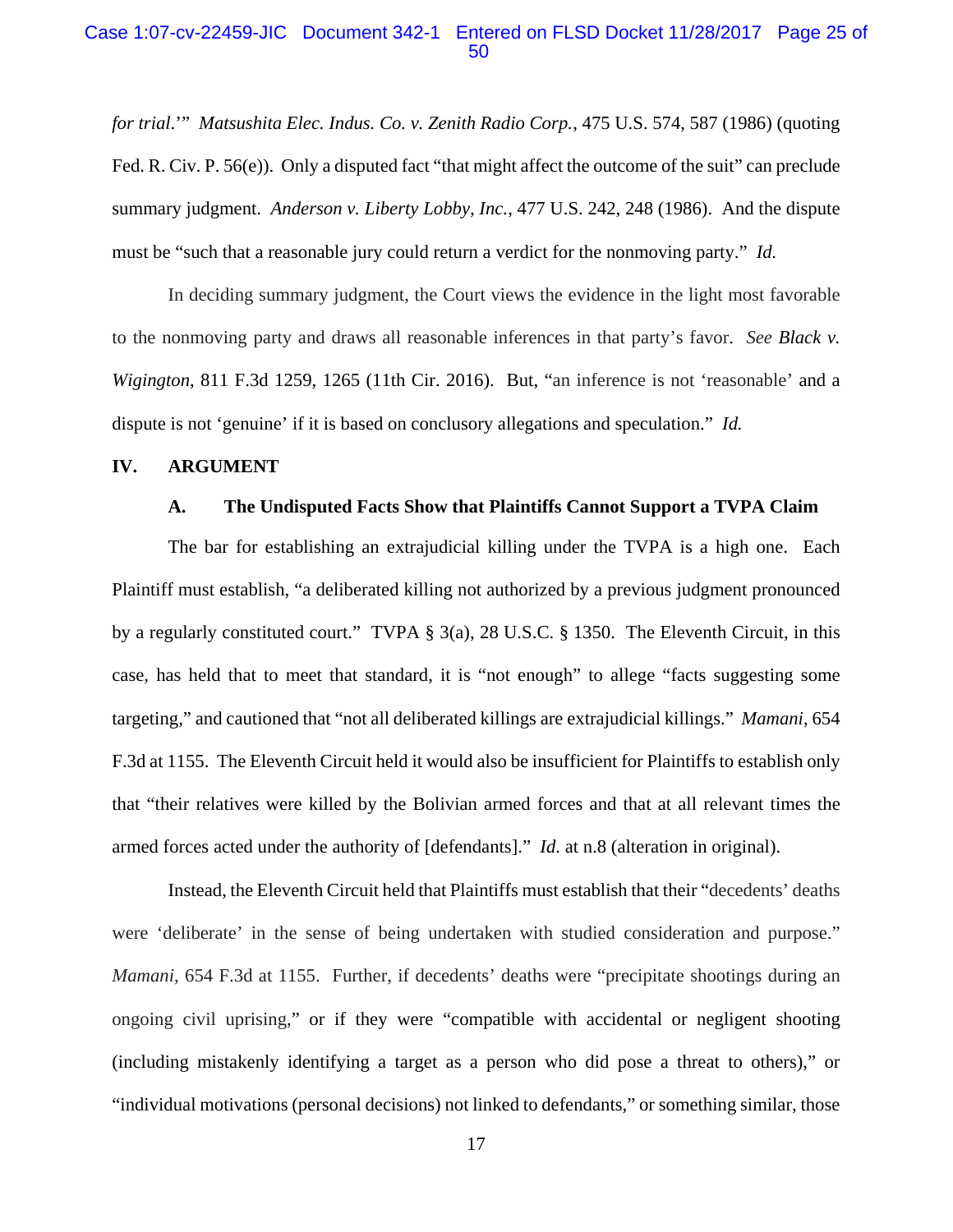would not constitute extrajudicial killings. *Id*. Thus, not only must the deaths have been intentional, but the motivations for the deaths must be linked specifically to the Defendants.

### **1. There Is No Evidence as to Who Shot Each Decedent, Much Less Evidence Concerning Intent or Motivation**

Plaintiffs have not adduced any facts to establish that their decedents died as the result of extrajudicial killings. No Plaintiff could identify by name or description the person who shot their relative or any witness who saw the person who pulled the trigger. Plaintiffs have no evidence as to what any shooter was doing, seeing, hearing, or processing, much less thinking, at the time of the shooting. *A fortiori*, there is no evidence that any soldier intentionally targeted any decedent, and no evidence linking any shooter to an order given by any military official. In fact, Plaintiffs' expert conceded this point repeatedly. *See, e.g.*, SMF ¶¶ 30, 32-33, 52, 59-60, 90-91, 94-95, 100, 103, 106, 111, 131-32, 137, 139, 152-53.

Plaintiffs' case, therefore, relies purely on speculation. According to Plaintiffs, only members of the Bolivian military were armed and shooting in the areas where their decedents were hit by bullets, and therefore their decedents must have been shot by the military and the military could not have believed they were armed protestors. But that speculation cannot create a genuine dispute when the evidence is one-sided—and Plaintiffs' own proffered experts concede—that there was violent, armed conflict between protestors and the military in the areas where the decedents were killed. Given the Eleventh Circuit's prior ruling in this matter, Plaintiffs' inability to produce sufficient evidence to show that only military in the area were shooting should end the inquiry. Indeed, Plaintiffs' counsel have conceded that to succeed, they must establish that there were no armed protestors in the area of the decedents' deaths. *Mamani v. Berzaín*, Nos. 07-22459-CIV et al., 2009 WL 10664387, at \*16–17 (S.D. Fla. Nov. 25, 2009). Plaintiffs cannot make that showing.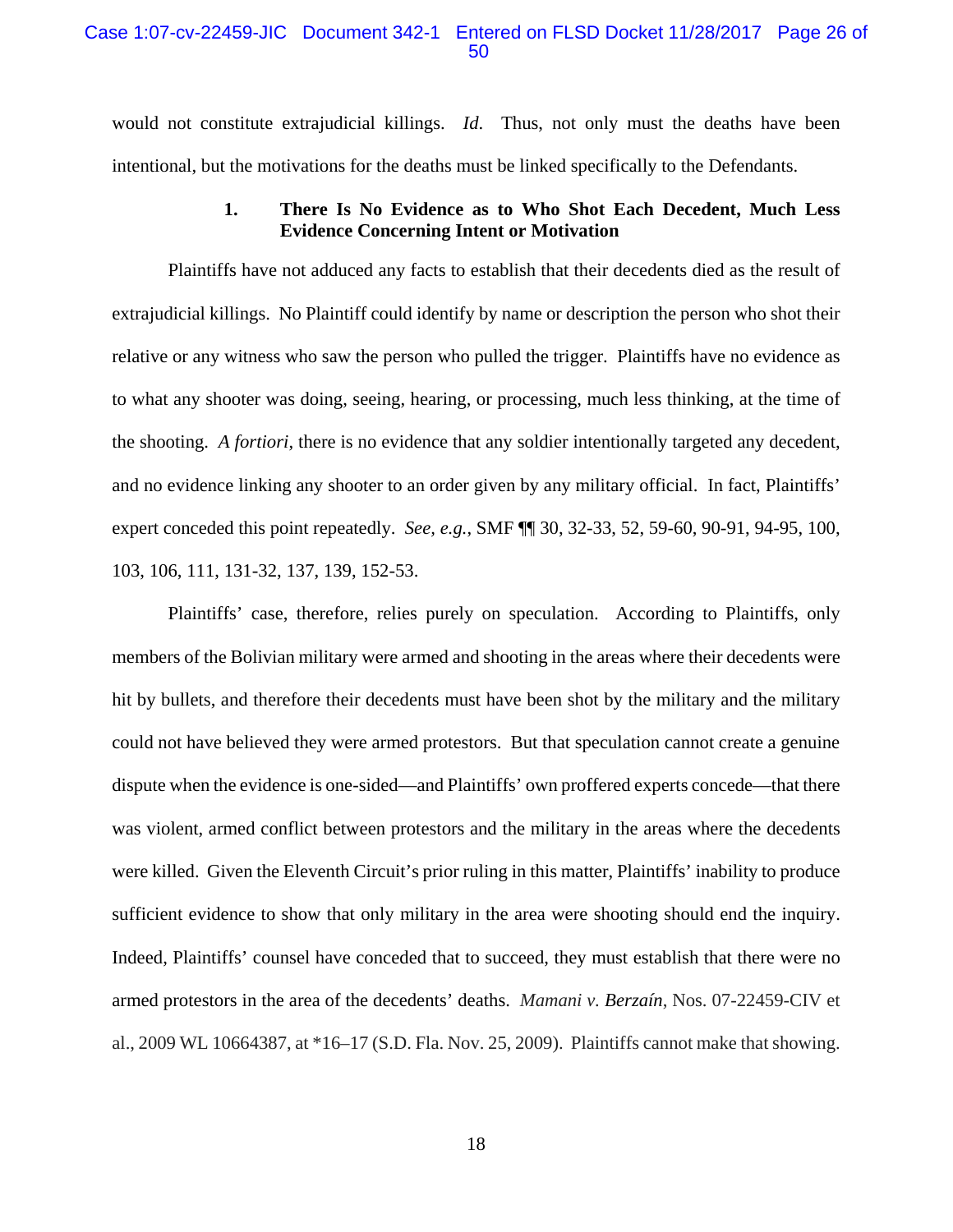### Case 1:07-cv-22459-JIC Document 342-1 Entered on FLSD Docket 11/28/2017 Page 27 of 50

Even ignoring the unassailable evidence of armed conflict between protestors and the military in the areas where decedents were struck by bullets, and assuming that only the military was armed, Plaintiffs still cannot withstand summary judgment. That is so because without any identification of the shooter or what he was doing at the time, it is impossible to establish that the shot was intentional as opposed to negligent or accidental, that the gunman believed he was intentionally shooting at an unarmed civilian as opposed to an individual who posed a threat, *and*, *inter alia*, that the gunman was acting on orders from superiors as opposed to personal motivations or in the heat of the moment. Yet, the Eleventh Circuit has held that to succeed Plaintiffs would have to establish each of these elements. *See Mamani*, 654 F.3d at 1155. Put differently, it is impossible to reach the jury on a "state-of-mind" analysis if the Plaintiffs cannot even identify whose state-of-mind the parties are to be assessing.

#### **2. The Shootings Are Compatible with Accidental or Negligent Shooting**

At the motion to dismiss stage, Plaintiffs "conceded in oral argument that there must be allegations to show intentional targeting of civilians in an area where there were *no* violent demonstrators or attacks against the armed forces," rather than "an accidental or negligent killing (e.g., a stray bullet that penetrated the wall)." *Mamani v. Berzaín*, Nos. 07-22459-CIV et al., 2009 WL 10664387, at \*16–17 (S.D. Fla. Nov. 25, 2009) (emphasis added).

Discovery has established not only that Plaintiffs are unable to show intentional targeting by any member of the Bolivian military, they cannot factually dispute that the death of each decedent occurred "in an area where there *were* . . . violent demonstrators or attacks against the armed forces" in a manner that is compatible with "an accidental or negligent" shooting. *Id.*

For Marlene Nancy Rojas Ramos, it is undisputed that on the day she was killed in Warisata there was a violent attack by protestors with rifles firing the same caliber bullet Plaintiffs claim struck Marlene—a 7.62 mm. A September 22, 2003 U.S. State Department cable concluded that,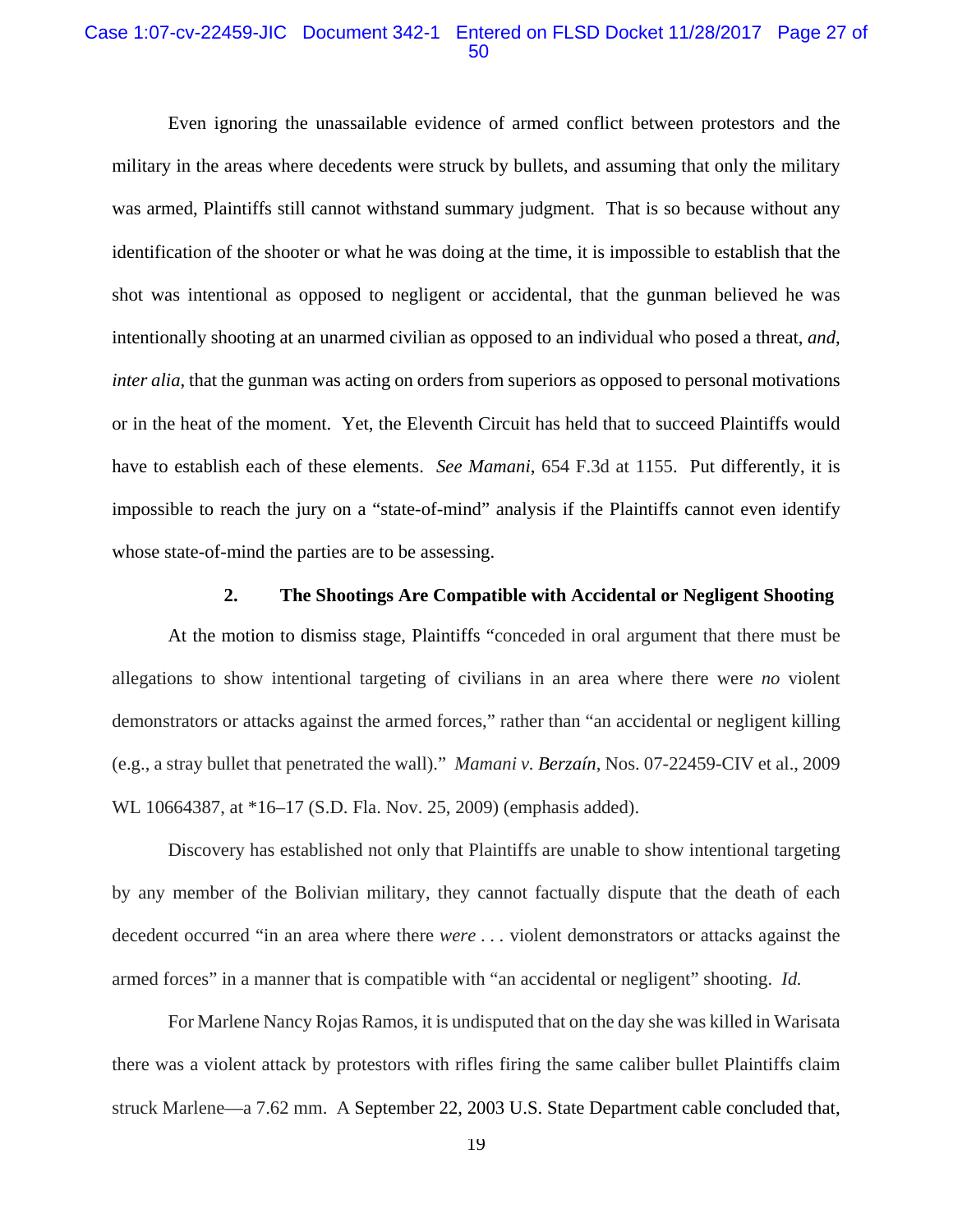#### Case 1:07-cv-22459-JIC Document 342-1 Entered on FLSD Docket 11/28/2017 Page 28 of 50

beginning at 3:40 p.m. on September 20, 2003 (Marlene died at "approximately 4 pm"), police and soldiers "received small arms fire from the surrounding hills" from an estimated "150 people, some . . . armed with 7.62 mm FN FALs, .30 caliber Mauser[] rifles and .22 caliber rifles." SMF ¶ 44. A military intelligence report documents a crossfire initiated at 3:39 p.m. that day by armed protestors in the Warisata plaza and the hills and trees around the town. SMF ¶ 45. Similarly, a report issued by the Bolivian Public Prosecutor's Office on July 28, 2004, found that, on the day Marlene died, security forces in Warisata were fired upon from the hills and from some local homes. SMF  $\P$ 44.

received reports that members

of the unit "were shot [at] . . . from the hills where there were armed civilians." SMF ¶ 49. Soldiers and policemen were killed and wounded as a result of this civilian fire, including with the exact same caliber bullet, 7.62 mm, with which Plaintiffs claim Marlene was hit. SMF ¶¶ 44-46, 51, 60. Plaintiffs have no evidence to rebut these findings.

Plaintiffs assert that the attack did not happen near Marlene's house and that Mr. Rojas Mamani did not see anyone other than the military carrying or firing weapons that day. But Mr. Rojas Mamani acknowledged that he could not see areas where the armed protestors were, such as the hills. SMF ¶ 57. A party's testimony regarding his own admittedly limited observations does not create a genuine issue of material fact as to whether armed protestors were shooting firearms in Warisata on September 20, as evidenced by the State Department Cables, military intelligence, the Prosecutor's Report, and members of the police and military being shot. Plaintiffs are unable to point to any evidence that the bullet that hit Marlene did not come from an armed protestor, was not intended for an armed protestor, or was not a stray bullet as the result of a protestor-instigated crossfire. All the evidence is to the contrary: a

20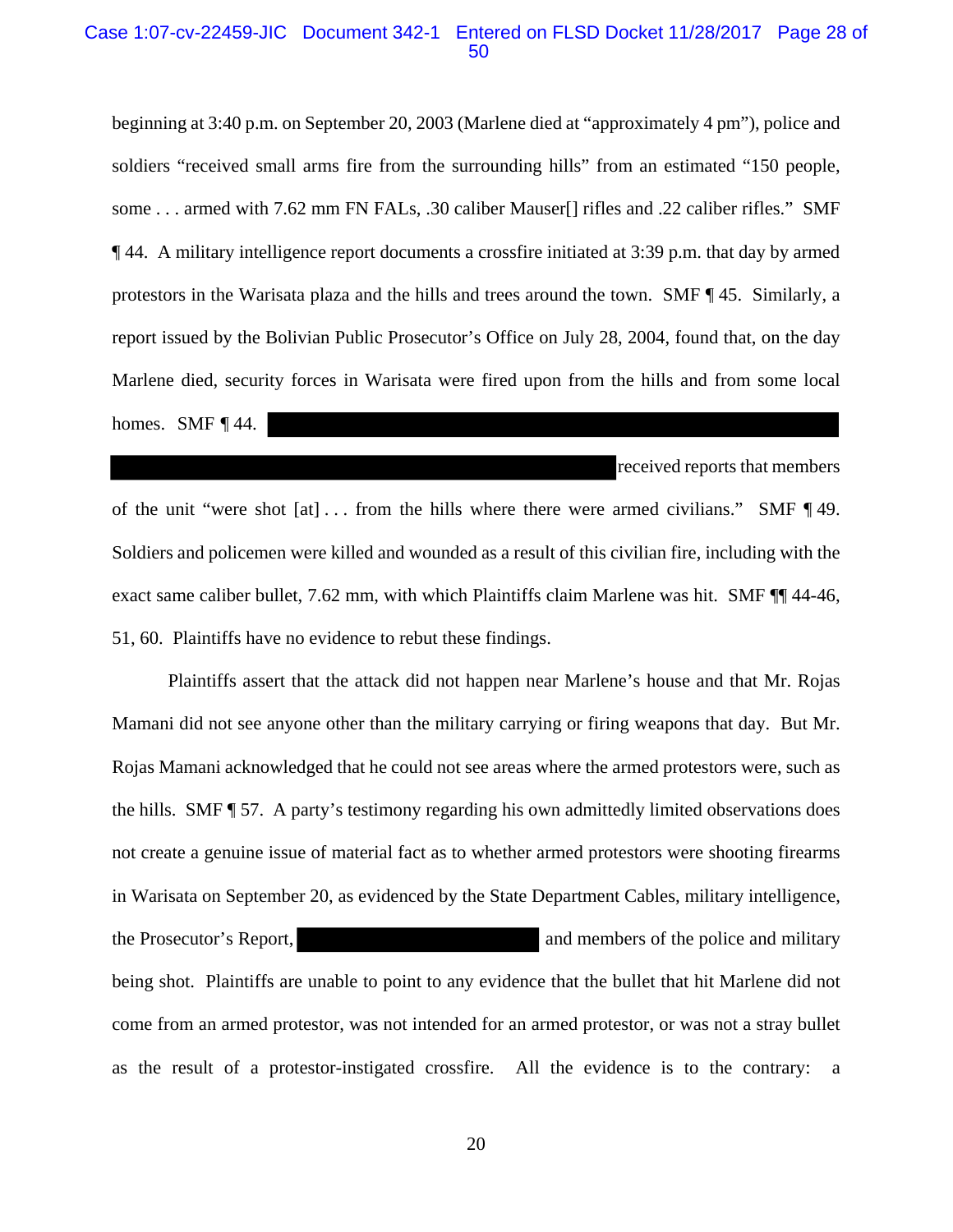#### Case 1:07-cv-22459-JIC Document 342-1 Entered on FLSD Docket 11/28/2017 Page 29 of 50

contemporaneous State Department cable found that Marlene was hit "by [a] stray bullet as she looked out a window," and Plaintiffs own proffered expert Carwil Bjork-James likewise noted that Marlene "was killed by a stray bullet." SMF ¶ 59. Moreover, Mr. Hayden testified that a 7.62 caliber bullet can travel 1000 meters. SMF ¶ 56. Marlene's house was approximately 900 to 1000 meters from the main road in Warisata—and stood in front of the surrounding hills. SMF ¶ 55. Indeed, Mr. Rojas Mamani agreed that the bullet that hit his daughter could have been a stray bullet. When asked, "[I]s it possible that she was shot by mistake?," he agreed, "By mistake, it could have been." SMF ¶ 59.

Roxana Apaza Cutipa, Marcelino Carvajal Lucero, and Teodosia Morales Mamani were all hit by bullets near the Juan Pablo II area of El Alto on October 12, 2003. That day, an "angry mob" was using dynamite, Molotov cocktails, and shots from firearms from buildings bordering the main avenue, Juan Pablo II. SMF ¶ 83. A military report produced by Plaintiffs states that armed protestors that day were firing rifles and carbines at the military from the tops of buildings and church bell towers in the Río Seco area, blocks away from the decedents' homes. SMF ¶ 83. Plaintiffs' proffered expert Mr. Hayden conceded that there were armed protestors on the roofs in the Juan Pablo II area "shooting down at" the military. SMF ¶ 95.

Plaintiffs can point to no evidence contradicting these facts. Both Plaintiffs Juana Valencia de Carvajal (suing on behalf of Marcelino Carvajal Lucero) and Hernán Apaza Cutipa (suing on behalf of Roxana Apaza Cutipa) acknowledged at deposition that the deaths of their family members could have been the result of stray bullets. SMF ¶¶ 100, 111. As for Teodosia Morales Mamani, the circumstances of her death—being hit by a bullet through a brick wall while invisible to any member of the Bolivian military in the street below—is the paradigm of an accidental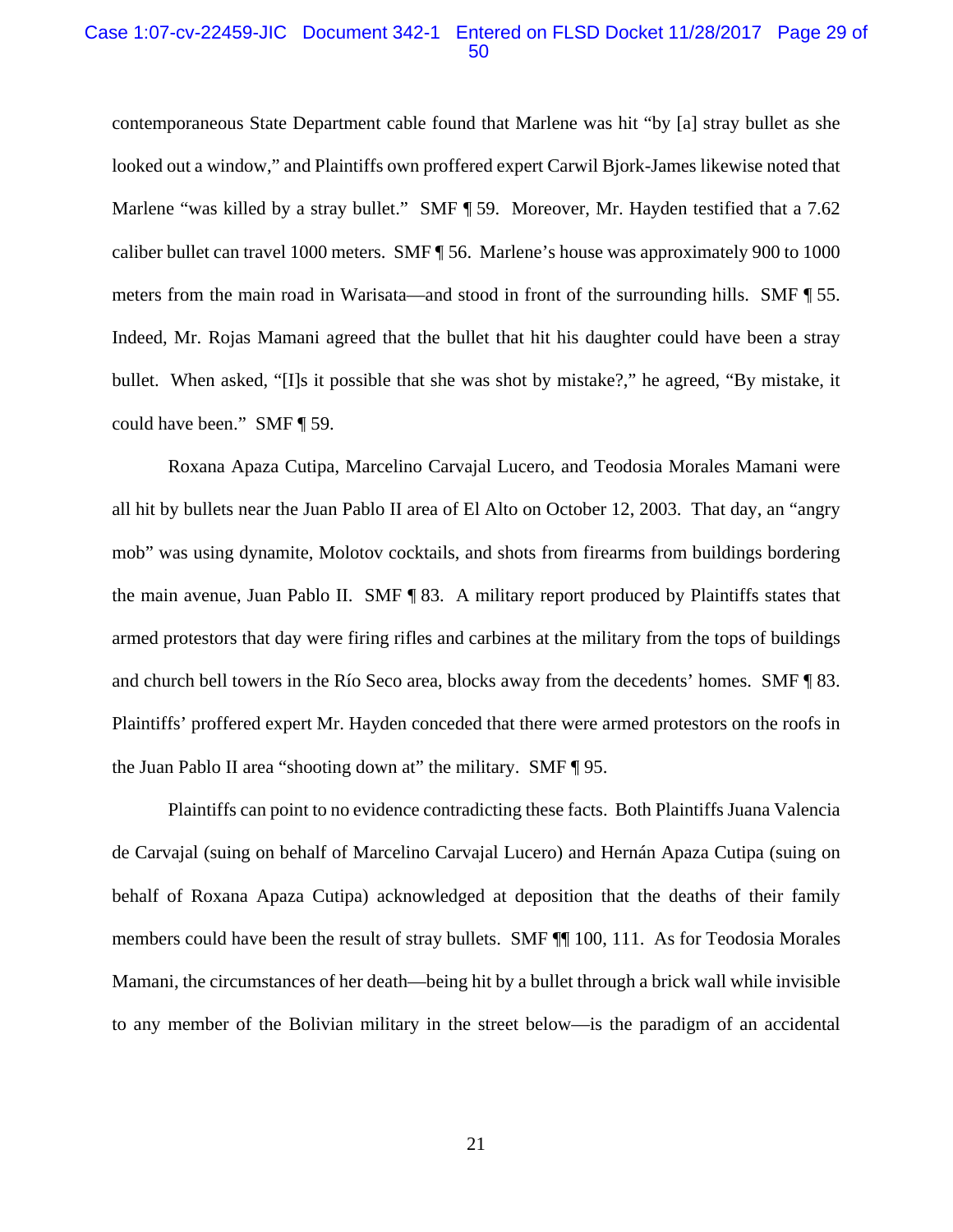### Case 1:07-cv-22459-JIC Document 342-1 Entered on FLSD Docket 11/28/2017 Page 30 of 50

shooting. *See Mamani*, 2009 WL 10664387, at \*17 ("[A]n accidental or negligent killing (e.g., a stray bullet that penetrated [a] wall)").

Lucio Gandarillas Ayala was hit by a bullet on October 12 in the Senkata area of El Alto, where a joint military and police force was escorting a convoy of gasoline tankers through protestors' blockades. SMF ¶¶ 80, 87. Around the Senkata area that day, the July 2004 Prosecutors' Report found that protestors attacked the tanker trucks with Mauser rifles and dynamite and endangered the lives of the hundreds of civilians who did not take part in the clashes. SMF ¶¶ 80-81. Plaintiffs cannot factually dispute that Mr. Gandarillas Ayala was shot by an armed protestor attacking the gas convoy near Senkata, hit by a bullet meant for an armed protestor, hit by a stray bullet resulting from the armed confrontation in that area, or hit accidentally.

Arturo Mamani Mamani and Jacinto Bernabé Roque were both hit by bullets on the morning of October 13 while positioned on steep cliffs with vantage points overlooking the Palca road below. SMF ¶¶ 125, 133-34. That morning, according to the sworn deposition testimony of General Marcelo Antezana and military and police reports, the military was ambushed by protestors armed with firearms and dynamite on the road below Mr. Mamani Mamani and Mr. Bernabé Roque, and a young soldier was killed with a "precise shot." SMF ¶¶ 119-21. Later that day, Mr. Huanca Márquez was hit by a bullet in Ovejuyo (just west of where the military was ambushed on the Palca road), following thousands of protestors setting a military truck on fire in the nearby town of Chasquipampa and taking soldiers' weapons while the soldiers walked away to avoid a confrontation. SMF ¶¶ 123-24, 149. Plaintiffs cannot factually dispute that any of these individuals was shot by an armed protestor, hit by a bullet meant for an armed protestor, hit by a stray bullet resulting from the armed confrontation, or hit accidentally.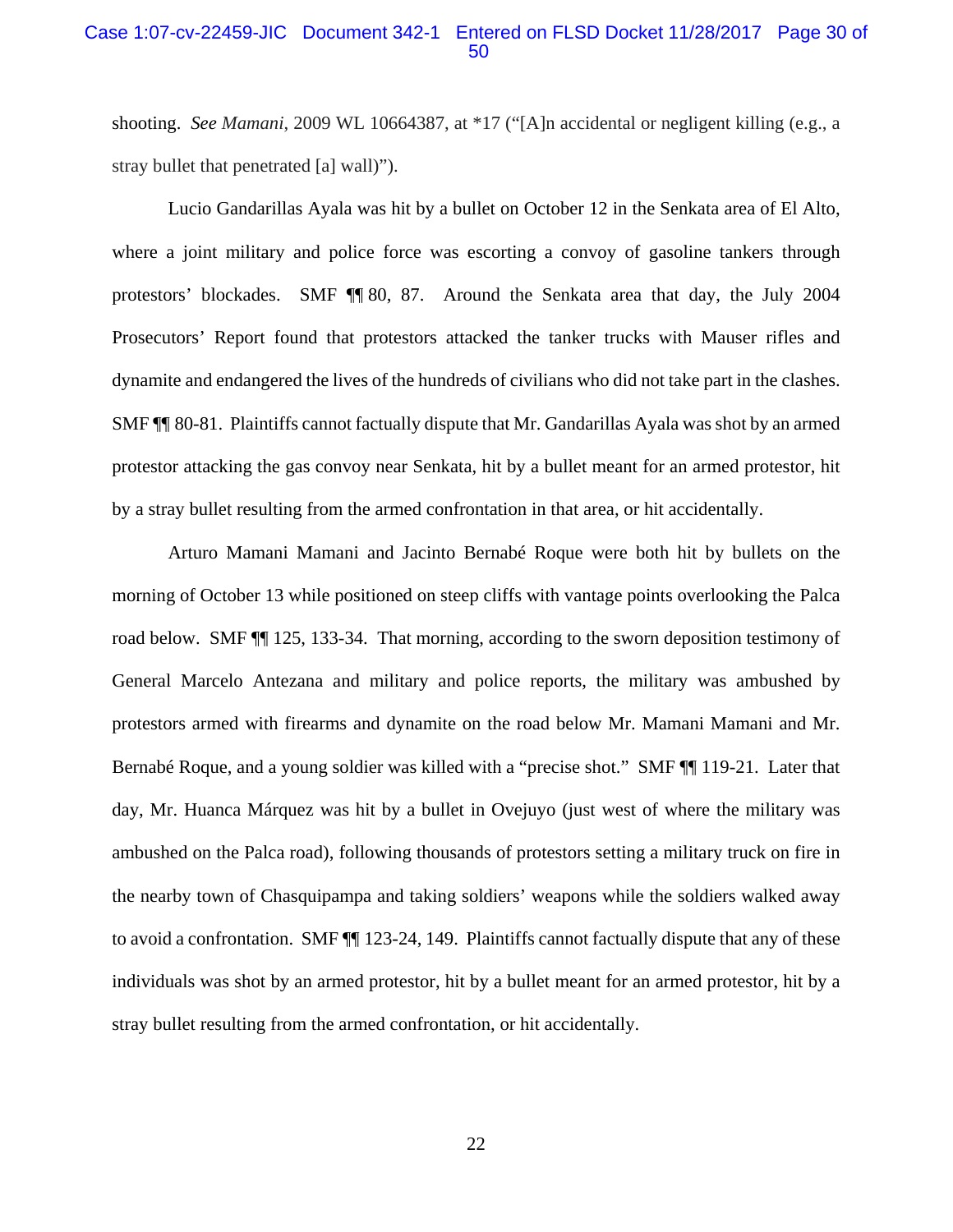### Case 1:07-cv-22459-JIC Document 342-1 Entered on FLSD Docket 11/28/2017 Page 31 of 50

Because Plaintiffs can point to no evidence establishing that any Plaintiff was shot "in an area where there were no violent demonstrators," much less intentionally shot by a member of the Bolivian military, by their own concession they do "not have a claim" that can go to a jury. Oct. 24, 2008 Hr'g Tr., Dkt. No. 94, at 51-55.

### **3. Plaintiffs Cannot Rely on Expert Opinion To Establish Intent**

Having no admissible evidence that a member of the Bolivian military shot any decedent, much less intentionally, Plaintiffs would have to rely on proffered expert testimony from Philip Hayden. He opines that the military shot decedents intentionally. But Mr. Hayden could not support this position in his sworn deposition testimony. He conceded that he did not know of any eyewitnesses to the shootings; that the shots could have been accidental; that there were armed protestors; and that he could not testify as to whether any shots taken were intended in response to shots from armed protestors. SMF ¶¶ 30, 32-33, 52, 59-60, 90-91, 94-95, 100, 103, 106, 111, 131- 32, 137, 139, 152-53. Moreover, Mr. Hayden did not apply any discernible expertise or methodology, and Defendants have concurrently moved to exclude his opinions under Federal Rule of Evidence 702. *See* Mot. To Exclude Pls.' Expert P. Hayden, Dkt. 314. Because Mr. Hayden's testimony should be excluded in its entirety, Plaintiffs may not rely on it to avoid summary judgment. *Chapman v. Procter & Gamble Distrib., LLC*, 766 F.3d 1296, 1313 (11th Cir. 2014) ("'Evidence inadmissible at trial cannot be used to avoid summary judgment.'" (quoting *Corwin v. Walt Disney, Co.*, 475 F.3d 1239, 1249 (11th Cir. 2007)).

Mr. Hayden's testimony, even if it were admissible, cannot alone suffice to defeat summary judgment. "'[A] party may not avoid summary judgment solely on the basis of an expert's opinion that fails to provide specific facts from the record to support its conclusory allegations.'" *Buckler v. Israel*, 680 F. App'x 831, 836 (11th Cir. 2017) (per curiam) (quoting *Evers v. Gen. Motors Corp.*, 770 F.2d 984, 986 (11th Cir. 1985)). Even where an expert opinion "purports to be based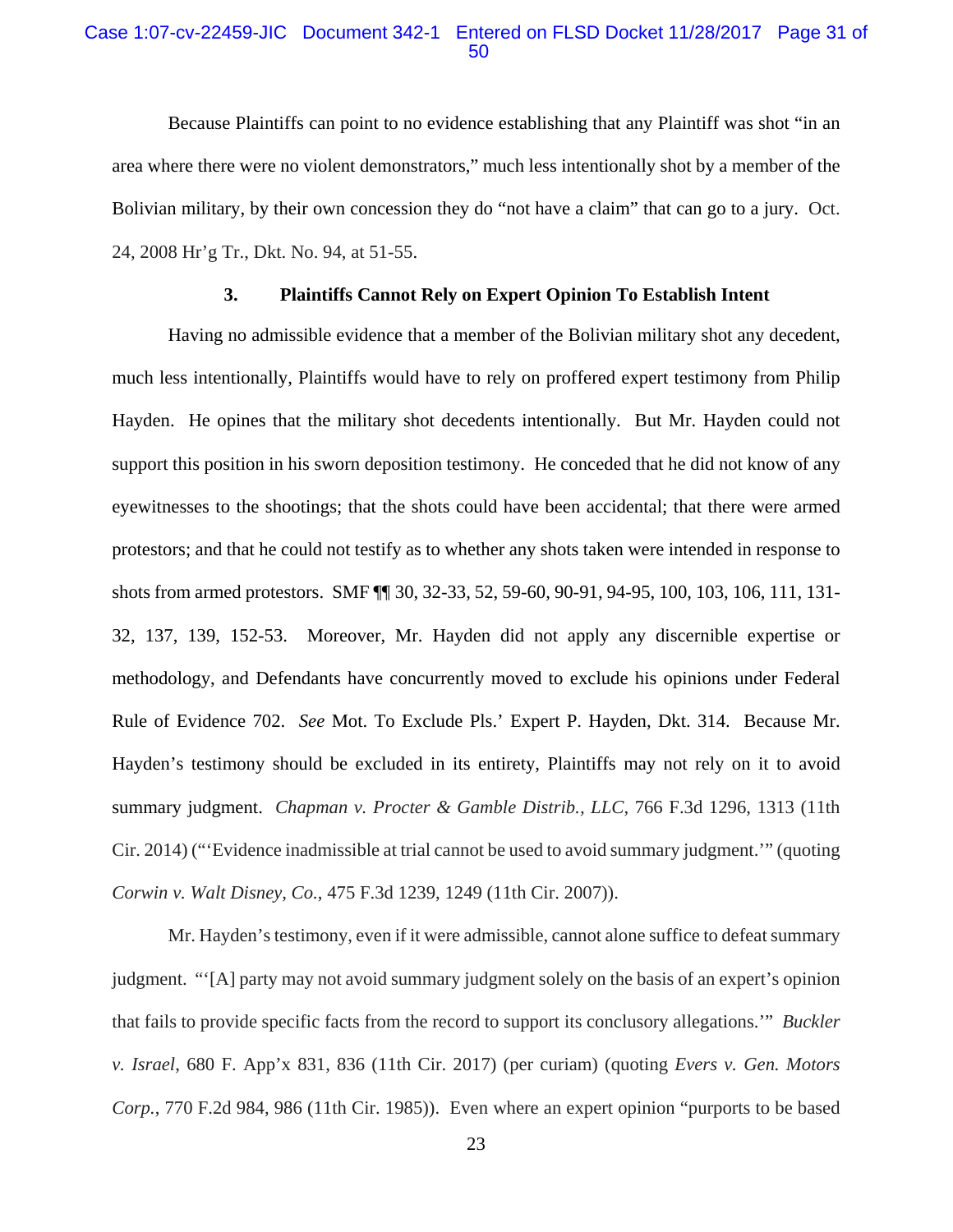#### Case 1:07-cv-22459-JIC Document 342-1 Entered on FLSD Docket 11/28/2017 Page 32 of 50

upon a review of the evidence," summary judgment is appropriate where the expert "fails to provide specific facts to back [it] up." *Evers*, 770 F.2d at 986. "An expert who supplies nothing but a bottom line supplies nothing of value to the judicial process," *Martinez v. Weyerhaeuser Mortg. Co.*, 959 F. Supp. 1511, 1515 (S.D. Fla. 1996), and a party's arguments, "'dressed up and sanctified as the opinion of an expert," are insufficient to create an issue of material fact, *Weiss v. Standard Ins. Co.*, 672 F. Supp. 2d 1313, 1320 (S.D. Fla. 2009) (quoting *Viterbo v. Dow Chemical Co.*, 826 F.2d 420, 424 (5th Cir. 1987)); *see also Am. Key Corp. v. Cole Nat. Corp.*, 762 F.2d 1569, 1580 (11th Cir. 1985) ("An expert's opinion that lacks any credible support does not create an issue of fact.").

Mr. Hayden's opinions do nothing to create an issue of material fact regarding any shooters' identity or intent because he fails to identify specific facts from the record to support his opinion. As noted above, there are none. Mr. Hayden cannot identify any individual who saw a member of the Bolivian military shoot any decedent. And although he interviewed multiple sources hand-picked by Plaintiffs' counsel, none of them claims to have seen a member of the Bolivian military shoot any decedent. He cannot link the bullet that hit any decedent with a weapon fired by a Bolivian soldier, nor even with a specific location at which independent facts confirm a soldier's presence. He fails to rule out the possibility that any decedent's death could have resulted from a stray bullet or a shot fired by an armed protestor.

Mr. Hayden's opinions on intent cannot be credited for a more basic reason. Putting aside that Mr. Hayden does not know who shot the decedents, much less what they were thinking or doing at the time, an expert's opinions regarding an actor's "knowledge, motive, intent, and state of mind" are not admissible "under Rule 702 and *Daubert* because they have no basis in any relevant body of knowledge or expertise and lie outside the proper bounds of expert testimony."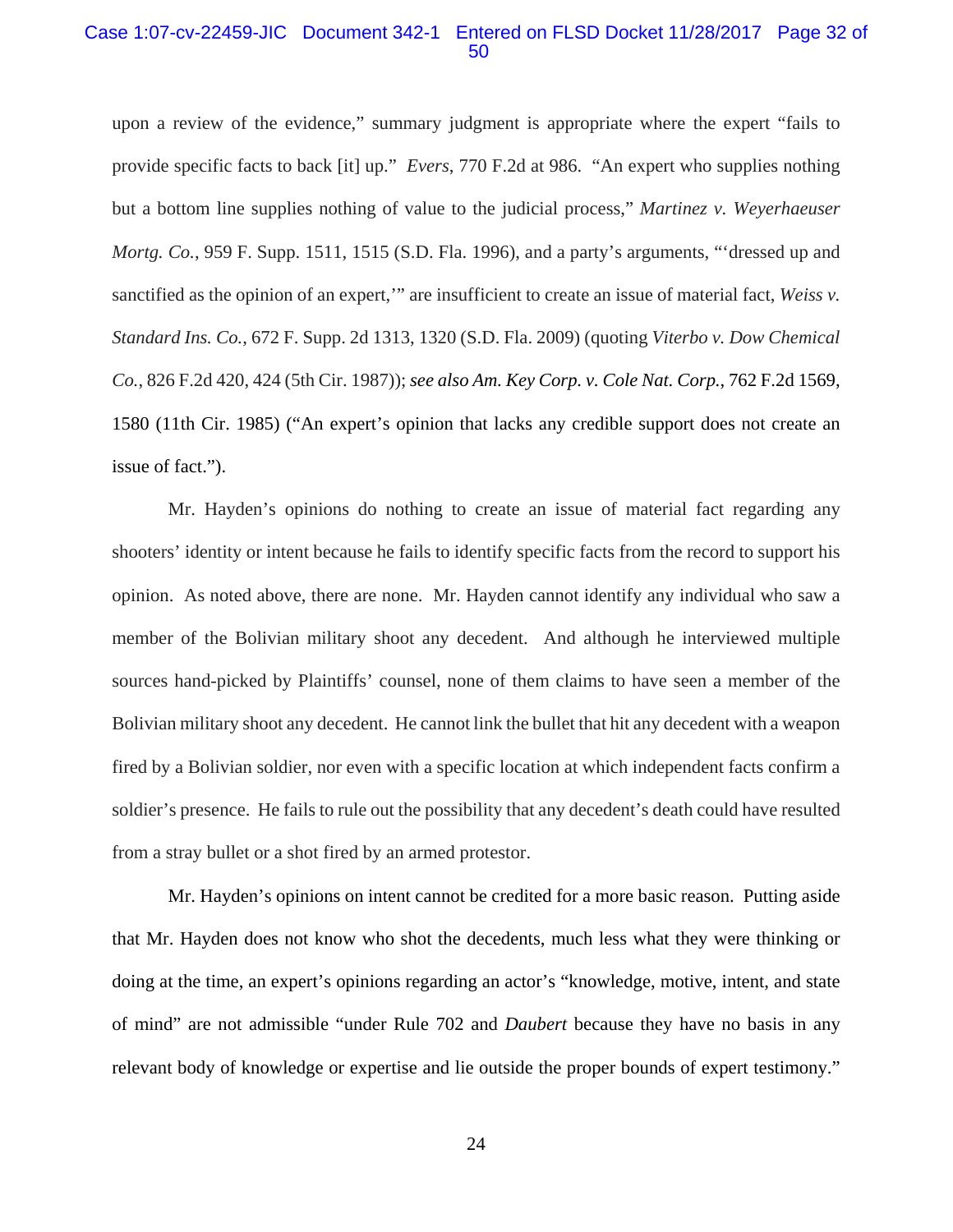### Case 1:07-cv-22459-JIC Document 342-1 Entered on FLSD Docket 11/28/2017 Page 33 of 50

*In re Trasylol Prod. Liab. Litig.*, No. 08-MD-01928, 2010 WL 4052141, at \*8 (S.D. Fla. May 12, 2010); *see also Taylor v. Novartis Pharm. Corp.*, No. 06-61337-CIV, 2013 WL 5118945, at \*4 (S.D. Fla. Apr. 22, 2013) ("[M[otivation or intent is not a proper subject of expert testimony. . . . [as] opinions related to 'the intent, motives or states of mind of ... others have no basis in any relevant body of knowledge or expertise. . . .'" (quoting *In re Rezulin Prods. Liab. Litig.*, 309 F. Supp. 2d 531, 546 (S.D.N.Y. 2004))). "[T]here is nothing 'scientific' in speculating about [another's] state of mind," *King v. Cessna Aircraft Co.*, No. 03-20482-CIV, 2010 WL 1980861, at \*6 (S.D. Fla. May 18, 2010), and experts are simply "not qualified to . . . put [themselves] in the minds of [others]," *Habersham Plantation Corp. v. Art & Frame Direct, Inc.*, No. 10-61532-CIV, 2011 WL 4055376, at \*3 (S.D. Fla. Sept. 13, 2011). Mr. Hayden freely admitted he could not put himself in the minds of the shooters. *See, e.g.*, SMF ¶ 30.

#### **B. There Is No Evidence To Support an Indirect Liability Claim**

Even if there were evidence that members of the military intentionally targeted and killed the decedents, there is no evidence supporting Defendants' liability for those deaths. Plaintiffs do not allege that Defendants actually killed the decedents, but rather that Defendants are secondarily liable under various theories of indirect liability under the TVPA: (1) command responsibility, Compl. ¶¶ 180-88; (2) agency, Compl. ¶¶ 189-96; and (3) conspiracy, Compl. ¶¶ 197-200. Plaintiffs have failed to adduce evidence that creates a genuine issue of material fact as to Defendants' indirect liability.

### **1. There Is No Command Responsibility Liability**

The doctrine of command responsibility makes a commander secondarily liable for acts of his subordinates where three essential elements are met:

(1) the existence of a superior-subordinate relationship between the commander and the perpetrator of the crime; (2) that the commander knew or should have known, owing to the circumstances at the time, that his subordinates had committed, were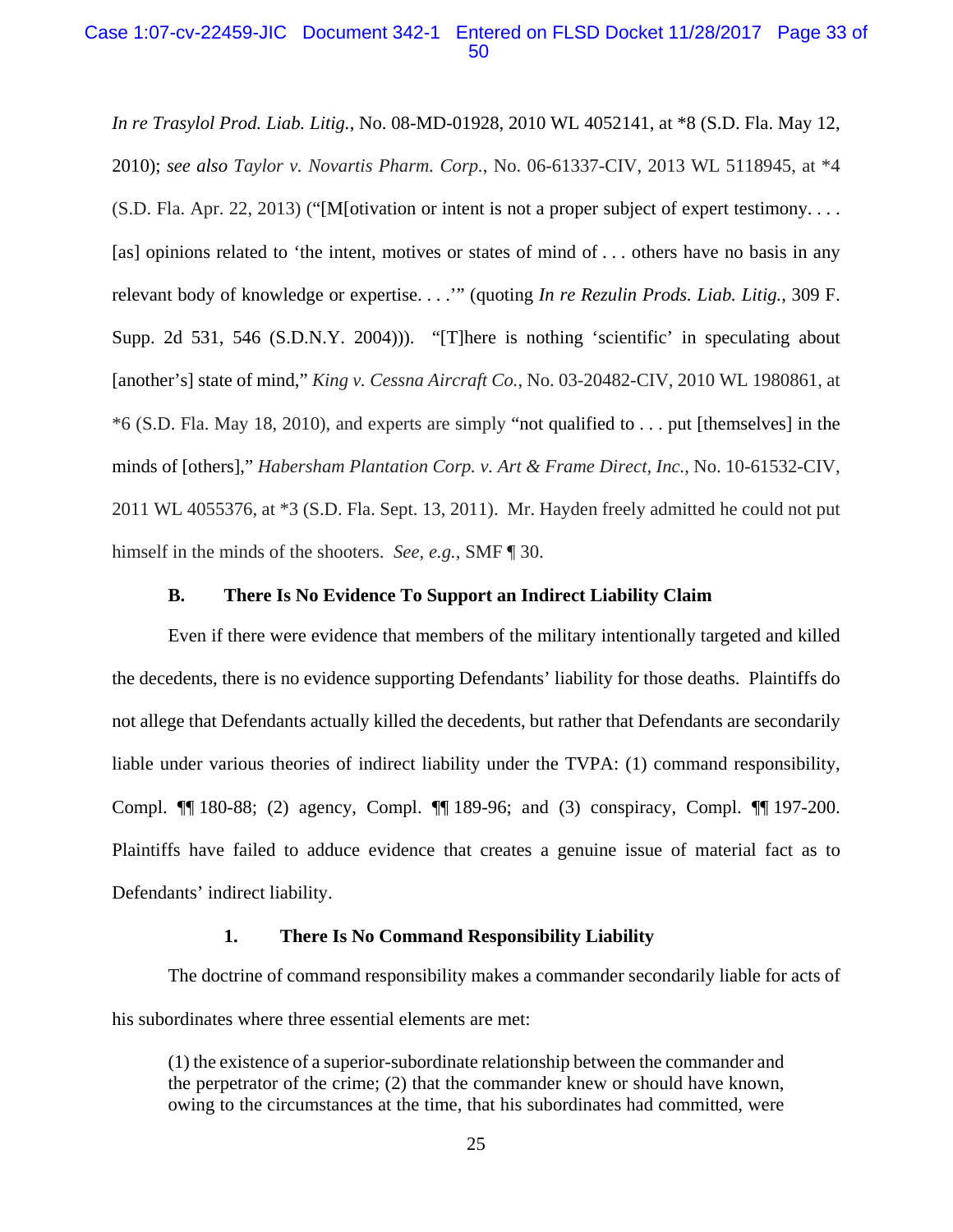# Case 1:07-cv-22459-JIC Document 342-1 Entered on FLSD Docket 11/28/2017 Page 34 of 50

committing, or planned to commit acts violative of the law of war; and (3) that the commander failed to prevent the commission of the crimes, or failed to punish the subordinates after the commission of the crimes.

Ford ex rel. Estate of Ford v. Garcia, 289 F.3d 1283, 1288 (11th Cir. 2002).<sup>6</sup> The complete absence of evidence as to the first element is dispositive here.<sup>7</sup>

Here, the Eleventh Circuit "d[id] not accept that, even if some soldiers or policemen committed wrongful acts, present international law embraces strict liability akin to respondeat superior for national leaders at the top of the long chain of command in a case like this one." 654 F.3d at 1154. As this Court explained, "[t]o establish the 'superior-subordinate relationship' element, Plaintiffs must [establish] . . . that Defendants had 'effective control' over the Bolivian soldiers who killed Plaintiffs' relatives." *Mamani v. Berzaín*, 21 F. Supp. 3d 1353, 1376 (S.D. Fla. 2014). Defendants had no effective control over the soldiers on the ground during these events and thus cannot be held liable, even if a soldier acted intentionally.8

<sup>&</sup>lt;sup>6</sup> Defendants maintain that the command responsibility doctrine does not apply to a civilian leader outside of armed conflict as defined under international law. Gunael Mettraux, *The Law of Command Responsibility* 97 (2012). Even when the command responsibility doctrine is applied to a civilian leader, different standards apply. For example, as to the element of effective control, Article 28(b)(ii) of the Rome Statute requires proof that the perpetrator's illegal "activities"—not just the perpetrators themselves—were within the civilian superior's "effective responsibility and control." As to the knowledge element, the Rome Statute imposes liability on military commanders if they "should have known" of their subordinates' crimes, but only allows liability for civil commanders who "consciously disregarded information which clearly indicated" information that would have led to knowledge. *Compare* Rome Statute of the International Criminal Court art. 28(a)(i), July 17, 1998, 2187 U.N.T.S. 90, *with id.* art. 28(b)(i). *But see Doe v. Drummond Co.*, 782 F.3d 576 (11th Cir. 2015). Regardless of the standard applied, however, there is insufficient evidence supporting liability in this case.

 $7$  Defendants also dispute that the evidence in the record would satisfy the second and third elements but do not address those elements herein.

<sup>&</sup>lt;sup>8</sup> The evidence does not establish that Bolivian soldiers killed decedents. The absence of evidentiary support for this foundational point negates any liability under the theory of command responsibility.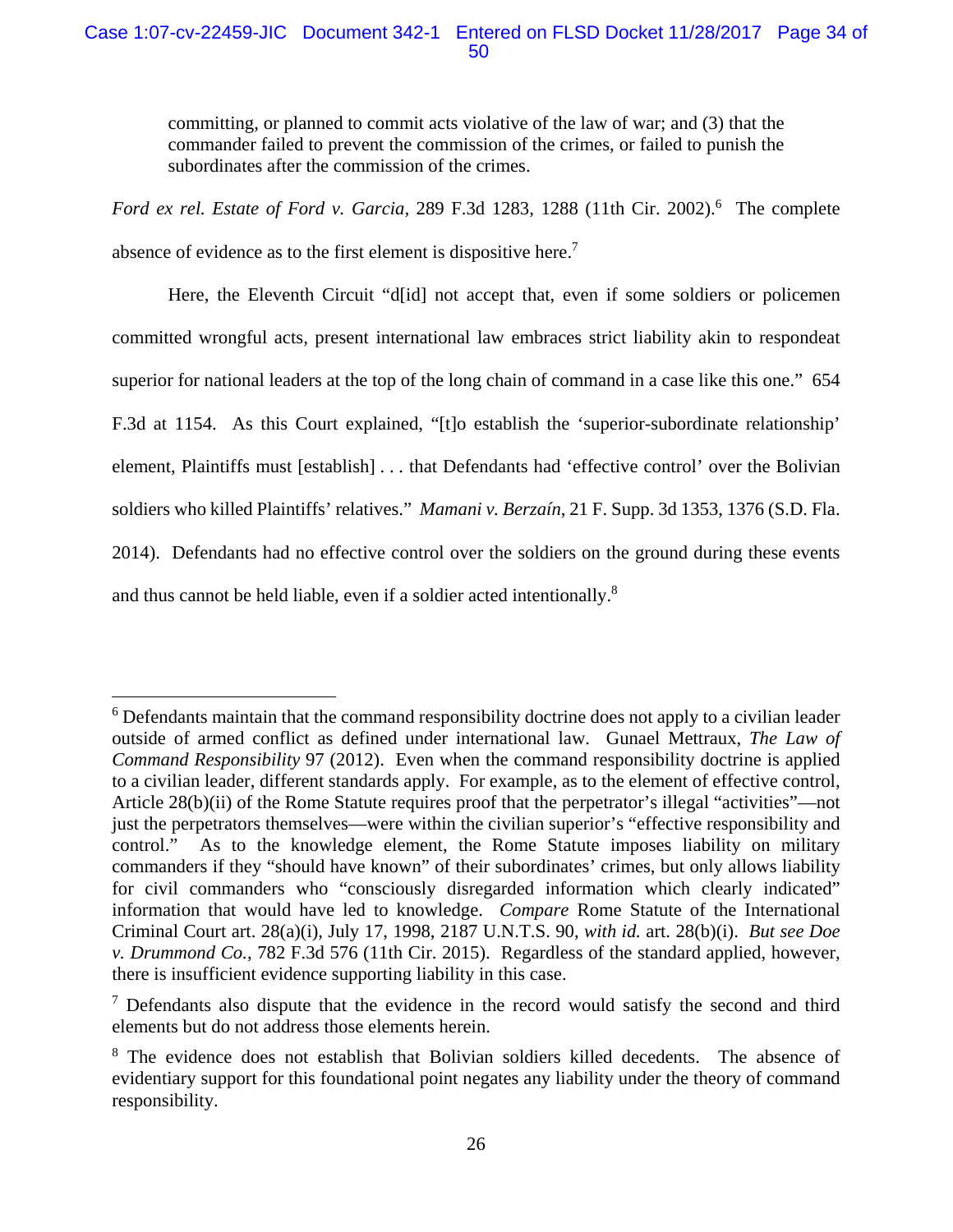#### Case 1:07-cv-22459-JIC Document 342-1 Entered on FLSD Docket 11/28/2017 Page 35 of 50

The Eleventh Circuit has explained that "[t]he concept of effective *control* over a subordinate [is] in the sense of a material ability to prevent or punish criminal conduct." *Ford*, 289 F.3d at 1290 (quoting *Prosecutor v. Delalic* (Appeals Chamber ICTY, Feb. 20, 2001) ¶ 256). A defendant's "*de jure* authority . . . over the troops who perpetrated the crime" may be prima facie evidence of effective control, but can be rebutted with evidence that the defendant lacked such effective control. 289 F.3d at 1291. In other words, "a showing of the defendant's *actual ability to control the guilty troops* is required as part of the plaintiff's burden under the superiorsubordinate prong of command responsibility." *Id.* (emphasis added). There is no evidence here to establish that defendants possessed the requisite effective control over the alleged perpetrators.

### **a. Sánchez de Lozada Did Not Have Effective Control over Bolivian Soldiers**

As President of Bolivia, Sánchez de Lozada was the Captain General of the Armed Forces. SMF ¶ 154. The Armed Forces are subordinate to the President and receive their orders "administratively" through the Minister of Defense. Orders for operational matters, however, come from the Commander in Chief. SMF ¶ 157. Unlike in the United States, the President in Bolivia is not the Commander in Chief. In Bolivia, that role is occupied by the highest military officer (not a civilian) and that individual is the highest-level command and decision-making body of a technical-operational nature. SMF ¶ 159. Thus, the President provides general orders to the Commander in Chief, who then issues operational orders as the highest decision-making operational commander.

Plaintiffs' characterization of Sánchez de Lozada's role as Captain General of the Armed Forces may have been sufficient to suggest the requisite effective control at the motion to dismiss phase, but the undisputed evidence now shows that in fact he had no such effective control. As President, Sánchez de Lozada only had the ability to issue high-level general orders,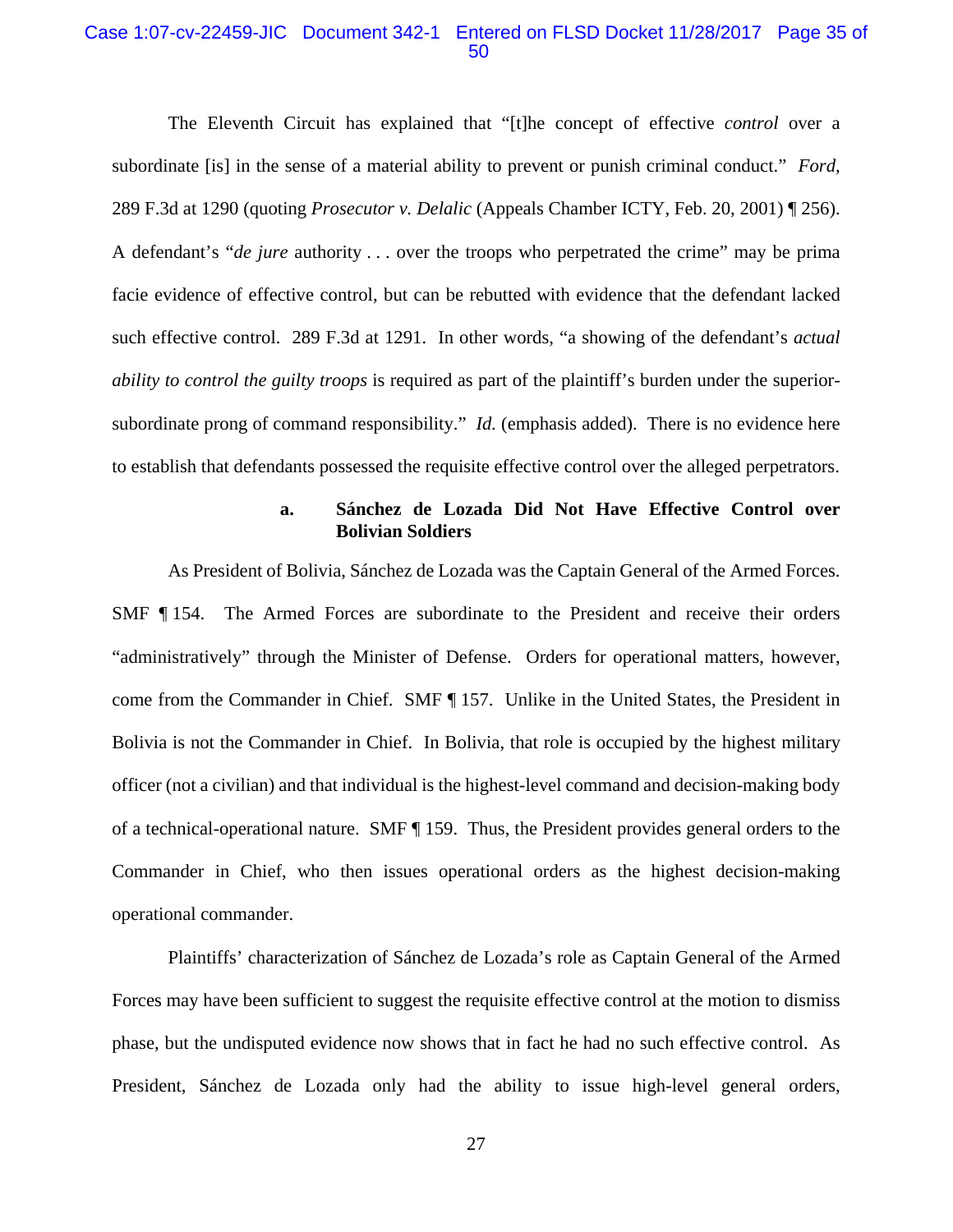### Case 1:07-cv-22459-JIC Document 342-1 Entered on FLSD Docket 11/28/2017 Page 36 of 50

operationalized by the Commander in Chief. *See* SMF ¶¶ 154, 157-59, 177-78. There is no evidence that he had the requisite "actual ability to control the [alleged] guilty troops" on the ground. *Ford*, 289 F.3d at 1291. Indeed, before this litigation, Sánchez de Lozada had not even seen the two operational military documents cited in Plaintiffs' Complaint—the Manual for the Use of Force, and the Republic Plan. SMF ¶¶ 181-82.

There also is no evidence that Sánchez de Lozada, as Captain General, had the ability to punish troops or prevent them from following the operational orders given by the Commander in Chief. As to punishment, any investigation or prosecution of guilty troops would have occurred through the military justice process, or in civilian courts, at the request of the Office of the Chief Prosecutor, *i.e.* the Attorney General, which is independent from the executive branch of government. SMF ¶ 184. Indeed, the initial investigation and report of the events of September and October 2003 was performed by three prosecutors by order of the Chief Prosecutor. SMF ¶ 27. As to preventing the conduct alleged, the Bolivian military structure does not contemplate any orders from the Captain General that would affect troops on the ground other than the general orders to be operationalized by the Command in Chief. The ability to give such general orders does not suffice to show Sánchez de Lozada's "actual ability to control the guilty troops." Indeed, the only evidence of any orders given by Sánchez de Lozada are two general, high-level orders he gave to the Commander in Chief to have the military mobilize to achieve the lawful objective of restoring public order in September and October 2003. SMF ¶¶ 160-61. Neither order authorized extrajudicial killings, nor did they direct the military to conduct particular operations. Similarly, none of the more specific orders from the Commander in Chief—Directives 27/03, 33/03, or 34/03—authorized extrajudicial killings. SMF ¶ 175. In short, none of the evidence demonstrates that Sánchez de Lozada had the actual ability to control the troops on the ground.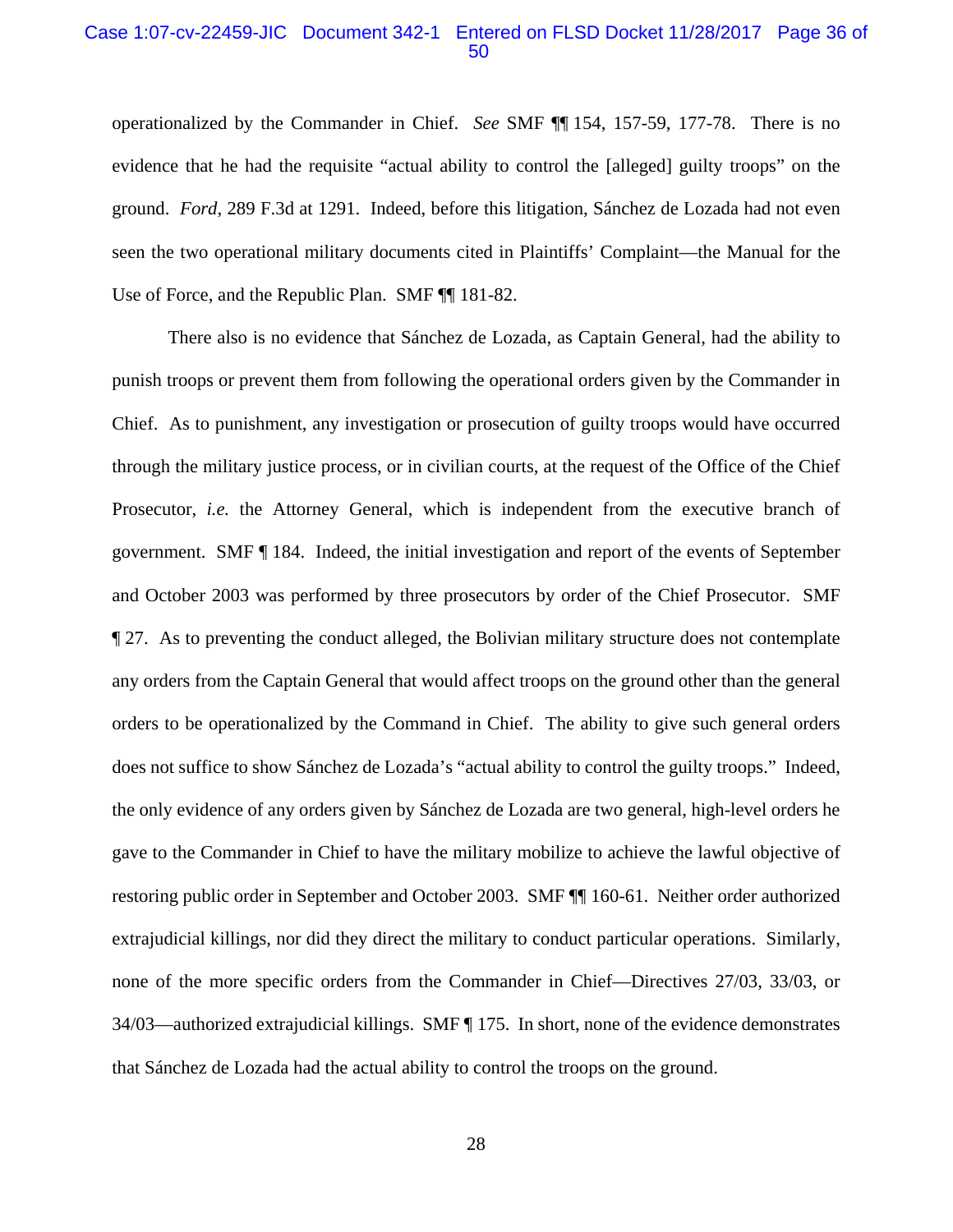# **b. Sánchez Berzaín Did Not Have Any Non-Administrative Military Authority or Control Over Bolivian Soldiers on the Ground**

As the Minister of Defense, Sánchez Berzaín did not have any authority to command the military. It is undisputed that Sánchez Berzaín's role as Minister of Defense was legally limited to administrative responsibilities for the Armed Forces. SMF ¶ 157. There is no evidence that Sánchez Berzaín had the material ability to punish troops or prevent them from following the operational orders given by the Commander in Chief. Indeed, there is no evidence that Sánchez Berzaín had any non-administrative control over troops at all. There is no evidence to suggest that Sánchez Berzaín made any operational decisions, gave any orders to the Armed Forces, or took any other acts suggesting he exercised effective control over troops on the ground. Plaintiffs' "command and control" expert concedes that he cannot identify a single order or instruction by Sánchez Berzaín that was unauthorized under Bolivian law. SMF ¶ 176.9

### **2. There Is No Agency Liability**

 $\overline{a}$ 

Plaintiffs' theory of agency liability fails. "A court determining the existence of vicarious liability must first assess whether the principal had the necessary agency relationship with the direct wrongdoer to support such liability." *Legg v. Voice Media Grp., Inc.*, 20 F. Supp. 3d 1370, 1377 (S.D. Fla. 2014) (Cohn, J.). To establish an agency relationship a plaintiff must show: (1)

<sup>&</sup>lt;sup>9</sup> Plaintiffs proffer an expert, Al Borrelli, to opine, based on his review of the evidence, that the Defendants had "command and control" of Bolivian soldiers. That testimony is improper. "An expert cannot be presented to the jury solely for the purpose of constructing a factual narrative based upon record evidence." *Tillman v. C.R. Bard, Inc.*, 96 F. Supp. 3d 1307, 1330 (M.D. Fla. 2015) (alteration omitted) (quoting *In re Fosamax Prods. Liab. Litig.*, 645 F. Supp. 2d 164, 192 (S.D.N.Y. 2009)). Moreover, Mr. Borrelli does not opine that they had effective control, as defined by the Eleventh Circuit, of Bolivian soldiers generally, much less of the unknown individuals who shot the decedents. SMF ¶ 185. Notably, Mr. Borrelli freely admitted that he had no experience whatsoever with the Bolivian military prior to this case and that he is not an expert in the structure of the Bolivian military. SMF ¶ 185.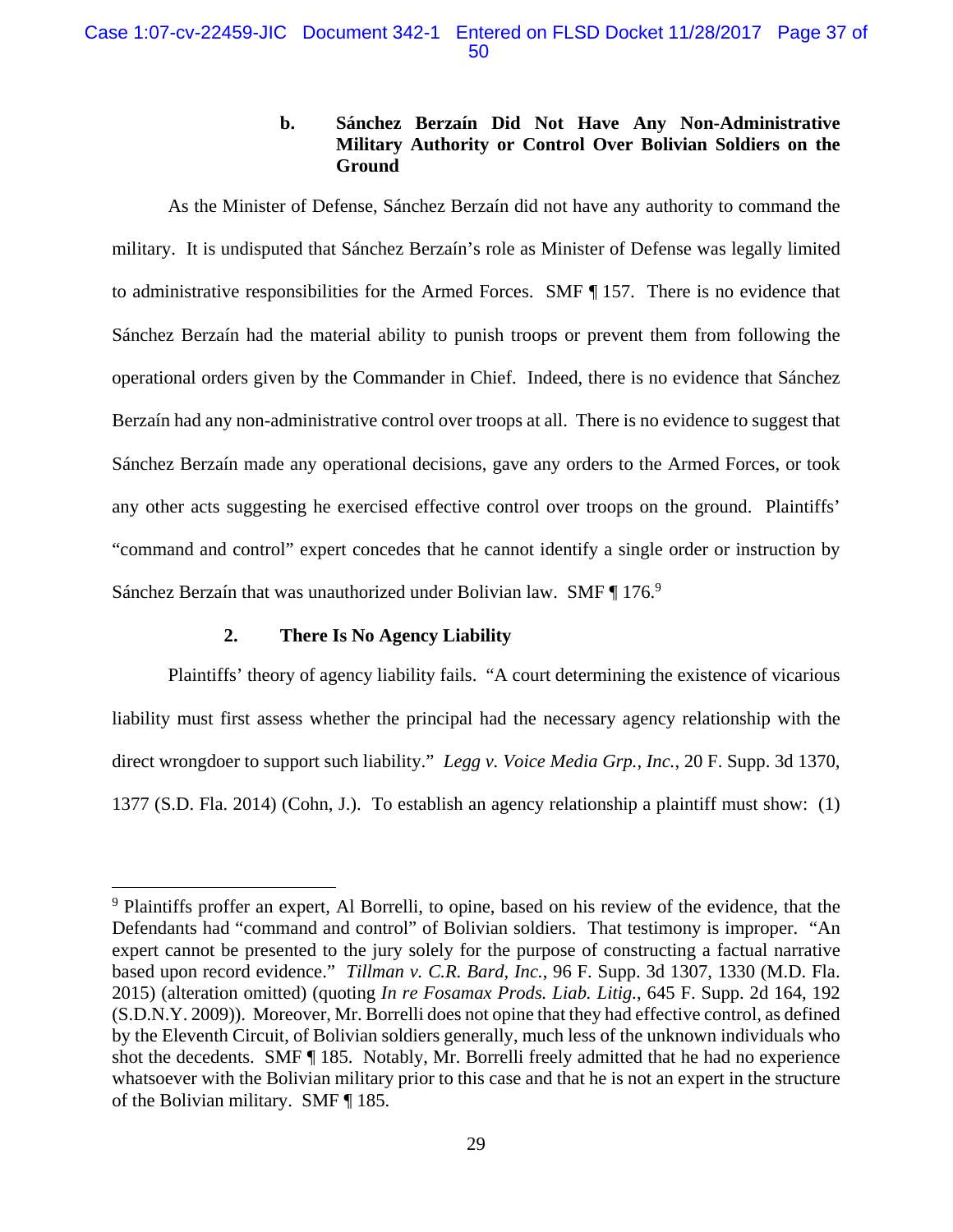### Case 1:07-cv-22459-JIC Document 342-1 Entered on FLSD Docket 11/28/2017 Page 38 of 50

consent to agency by both principal and agent, and (2) control of agent by principal. *Commodity Futures Trading Comm'n v. Gibraltar Monetary Corp.*, 575 F.3d 1180 (11th Cir. 2009) (per curiam). Neither element is satisfied here.

There is no evidence of consent to agency by any purported principals or agents. Plaintiffs allege, in a brief and conclusory manner, that Defendants are liable for the deaths of decedents because the unidentified members of the Bolivian Armed Forces who allegedly killed decedents were agents of the Defendants. Compl.  $\P$  189.<sup>10</sup> The Court cannot find the necessary consent by both the perpetrators and the Defendants where, as here, the perpetrators of the underlying acts have not even been identified.

Nor does the evidence establish the Defendants' requisite control of such agents. "A court may find a sufficient agency relationship where the principal exercised *substantial control* over the agent's actions." *Legg*, 20 F. Supp. 3d at 1377 (emphasis added). Even assuming that members of the Bolivian Armed Forces killed the decedents, there is no evidence that either Defendant had any operational control, let alone "substantial control," over the actions of members of the Armed Forces.<sup>11</sup> Absent such evidence, Defendants are entitled to summary judgment. *See Strauss v. CBE Grp., Inc.*, 173 F. Supp. 3d 1302, 1310, 1313 (S.D. Fla. 2016) (Cohn, J.) (granting summary judgment in favor of defendants based on absence of evidence establishing that a "clear and unequivocal" agency relationship existed).

<sup>&</sup>lt;sup>10</sup> Plaintiffs also allege that Sánchez Berzaín was an agent of Sánchez de Lozada. Compl.  $\P$  194. There is simply no evidence of such a relationship between the Defendants, nor any indication how such a relationship would result in vicarious liability since there is no evidence of any operational authority or orders given by Sánchez Berzaín.

 $11$  Defendants incorporate herein the discussion in the command responsibility section regarding the lack of evidence of effective control. *See supra* Part IV.B.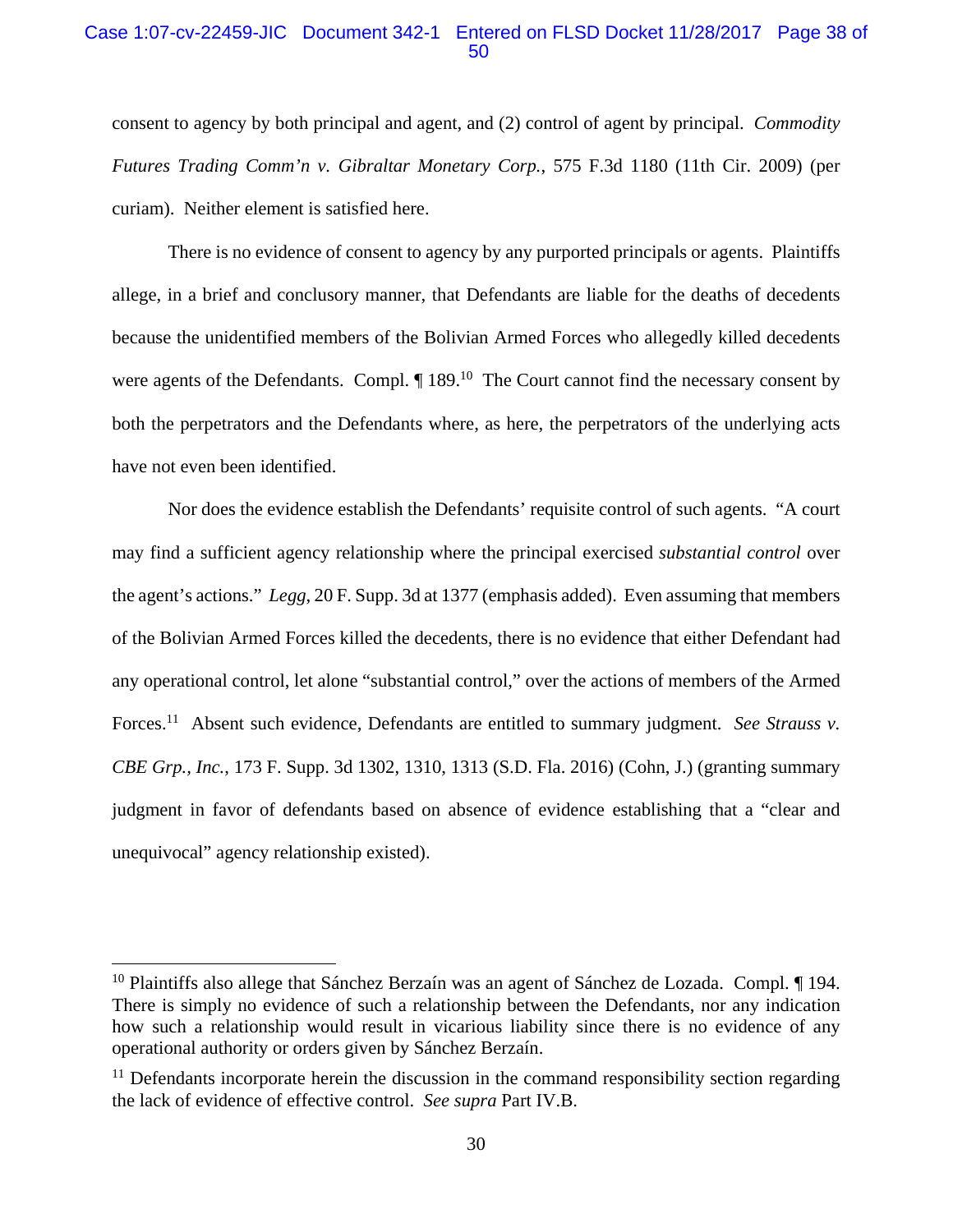### Case 1:07-cv-22459-JIC Document 342-1 Entered on FLSD Docket 11/28/2017 Page 39 of 50

Unsupported allegations of ratification do not save Plaintiffs' agency theory. "A principal's ratification of the agent's conduct, or representations that the agent acts with authority, may also create an agency relationship supporting vicarious liability." *Legg*, 20 F. Supp. 3d at 1377. However, "[n]o rule of law is better settled than this: [t]hat the ratification of the act of an agent previously unauthorized must, in order to bind the principal, be with full knowledge of all the material facts." *Nationmotor Club Inc. v. Stonebridge Cas. Ins.*, Civ. No. 10-CV-81157, 2013 WL 6729664, at \*15 (S.D. Fla. Oct. 29, 2013) (quoting *Banford State Bank v. Howell Co.*, 88 Fla. 493, 495 (1924) (per curiam)). "Constructive knowledge does not apply to bring about ratification." *Id.* There is simply no evidence that either Defendant knew about the details of the deaths of the decedents, let alone that those deaths were the result of any unlawful conduct by the Armed Forces.

#### **3. There Is No Conspiracy Liability**

Plaintiffs' conspiracy theory of liability fails too. To find Defendants indirectly liable for conspiracy, Plaintiffs need to prove by a preponderance of the evidence that (1) two or more persons agreed to commit a wrongful act, (2) Defendants joined the conspiracy knowing of at least one of the goals of the conspiracy and intending to help accomplish it, and (3) one or more of the violations was committed by someone who was a member of the conspiracy and acted in furtherance of the conspiracy. As outlined above, there is insufficient evidence regarding the wrongful act itself. *See supra* Part IV.A. And there is no evidence of an agreement to commit the alleged wrongful acts, or that Defendants joined a conspiracy with knowledge of at least one of the goals and intent to help accomplish it. *Cf. Cabello v. Fernandez-Larios*, 402 F.3d 1148, 1156- 57 (11th Cir. 2005) (per curiam) (finding conspiracy liability where defendant knew of plan to kill prisoners and foresaw victim's torture and killing by co-conspirators based on evidence of defendants' clear involvement in killings (before and afterwards), of the squad's objective to kill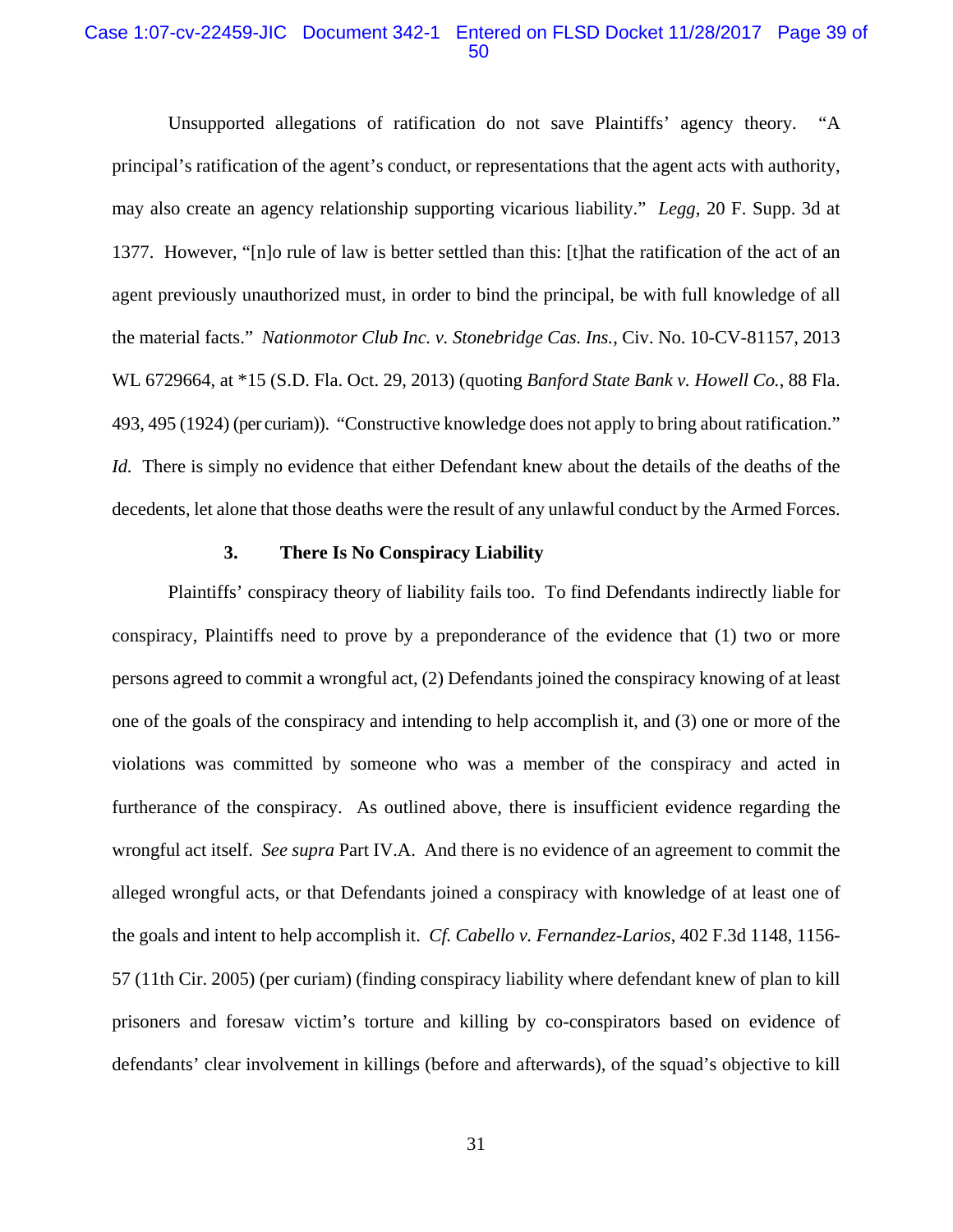the prisoners as selected by the squad General, and of defendant's bragging he was the General's right-hand man).

# **C. The Undisputed Facts Establish as a Matter of Law that Plaintiffs Cannot Support State Law Claims**

Plaintiffs' state law claim also fails as a matter of law. In their Second Amended Complaint, Plaintiffs assert a claim for "intentional wrongful death" and proceed to repeat the same allegations. *See* Compl. ¶¶ 215-224. They do not indicate under which law their claim arises or provide any statutory citation—they allege only that Defendants' actions occurred "[i]n violation of the laws of the State of Florida and Bolivia." Compl. ¶ 216.

While a choice-of-law analysis would confirm that Bolivian law applies,  $12$  the claims fail under either Bolivian or Florida law. Primarily, Plaintiffs make no allegations in the state law claim that are any different from the allegations made to support their TVPA claim. They allege, as they must, that their claim is one for intentional wrongful death. Thus, if their TVPA claim of extrajudicial killing fails, so too does their state law claim. Moreover, Bolivian law does not recognize vicarious liability for intentional wrongful death, and the claim is precluded by the criminal actions brought there. Under Florida law, the claim fails because it is preempted by the TVPA under the doctrines of both field preemption and the foreign affairs doctrine.

 $12$  "To resolve choice-of-law issues in tort cases, Florida courts apply the flexible significant relationships test from the Restatement (Second) of Conflicts of Laws §§ 145-46 (1971)." *Mamani v. Berzain*, Nos. 07-22459-CIV et al., 2009 WL 10664387, at \*23 (S.D. Fla. Nov. 25, 2009). Here, the alleged tort would indisputably concern Bolivian decedents who died in Bolivia, Bolivian Plaintiffs, decedents' relatives who live in Bolivia, Bolivian Defendants, only one of whom lives in Florida, and underlying conduct by the Bolivian government and military. Thus, under Florida choice-of-law principles, Bolivian law provides the substantive law here. *See id.* at \*23 n.13.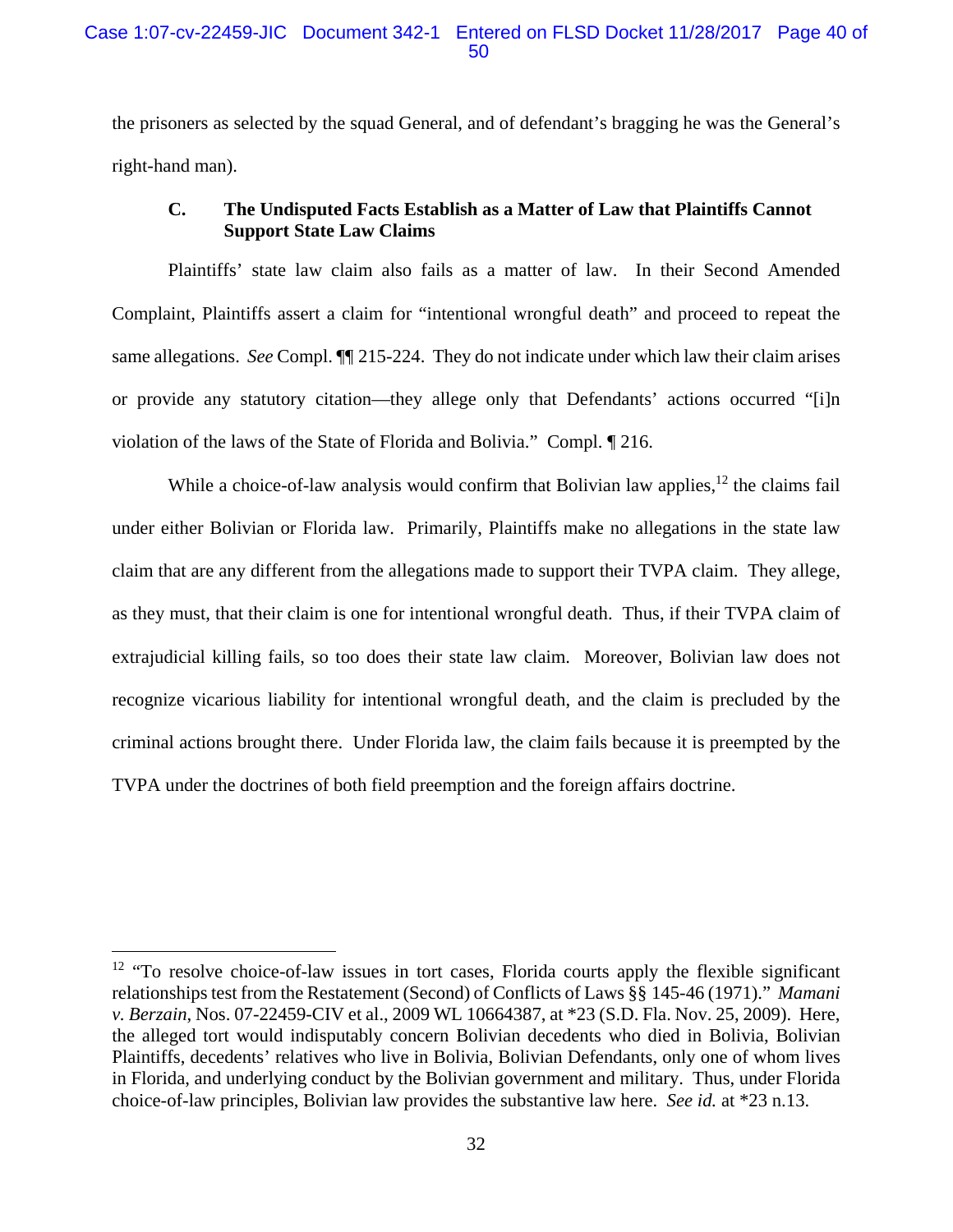### **1. Plaintiffs' Claim Fails Under Bolivian Law**

### **a. Bolivian Law Does Not Recognize Indirect Liability**

Bolivian law does not recognize the sort of indirect liability sought by Plaintiffs. Under Bolivian law any criminally liable person is also potentially civilly liable and may be obligated to make reparations for any damages caused by the crime. *See* SMF ¶ 190 (Bol. Penal Code art. 87 (Civil Liability)). As such, the criminal code informs civil liability under Bolivian law.

In general, the Bolivian Penal Code identifies four kinds of criminal participation: (1) "perpetrator," the person who perpetrates the act on his own or those who wrongfully provide their cooperation, without which the crime could not have been committed; (2) "mediate perpetrator," a person who uses another as an instrument, *i.e.*, a person who uses an agent to commit an aspect of the crime; (3) "instigator," the person who intentionally urged another person to perpetrate the wrongful illegal act; and (4) "accomplice," the person who intentionally facilitates or cooperates in the execution of the intentional illegal act, even if without such help the crime would have still been committed; and that by virtue of previous promises provides assistance subsequent to the fact. SMF ¶¶ 187-89 (Bol. Penal Code arts. 20-23). "Mediate perpetrator" liability is the closest Bolivian criminal law gets to the concept of vicarious liability—but it is not available for Bolivian civil liability. SMF ¶ 191. Bol. Penal Code art. 273 (specifying "perpetrator" liability only).<sup>13</sup>

### **b. Bolivian Law Precludes Plaintiffs' Bolivian Law Claims**

In general, in Bolivia, criminal and civil claims cannot be pursued simultaneously. Under Article 37 of Bolivia's Code of Criminal Procedure, "[a] civil action can be pursued in the criminal

 $13$  "Instigator" liability is likewise unavailable under this civil liability provision. Regardless, that still does not amount to a claim for intentional wrongful death as alleged by Plaintiffs. It only describes the act of intentionally urging another to act. In any event, there is no proof anywhere in the record that either Defendant intentionally urged anyone to kill anyone else, much less urged any unknown shooters to do so.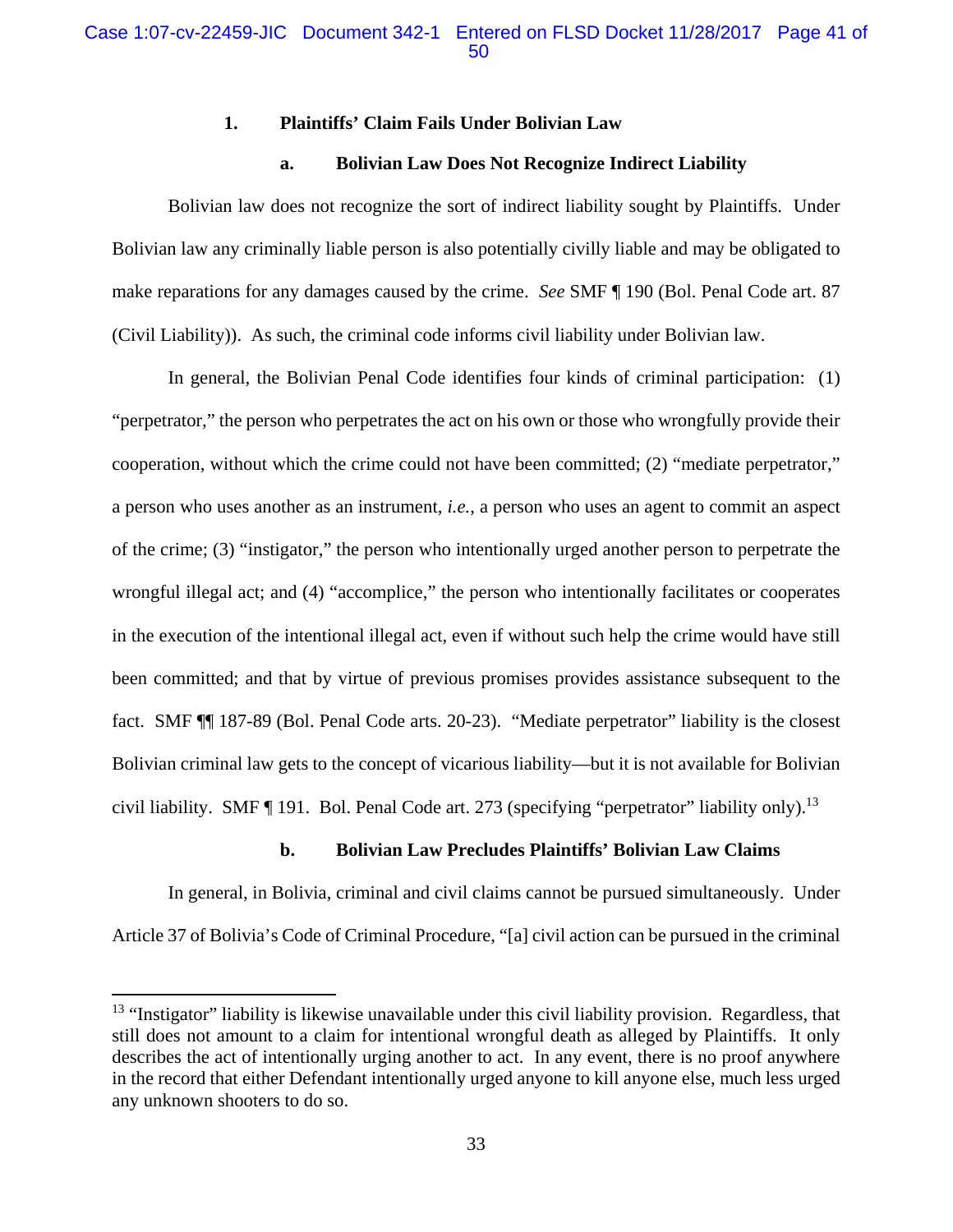### Case 1:07-cv-22459-JIC Document 342-1 Entered on FLSD Docket 11/28/2017 Page 42 of 50

proceedings under special rules . . . or may be filed with the civil courts, but cannot be pursued simultaneously in both [civil and criminal] jurisdictions." SMF ¶ 192. In October 2004, the Bolivian Congress authorized the Trial of Responsibilities proceedings and, in December 2006, the prosecutor filed charges against Defendants. Article 38 of the Code of Criminal Procedure grants the injured party the right to proceed in both a criminal and civil action if, and only after, the criminal proceedings have been suspended. SMF ¶ 193. Here, the criminal proceedings against the Defendants were suspended on May 18, 2009. Therefore, Plaintiffs could have potentially asserted a civil claim under Bolivian law after May 18, 2009, but not before.<sup>14</sup> The cases here were filed before that date, on September 19, 2007. Plaintiffs cannot use United States courts to circumvent established Bolivian legal principles.

### **2. The TVPA Preempts Plaintiffs' State Law Causes of Action**

### **a. Field Preemption Applies**

The doctrine of field preemption applies where state law "regulates conduct in a field that Congress intended the Federal Government to occupy exclusively." *English v. Gen. Elec. Co.*, 496 U.S. 72, 78-79 (1990). Field preemption, as a matter of principle, seeks to keep state laws from "frustrat[ing] the federal scheme." *Allis-Chalmers, Corp. v. Lueck*, 471 U.S. 202, 209 (1985). To that end, "courts discern from the totality of the circumstances" whether "Congress sought to occupy the field to the exclusion of the States." *Id.* 

Courts have acknowledged that "[p]reemption can apply to all forms of state law, including civil actions based on state law." *Farina v. Nokia Inc.*, 625 F.3d 97, 115 (3d Cir. 2010).The question whether the TVPA preempts the "intentional wrongful death" claim at issue here would

 $14$  Claimants would have had access to the civil court in Bolivia for their claim after May 18, 2009, as civil claims in Bolivia would proceed normally even in the absence of a party. SMF ¶ 194 (Bol. Code Civ. Proc. art. 69).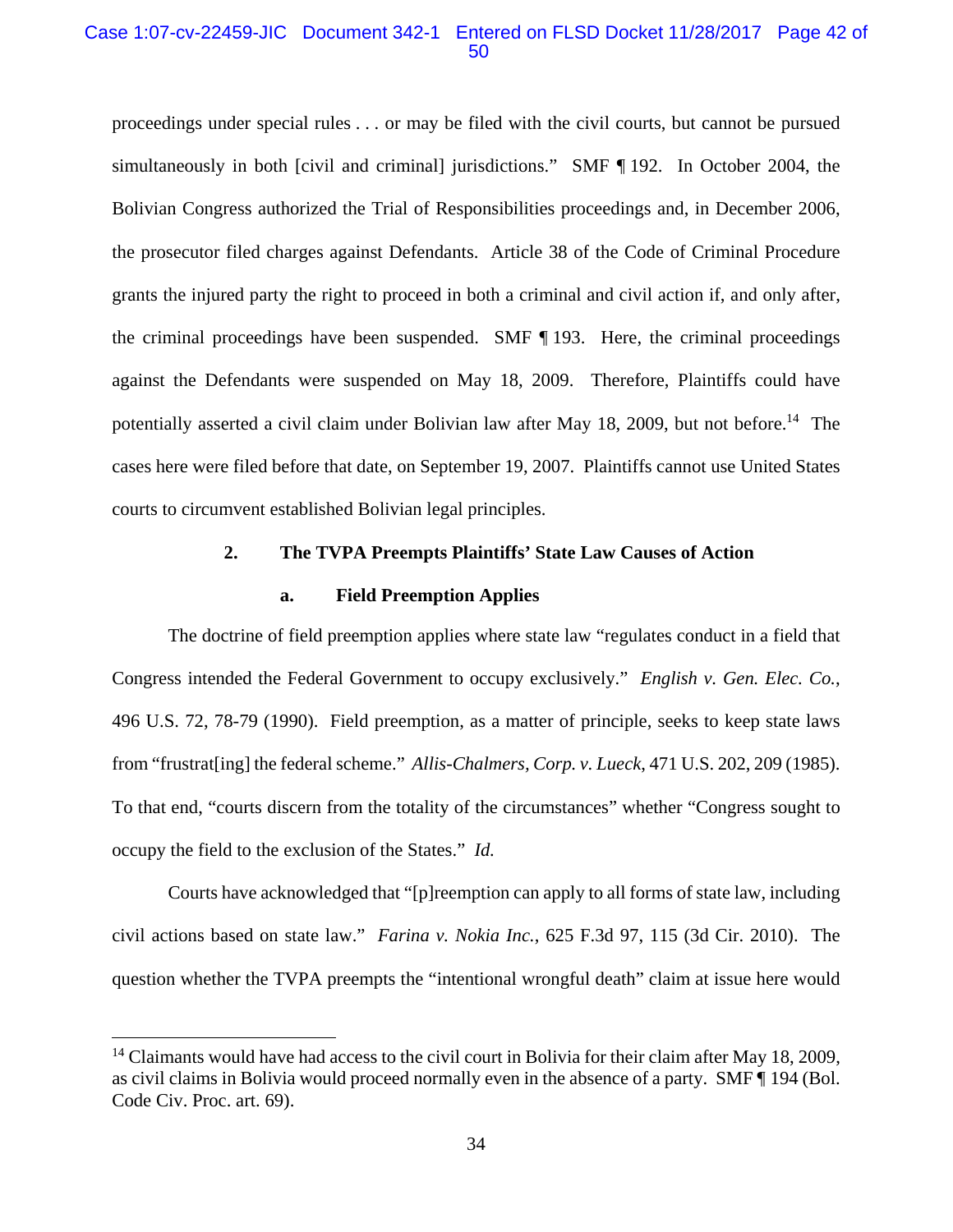### Case 1:07-cv-22459-JIC Document 342-1 Entered on FLSD Docket 11/28/2017 Page 43 of 50

be an issue of first impression: no court has yet considered whether the TVPA occupies the field of providing civil remedies for foreign state-sponsored torture and extrajudicial killings<sup>15</sup> such that it would preempt an action for remedies arising from the same alleged conduct. Here, the text, structure, and legislative history of the TVPA leave no room for the states to provide a local remedy, especially where such an undefined remedy would undermine the federal scheme.

With the TVPA, Congress created a federal cause of action to provide limited civil remedies for allegations of state-sponsored extrajudicial killings and torture. The action created a federal scheme for specific human rights violations abroad. This was a field already in the purview of the federal government—and has been for more than two centuries. *See* Alien Tort Statute, 28 U.S.C. § 1350. It is the type of scheme for which courts have, in other contexts, previously found that preemption is warranted. *See, e.g.*, *Local 926, IUOE v. Jones*, 460 U.S. 669 (1983); *Garner v. Teamsters Union*, 346 U.S. 486 (1953).

Indeed, Congress not only intended for the TVPA to have a limited reach, but also expressed great hesitancy about courts generally opening their doors to these sorts of suits. By allowing a state common law tort action to cover the same conduct as the field occupied by the TVPA—that is, torture and extrajudicial killings that take place outside the United States—this Court would be frustrating the cohesive and limited federal scheme that Congress sought to create for this very specific, complex, and sensitive claim.<sup>16</sup> Indeed, even at the final legislative step,

<sup>&</sup>lt;sup>15</sup> Here Defendants understand the TVPA to be working with the Alien Tort Statute as part of the same federal scheme. *See, e.g.*, *Aldana v. Del Monte Fresh Produce, N.A., Inc.*, 416 F.3d 1242, 1250-51 (11th Cir. 2005) (per curiam) (holding that claims under the ATS were not preempted by Congress' passage of the TVPA).

<sup>16</sup> *See, e.g.*, 138 Cong. Rec. 4177 (1992) (statement of Sen. Alan Simpson) (noting that "as a practical matter, this legislation will result in a very small number of cases"); 137 Cong. Rec. 2671 (1991) (statement of Sen. Arlen Specter) (emphasizing that "the bill is a limited measure"); 133 Cong. Rec. 6909-6910 (1987) (statement of Sen. Patrick Leahy) (noting that the bill "contains important limitations to prevent a flood of lawsuits based on any violent crime overseas").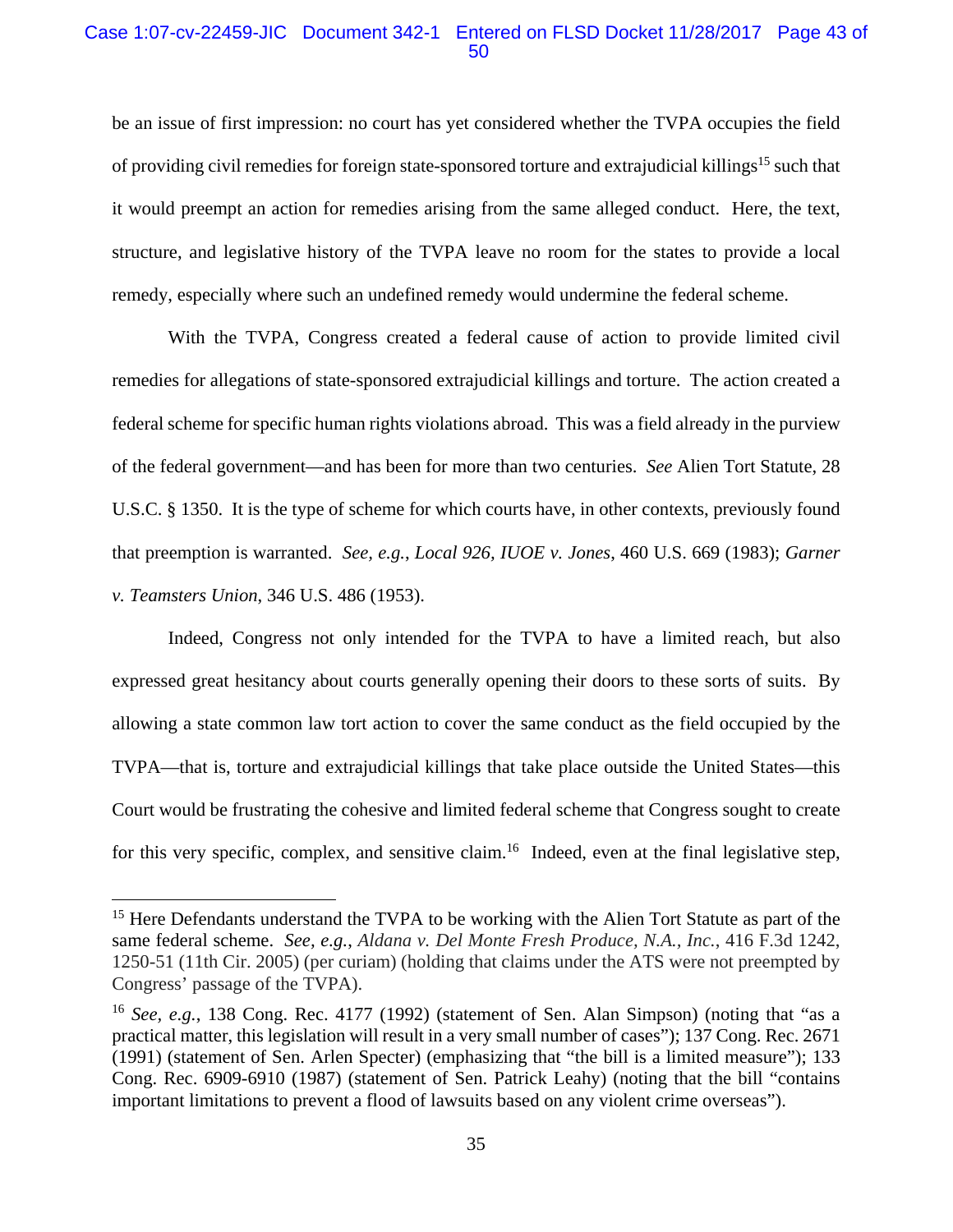#### Case 1:07-cv-22459-JIC Document 342-1 Entered on FLSD Docket 11/28/2017 Page 44 of 50

when the president signed the bill into law, the signing statement explicitly noted that "the expansion of litigation by aliens against aliens is a matter that must be approached with prudence and restraint" and expressed "hope[] that U.S. courts will be able to avoid these dangers by sound construction of the statute and wise application of relevant legal procedures and principles." Presidential Statement on Signing H.R. 2092, 28 Weekly Comp. Pres. Doc. 465 (Mar. 12, 1992), 1992 U.S.C.C.A.N. 91, 91 (Mar. 16, 1992). The legislative history of the TVPA, then, confirms that Congress intended to create a limited remedy for potential human rights abuses abroad—and expressly noted its concern about widespread litigation of such claims.

Although courts do acknowledge a general presumption against preemption of state law, that presumption is not absolute. The "presumption applies with particular force in fields within the police power of the state," but does not apply where state regulation has traditionally been absent. *Farina*, 625 F.3d at 116. Here, Florida has no identifiable interest that would justify the presumption against preemption in this context. After all, Florida's wrongful death statute is intended to aid Florida residents and protect Florida's interests within its borders. None of those interests are implicated in a TVPA-type claim brought by Bolivian Plaintiffs based on events that occurred in Bolivia, against Bolivian government officials.

#### **b. The Foreign Affairs Doctrine Applies**

It has been long understood that "[p]ower over external affairs is not shared by the States; it is vested in the national government exclusively." *United States v. Pink*, 315 U.S. 203, 233 (1942); *see* Federalist No. 42 (James Madison) ("If we are to be one nation in any respect, it clearly ought to be in respect to other nations."). The foreign affairs doctrine of preemption provides that state laws may not trespass into the area of "foreign affairs which the Constitution entrusts to the President and the Congress." *Zschernig v. Miller*, 389 U.S. 429, 432 (1968). "[E]ven in [the] absence of a treaty," state laws must yield if they "may disturb foreign relations." *Id.* at 441.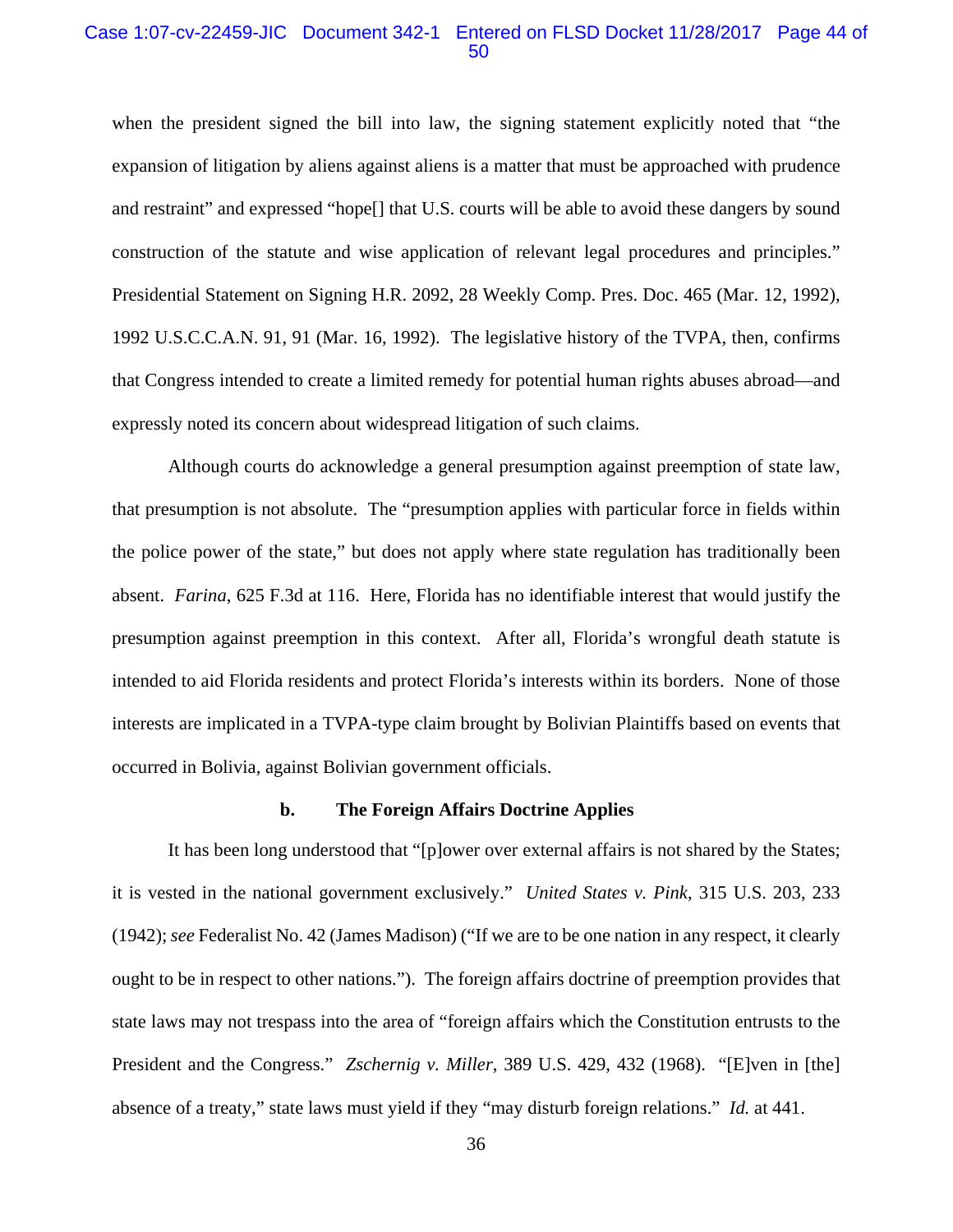### Case 1:07-cv-22459-JIC Document 342-1 Entered on FLSD Docket 11/28/2017 Page 45 of 50

When Congress legislates in the area of foreign relations, there is a strong presumption that Congress intended to preempt the field, in particular where the federal legislation does not touch on a traditional area of state concern. The fact that foreign policy and national security are areas "of unique federal concern changes what would otherwise be a conflict that cannot produce preemption into one that can." *Boyle v. United Techs. Corp.*, 487 U.S. 500, 508 (1988); *see also*  Lawrence H. Tribe, *American Constitutional Law* §§ 4-5, at 656 (3d ed. 2000).

To consider whether the foreign affairs implication of a state law claim has a preemptive effect, courts weigh the interests at issue. Courts consider the "strength of the state interest, judged by standards of traditional practice, when deciding how serious a conflict must be shown before declaring the state law preempted." *Am. Ins. Ass'n v. Garamendi*, 539 U.S. 396, 420 (2008). To plead successfully a Florida state law claim, then, Plaintiffs must show that the wrongful death claim not only falls within an area of traditional state responsibility, but also that the conduct has such substantial ties to Florida that it would be more appropriate to litigate the issue under Florida law. There are no such ties to Florida here.

In this unusual case, any state law interests held by Florida are far outweighed by the foreign policy implications. On the one hand, Florida has a weak interest in providing a wrongful death remedy for foreign litigants based on conduct in a foreign country. On the other hand, the foreign policy implications of this case are self-evident. Even today, the State Department denied Defendants' *Touhy* request for deposition and testimony of the former U.S. Ambassador to Bolivia because "[t]he current President of Bolivia was a principal opposition figure during the events at issue in the lawsuit, and testimony by the former U.S. Ambassador could be used by opponents and supporters of the President to entangle the United States in the controversial matters addressed in the case, with substantial detrimental impact on U.S. foreign policy interests." SMF ¶ 25.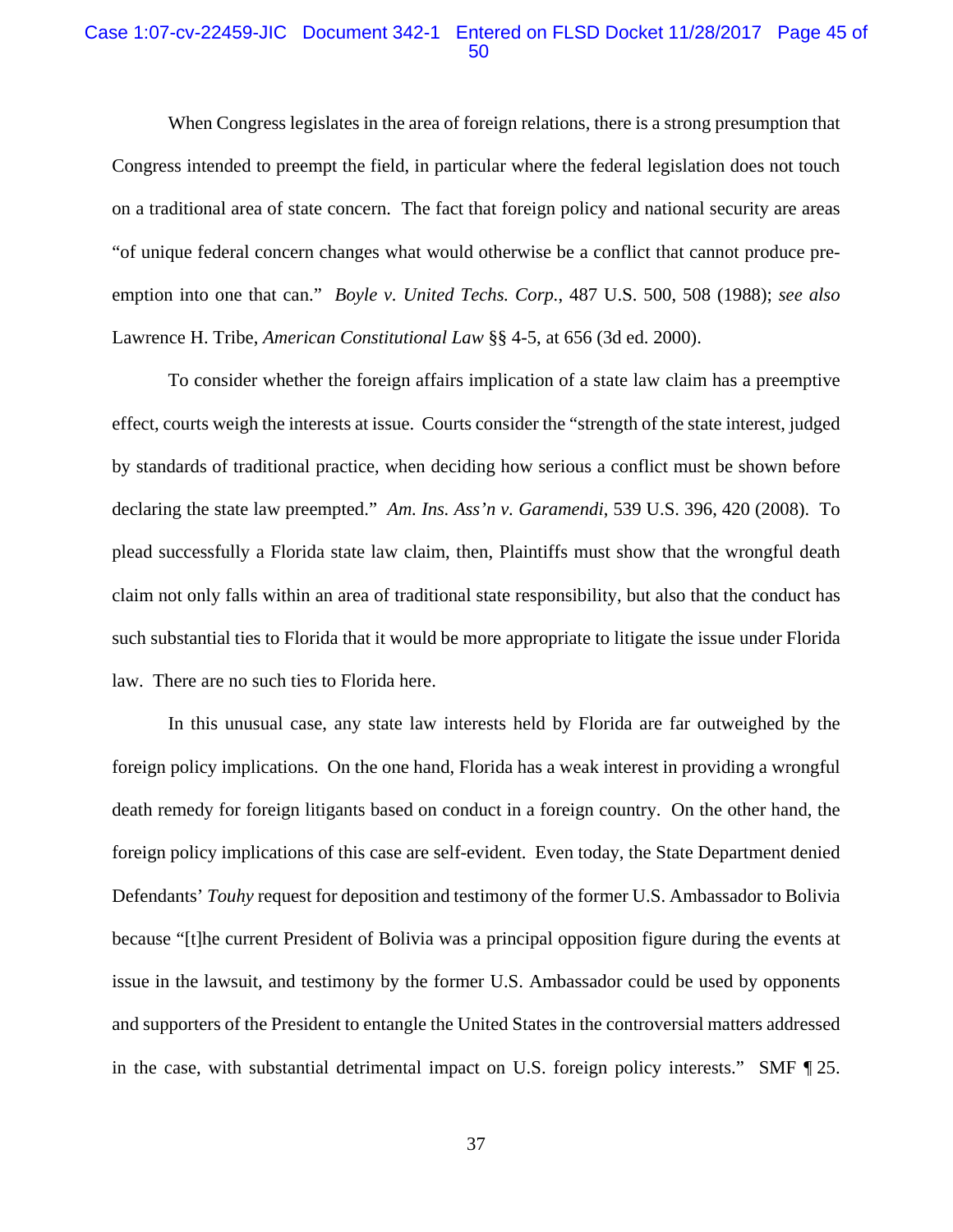### Case 1:07-cv-22459-JIC Document 342-1 Entered on FLSD Docket 11/28/2017 Page 46 of 50

Florida's weak interest in this case is easily outweighed by the foreign policy implications this case carries. Those foreign policy concerns provide an independent basis for dismissing Plaintiffs' intentional wrongful death claim.

### **D. Three Plaintiffs' Claims Cannot Proceed Based on Individual Deficiencies**

In addition, individual deficiencies preclude the claims of Plaintiffs Sonia Espejo Villalobos, Gonzalo Mamani Mamani, and Hermógenes Bernabé Callizaya.

### **1. Plaintiff Sonia Espejo Villalobos Is Not a Proper Plaintiff**

The claims of Plaintiff Sonia Espejo Villalobos also fail because she is not a proper wrongful death claimant or legal representative. Florida law governs who may bring a TVPA wrongful death claim: a plaintiff must be (1) a legal representative (or any person who may be a claimant in an action for wrongful death) (2) of a victim of an extrajudicial killing (3) that was committed by an individual acting "under actual or apparent authority, or color of law, of any foreign nation." *Baloco ex rel. Tapia v. Drummond, Inc.*, 640 F.3d 1338, 1346 (11th Cir. 2011). State law governs whether a claimant is a proper wrongful death plaintiff. *Id.* at 1349.17

Ms. Villalobos brings her claims as the wife or personal representative of Lucio Gandarillas Ayala. Compl. ¶¶ 19, 218. The inquiry for both is the same, as the only applicable basis on which Ms. Villalobos may be the decedent's personal representative is as his spouse. Fla. Stat. Ann. § 733.304. The statutory term "spouse" means "a person who has entered into a martial relationship with another," and Florida only recognizes marriages of citizens of a foreign country

<sup>&</sup>lt;sup>17</sup> The Eleventh Circuit relies on the TVPA's legislative history for its conclusion that state law determines whether a particular individual could act as a beneficiary for a TVPA action. *Baloco*, 640 F.3d at 1346; *see also* S. Rep. No. 102-249, at 7 n.10 (1991), 1991 WL 258662 (1991) (citing *In re Air Crash Disaster Near New Orleans, Louisiana*, 789 F.2d 1092, 1097-98 (5th Cir. 1986).).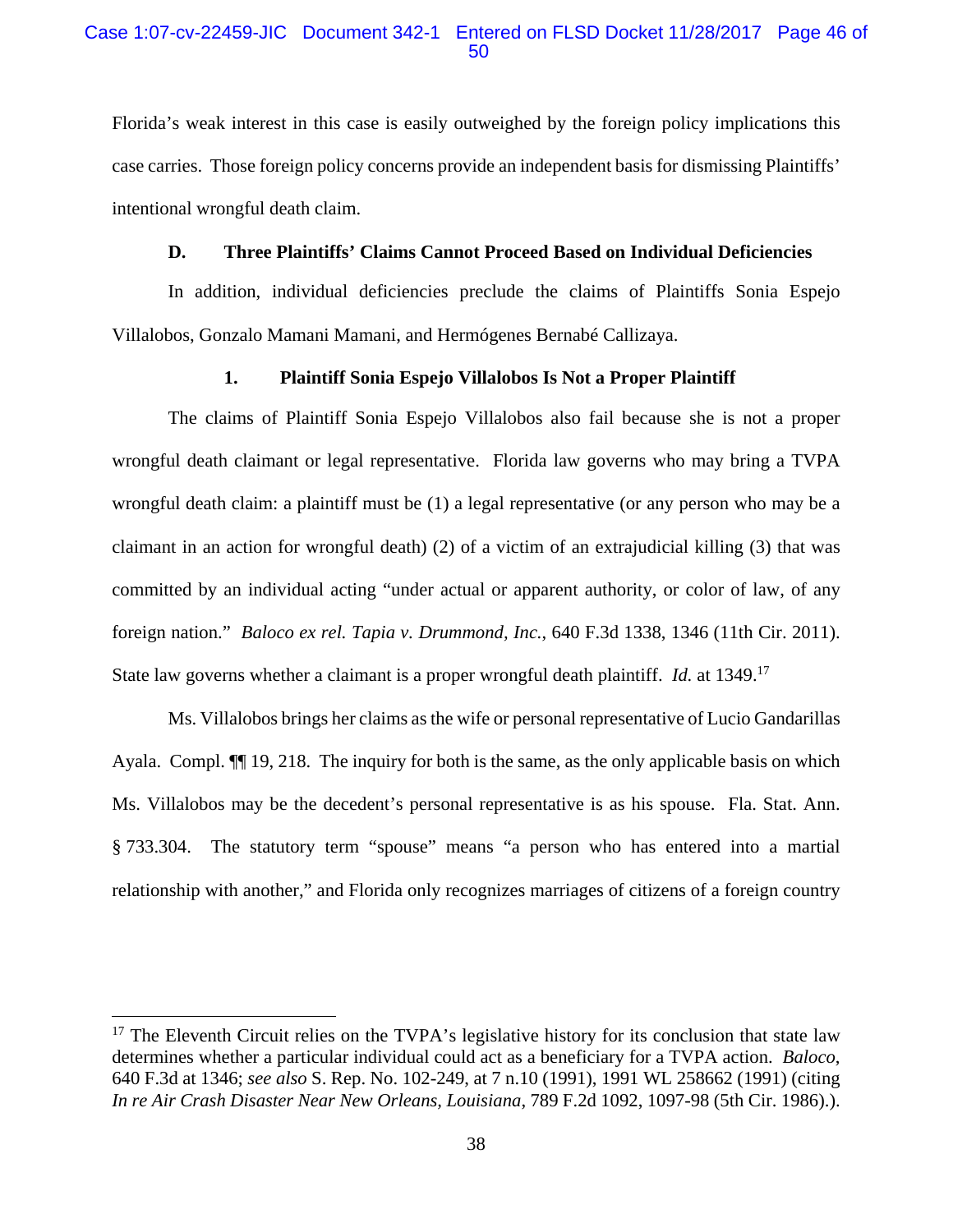### Case 1:07-cv-22459-JIC Document 342-1 Entered on FLSD Docket 11/28/2017 Page 47 of 50

if the marriage is recognized under foreign law. *Cohen v. Shushan*, 212 So. 3d 1113, 1118-19 (Fla. Dist. Ct. App. 2017).

Ms. Villalobos has testified that she and the decedent did not have a wedding ceremony and were not "officially married" under Bolivian law; they had a common law union. SMF ¶¶ 5, 195-96. For this reason she could not (and did not) obtain any benefits as the decedent's beneficiary under the 2008 Humanitarian Assistance law, which provided benefits only to the "children, spouses, and parents" of those killed in the events of 2003. SMF ¶ 5. Her inability to obtain benefits that would have been available to the decedent's spouse is consistent with Bolivian law's differentiation between such unions from civil marriages. *See* SMF ¶ 195 (specifying, in the Bolivian constitution, that certain unions that meet certain criteria "produce effects *similar to those of* marriage").<sup>18</sup> Regardless of whether one self-identifies as a decedent's spouse, if the country's laws do not recognize that relationship as marriage, that self-identified spouse cannot be a wrongful death claimant, nor serve as a personal representative of the estate. *See Cohen*, 212 So. 3d at 1118-19; *Am. Airlines v. Mejia*, 766 So. 2d 305, 306 (Fla. Dist. Ct. App. 2000).19

Ms. Villalobos' claims are barred no matter how her relationship is defined. If she is not the legal spouse, her claims must be dismissed for the reasons explained above. But if she asserts that she *is* the legal spouse, her claims must be dismissed for failure to exhaust her legal remedies

<u>.</u>

<sup>18</sup> *See also* SMF ¶ 196 (stating, on the website for the U.S. Embassy in Bolivia, that in Bolivia "[o]nly civil marriages are recognized as legal" and are "performed by a civil registry official, either before or after a religious ceremony").

<sup>&</sup>lt;sup>19</sup> Defendants have alerted Plaintiffs' counsel to the fact that Ms. Villalobos appears to have been appointed personal representative of decedent's estate in error based on the inaccurate representation that she and the decedent were married. Florida law makes clear that "[a] personal representative **shall resign immediately** if the personal representative knows that he or she was not qualified to act at the time of appointment." Fla. Stat. Ann. § 733.3101(1) (emphasis added). Accordingly, her counsel must correct the record with the Florida court and resign Ms. Villalobos immediately. Notwithstanding her sworn testimony that she was not married and did not have the same benefits as a legally married spouse, her counsel has refused to do so.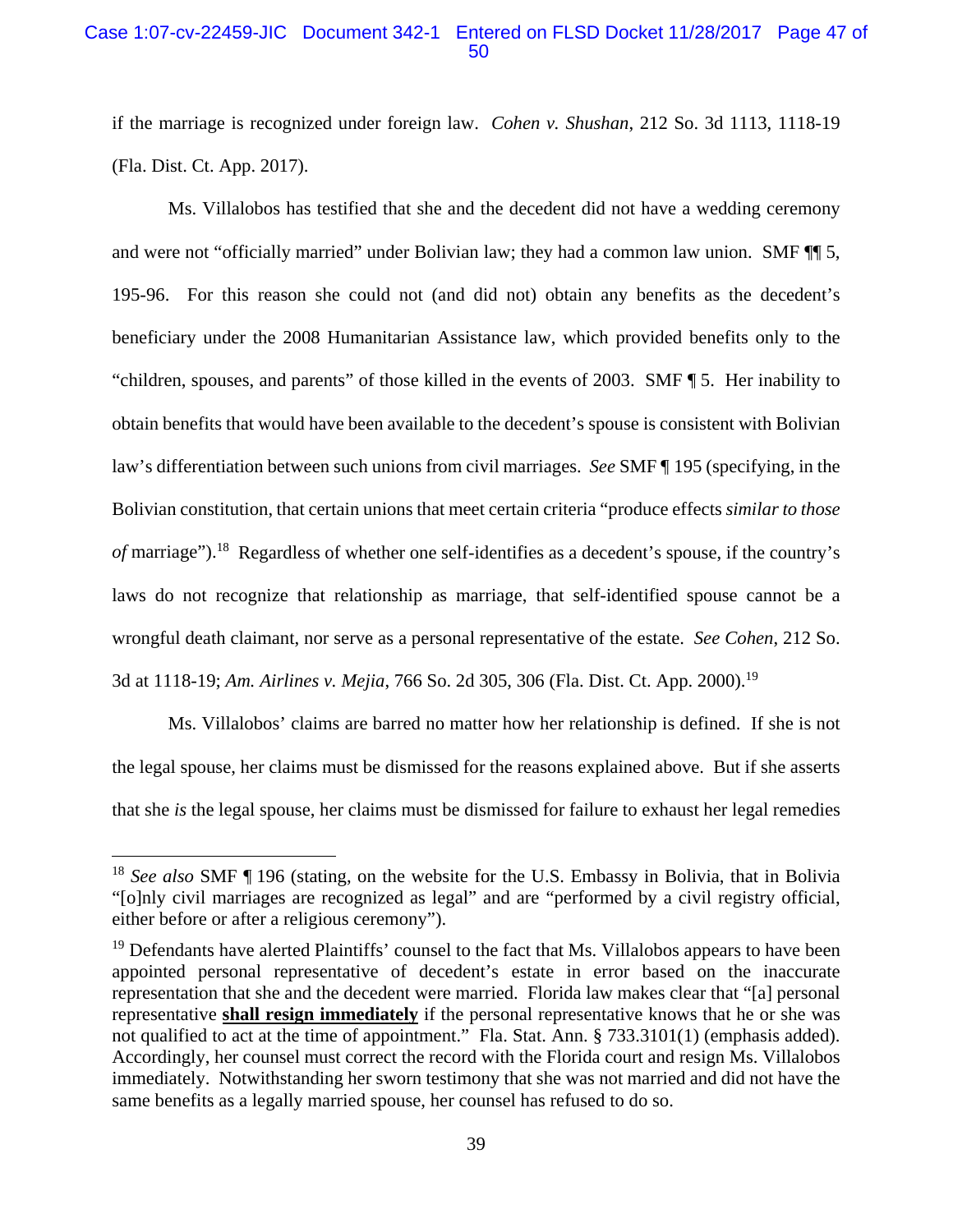#### Case 1:07-cv-22459-JIC Document 342-1 Entered on FLSD Docket 11/28/2017 Page 48 of 50

in Bolivia. This Court previously dismissed Plaintiffs' TVPA claims based on their failure to exhaust the remedies available under the 2008 Humanitarian Assistance law in Bolivia. *Mamani v. Berzaín*, 636 F. Supp. 2d 1326 (S.D. Fla. 2009). Plaintiffs subsequently filed the Second Amended Complaint, alleging that Plaintiffs had "exhausted all adequate and available remedies in Bolivia." Compl. ¶ 179. Yet Ms. Villalobos has conceded that while her son collected money as a beneficiary under that law, she herself did not apply for or obtain such benefits. SMF ¶ 5. This failure to exhaust remedies, if they were available to her as a "married" claimant, "prevents a court from reaching the merits of a TVPA claim." 636 F. Supp. 2d at 1328.

### **2. Plaintiffs Gonzalo Mamani Mamani and Hermógenes Bernabé Callizaya Failed to Exhaust Local Remedies As Ordered by the Court**

Plaintiffs Gonzalo Mamani Mamani and Hermógenes Bernabé Callizaya failed to exhaust the remedies available to them under the 2008 Humanitarian Assistance law in Bolivia, as this Court required them to do before proceeding with their TVPA claims. *See Mamani*, 636 F. Supp. 2d at 1326. As children of decedents, Plaintiffs were eligible to receive money under the law. SMF ¶ 5. Plaintiffs alleged that all Plaintiffs "received the monies from the Bolivian Government to which they were entitled under the Humanitarian Assistance Agreement." Compl. ¶ 176. Not so. While other eligible members of their families obtained compensation under the law, Mr. Mamani Mamani and Mr. Bernabé Callizaya have conceded that they did not do so. SMF ¶¶ 9- 10. There is no evidence that either tried to obtain these benefits to which they were entitled. This is an independent, mandatory ground for dismissal.

#### **CONCLUSION**

For the foregoing reasons, the Court should grant Defendants' motion for summary judgment.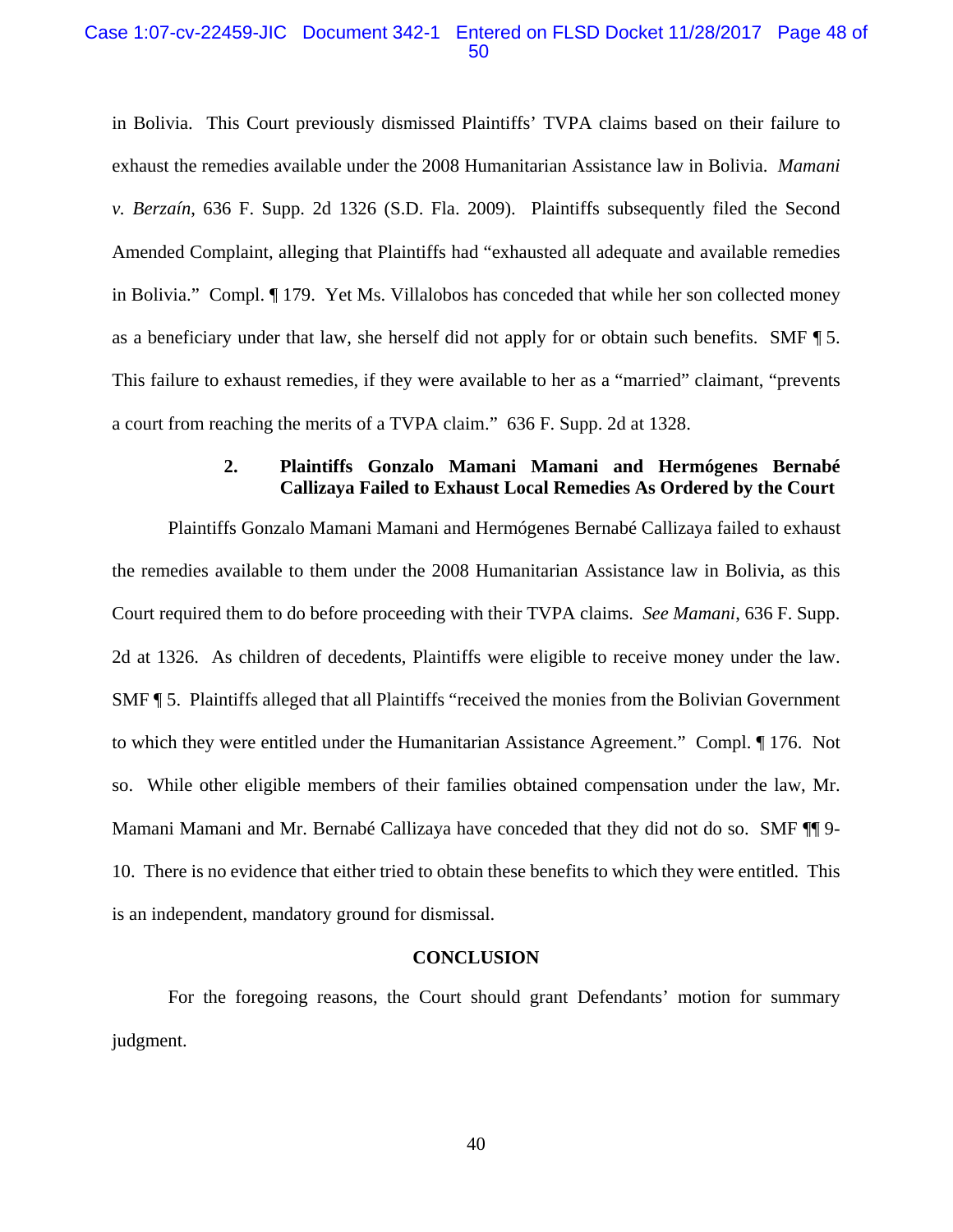### Dated: November 20, 2017 Respectfully submitted,

### WILLIAMS & CONNOLLY LLP

/s/ Ana C. Reyes

Stephen D. Raber (*pro hac vice*) Ana C. Reyes (*pro hac vice*) James E. Gillenwater (*pro hac vice*) Suzanne M. Salgado (*pro hac vice*) Giselle Barcia (*pro hac vice*) 725 Twelfth Street, N.W. Washington, DC 20005 (202) 434-5000

### BECKER & POLIAKOFF, P.A.

Evan B. Berger 1 East Broward Blvd., Suite 1800 Ft. Lauderdale, FL 33301 (954) 364-6055

*Attorneys for Defendants*